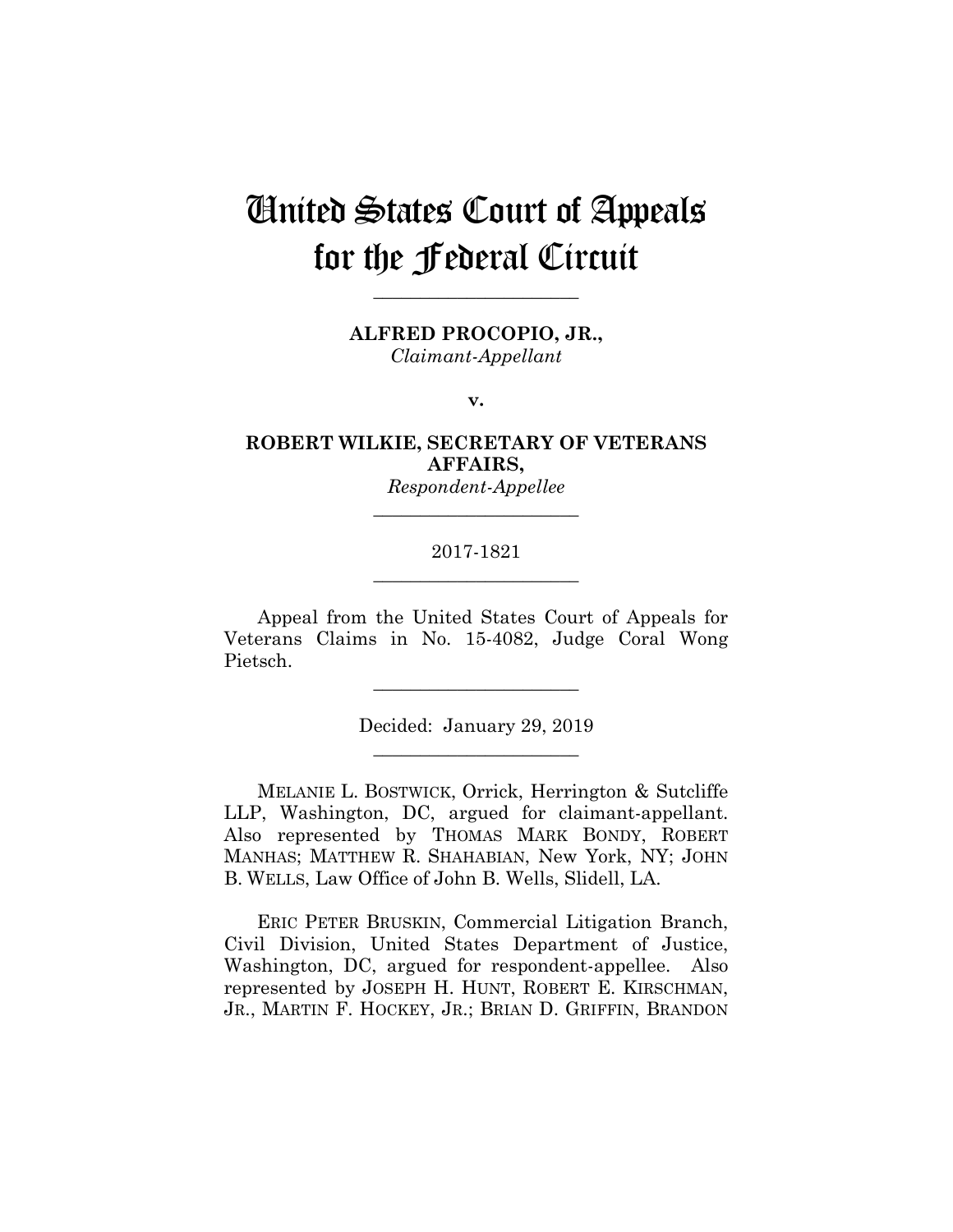A. JONAS, Office of General Counsel, United States Department of Veterans Affairs, Washington, DC.

 CATHERINE EMILY STETSON, Hogan Lovells US LLP, Washington, DC, for amici curiae National Organization of Veterans' Advocates, Inc., Paralyzed Veterans of America, Military Officers Association of America, AMVETS, Veterans and Military Law Section, Federal Bar Association. Also represented by WILLIAM DAVID MAXWELL. Amicus curiae National Organization of Veterans' Advocates, Inc. also represented by CHRIS ATTIG, Attig Steel, PLLC, Little Rock, AR.

 KENNETH M. CARPENTER, Law Offices of Carpenter Chartered, Topeka, KS, for amicus curiae Joseph A. Taina.

 GLENN R. BERGMANN, Bergmann Moore, LLC, Bethesda, MD, for amicus curiae The American Legion. Also represented by JAMES DANIEL RIDGWAY.

 ANGELA K. DRAKE, The Veterans Clinic at The University of Missouri School of Law, Columbia, MO, for amicus curiae National Law School Veterans Clinic Consortium.

 DORIS HINES, Finnegan, Henderson, Farabow, Garrett & Dunner, LLP, Washington, DC, for amicus curiae Disabled American Veterans. Also represented by CHARLES COLLINS-CHASE, SEAN DAMON, RONALD LEE SMITH.

 STANLEY JOSEPH PANIKOWSKI, III, DLA Piper LLP (US), San Diego, CA, for amici curiae Blue Water Navy Vietnam Veterans Association, Association of the United States Navy, Fleet Reserve Association. Also represented by JACOB ANDERSON, ERIN GIBSON.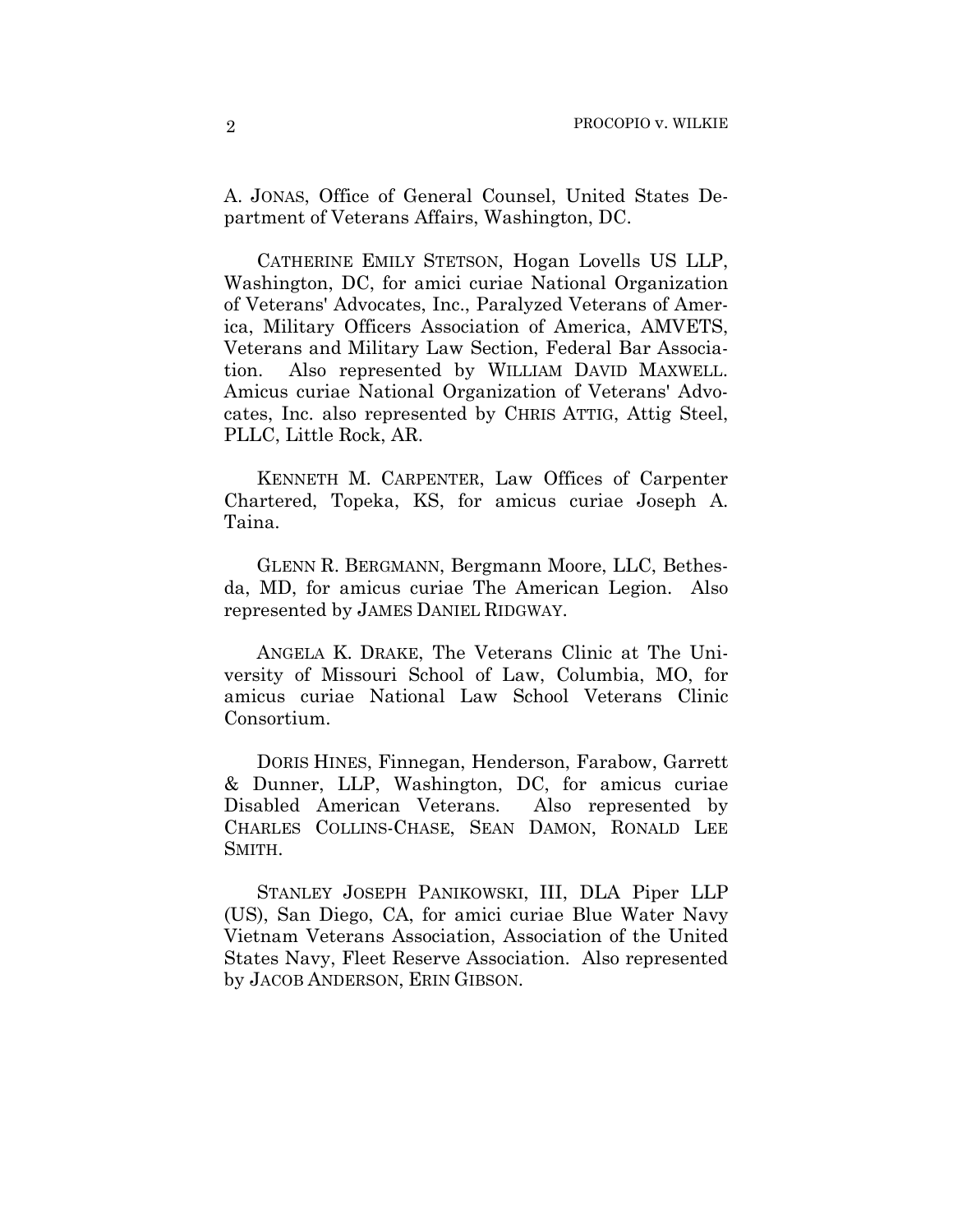STEPHEN BLAKE KINNAIRD, Paul Hastings LLP, Washington, DC, for amici curiae National Veterans Legal Services Program, Veterans of Foreign Wars of the United States. Amicus curiae National Veterans Legal Services Program also represented by BARTON F. STICHMAN, National Veterans Legal Services Program, Washington, DC.

Before PROST, *Chief Judge,* NEWMAN, LOURIE, DYK, MOORE, O'MALLEY, REYNA, WALLACH, TARANTO, CHEN, and STOLL, *Circuit Judges.*

 $\mathcal{L}_\text{max}$  and  $\mathcal{L}_\text{max}$  and  $\mathcal{L}_\text{max}$  and  $\mathcal{L}_\text{max}$ 

Opinion for the court filed by *Circuit Judge* MOORE, in which *Chief Judge* PROST and *Circuit Judges* NEWMAN, O'MALLEY, REYNA, WALLACH, TARANTO, and STOLL join.

Concurring opinion filed by *Circuit Judge* LOURIE.

Concurring opinion filed by *Circuit Judge* O'MALLEY.

## Dissenting opinion filed by *Circuit Judge* CHEN, in which *Circuit Judge* DYK joins.

#### MOORE, *Circuit Judge.*

Alfred Procopio, Jr., appeals a decision of the Court of Appeals for Veterans Claims denying service connection for prostate cancer and diabetes mellitus as a result of exposure to an herbicide agent, Agent Orange, during his Vietnam War-era service in the United States Navy. Because we hold that the unambiguous language of 38 U.S.C. § 1116 entitles Mr. Procopio to a presumption of service connection for his prostate cancer and diabetes mellitus, we reverse.

#### BACKGROUND

In 1991, Congress passed the Agent Orange Act, codified at 38 U.S.C. § 1116, granting a presumption of service connection for certain diseases to veterans who "served in the Republic of Vietnam":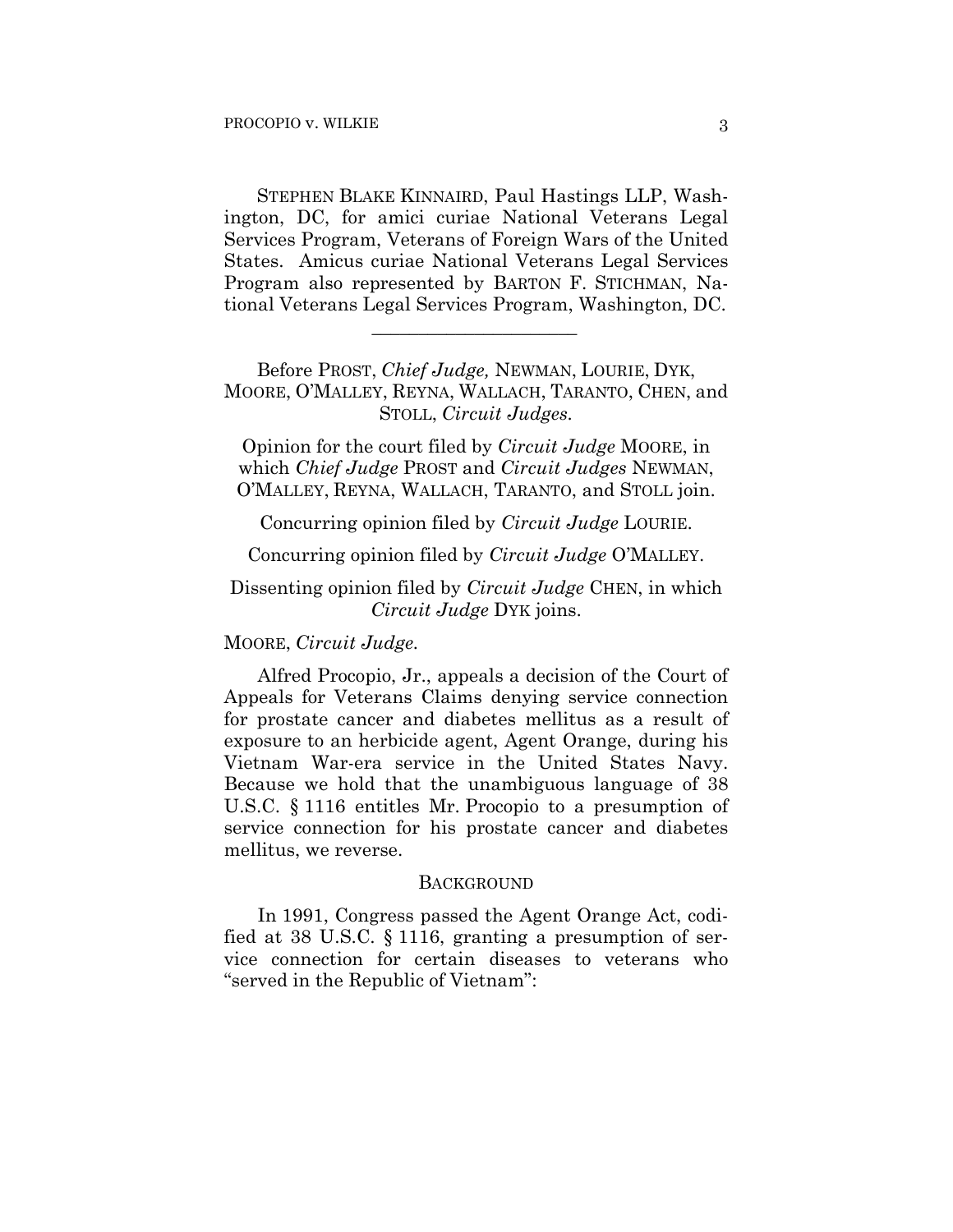[A] disease specified in paragraph (2) of this subsection becoming manifest as specified in that paragraph in a veteran who, during active military, naval, or air service, served in the Republic of Vietnam during the period beginning on January 9, 1962, and ending on May 7, 1975; and [B] each additional disease (if any) that (i) the Secretary determines in regulations prescribed under this section warrants a presumption of service-connection by reason of having positive association with exposure to an herbicide agent, and (ii) becomes manifest within the period (if any) prescribed in such regulations in a veteran who, during active military, naval, or air service, *served in the Republic of Vietnam* during the period beginning on January 9, 1962, and ending on May 7, 1975, and while so serving was exposed to that herbicide agent, shall be considered to have been incurred in or aggravated by such service, notwithstanding that there is no record of evidence of such disease during the period of such service.

38 U.S.C. § 1116(a) (emphasis added). Under § 1116(f), such a veteran "shall be presumed to have been exposed during such service to [the] herbicide agent ... unless there is affirmative evidence to establish that the veteran was not exposed to any such agent during that service."

In 1993, the Department of Veterans Affairs issued regulations pursuant to § 1116 that stated "'Service in the Republic of Vietnam' includes service in the waters offshore and service in other locations if the conditions of service involved duty or visitation in the Republic of Vietnam." 38 C.F.R. § 3.307(a)(6) (1993) ("Regulation 307"). In 1997 in a General Counsel opinion about a different regulation, the government interpreted Regulation 307 as limiting service "in the Republic of Vietnam"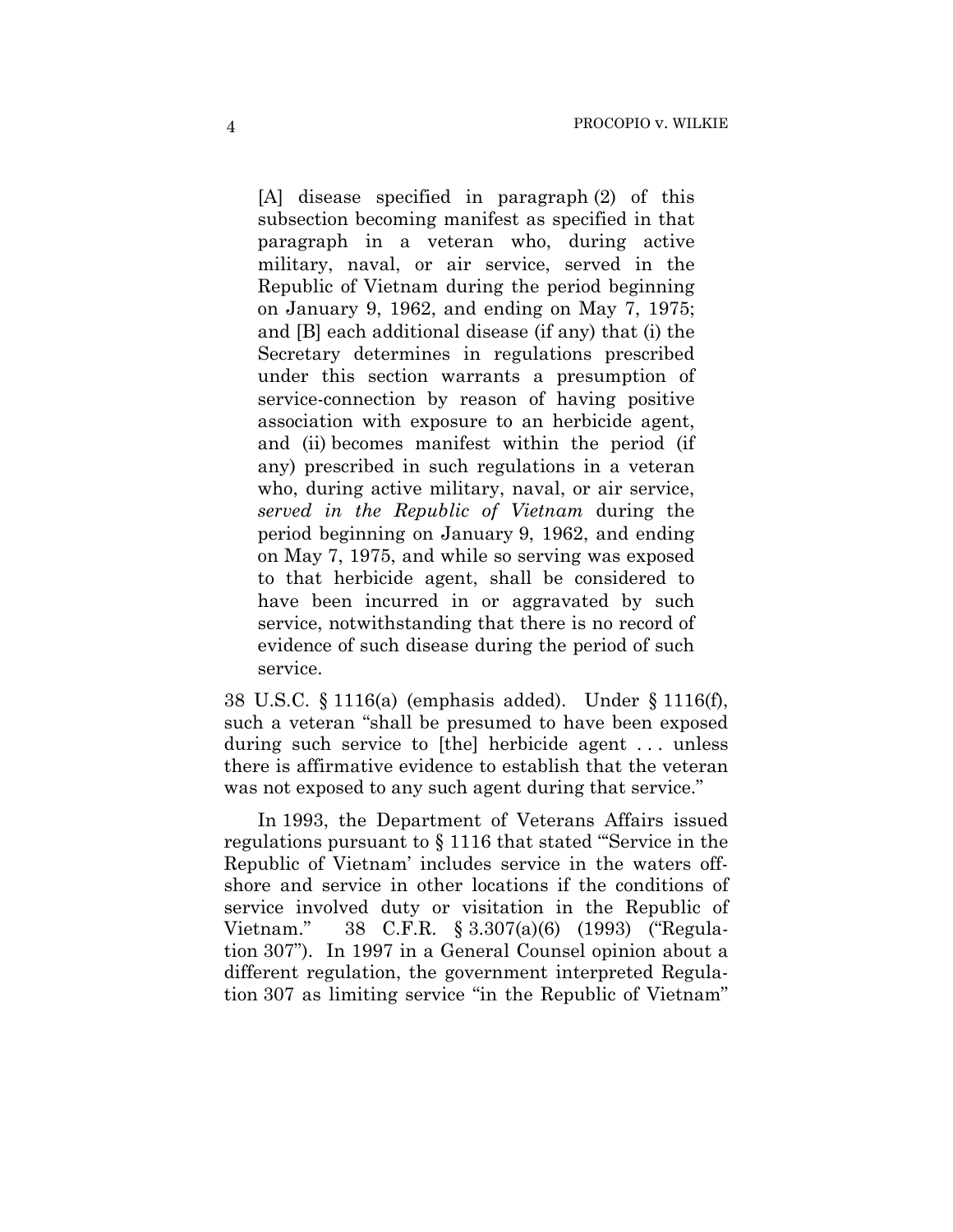to service in waters offshore the landmass of the Republic of Vietnam only if the service involved duty or visitation on the landmass, including the inland waterways of the Republic of Vietnam, ("foot-on-land" requirement). Gen. Counsel Prec. 27-97 (July 23, 1997); 62 Fed. Reg. 63,603, 63,604 (Dec. 1, 1997).

A panel of this court considered the government's interpretation of § 1116 in *Haas v. Peake*, 525 F.3d 1168 (Fed. Cir. 2008). Mr. Haas had served in waters offshore the landmass of the Republic of Vietnam but was denied § 1116's presumption of service connection because he could not meet the government's foot-on-land requirement. *Id.* at 1173. Accordingly, we were asked to decide whether "serv[ice] in the Republic of Vietnam" in § 1116 required presence on the landmass or inland waterways of the Republic of Vietnam. *Id.* at 1172.

We applied the two-step framework of *Chevron U.S.A., Inc. v. Natural Resources Defense Council, Inc.*, 467 U.S. 837, 842–43 (1984), to § 1116 and Regulation 307. At *Chevron* step one, the *Haas* court held that § 1116 was ambiguous as applied to veterans who, like Mr. Haas, served in the waters offshore the landmass of the Republic of Vietnam but did not meet the foot-on-land requirement. 525 F.3d at 1184. At *Chevron* step two, the *Haas* court held Regulation 307 was "a reasonable interpretation of the statute" but itself ambiguous. *Id.* at 1186. It then "[a]ppl[ied] the substantial deference that is due to an agency's interpretation of its own regulations" under Auer v. Robbins, 519 U.S. 452, 461–63 (1997), to uphold the government's interpretation of Regulation 307, i.e., the foot-on-land requirement. Id. at 1195. See also Haas v. Peake, 544 F.3d 1306 (Fed. Cir. 2008).

Mr. Procopio served aboard the U.S.S. Intrepid from November 1964 to July 1967. In July 1966, the Intrepid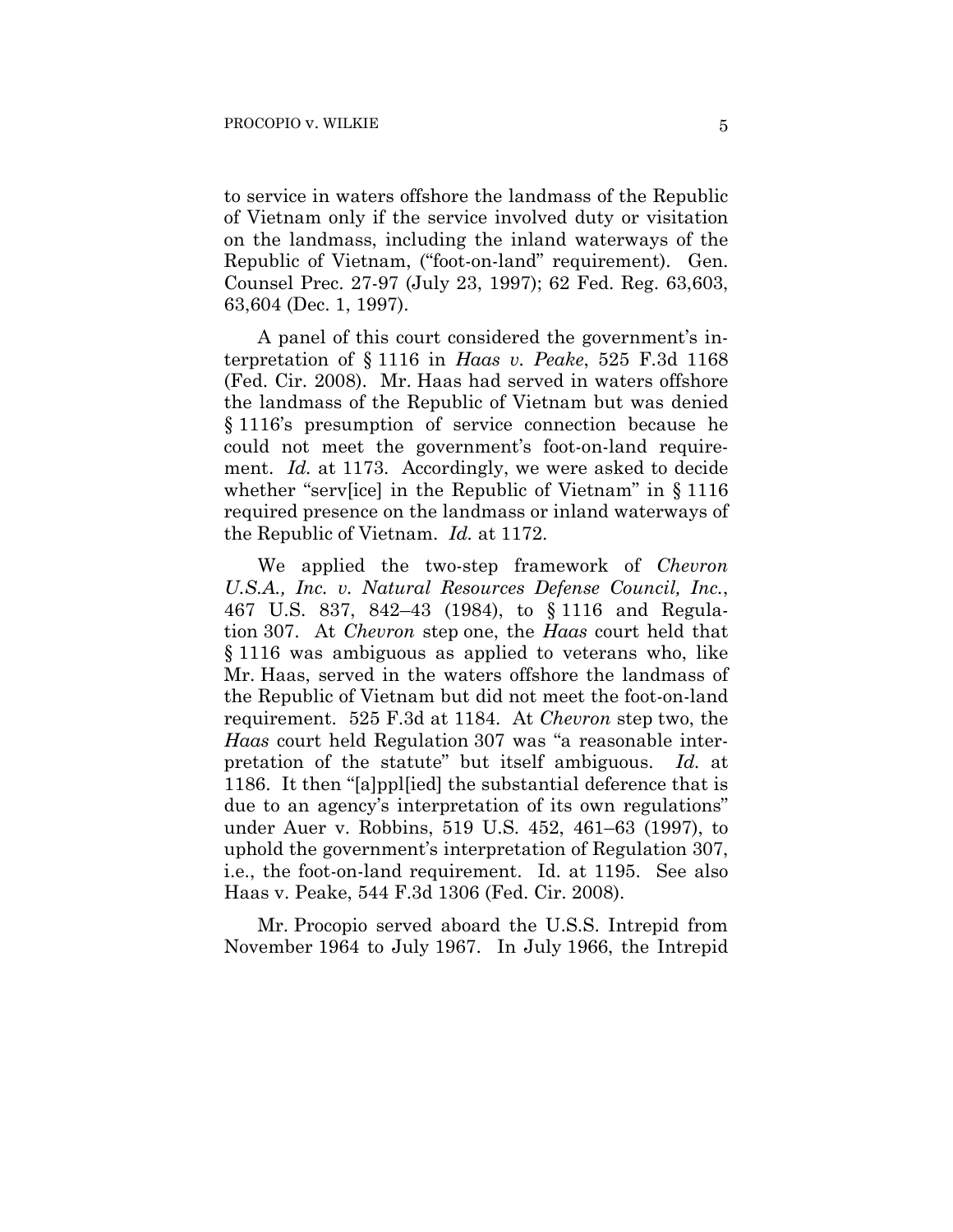was deployed in the waters offshore the landmass of the Republic of Vietnam, including its territorial sea.1 Mr. Procopio sought entitlement to service connection for diabetes mellitus in October 2006 and for prostate cancer in October 2007 but was denied service connection for both in April 2009. Diabetes mellitus is listed in the statute under paragraph  $(2)$  of  $\S 1116(a)$ , and prostate cancer is listed in the pertinent regulation, 38 C.F.R. § 3.309(e). The Board of Veterans' Appeals likewise denied him service connection in March 2011 and again in July 2015, finding "[t]he competent and credible evidence of record is against a finding that the Veteran was present on the landmass or the inland waters of Vietnam during service and, therefore, he is not presumed to have been exposed to herbicides, including Agent Orange," under § 1116. The Veterans Court affirmed, determining it was bound by our decision in *Haas*. Mr. Procopio timely appealed.

A panel of this court heard oral argument on May 4, 2018, and on May 21, 2018, the parties were directed to file supplemental briefs on "the impact of the pro-claimant canon on step one of the *Chevron* analysis in this case, assuming that *Haas v. Peake* did not consider its impact." On August 16, 2018, the court sua sponte ordered the case be heard en banc. We asked the parties to address two issues:

Does the phrase "served in the Republic of Vietnam" in . . . § 1116 unambiguously include service in offshore waters within the legally recognized territorial limits of the Republic of Vietnam, regardless of whether such service

1

<sup>1</sup> The Board of Veterans' Appeals found, and the parties do not dispute, that Mr. Procopio served in the Republic of Vietnam's territorial sea. J.A. 32, 49-52.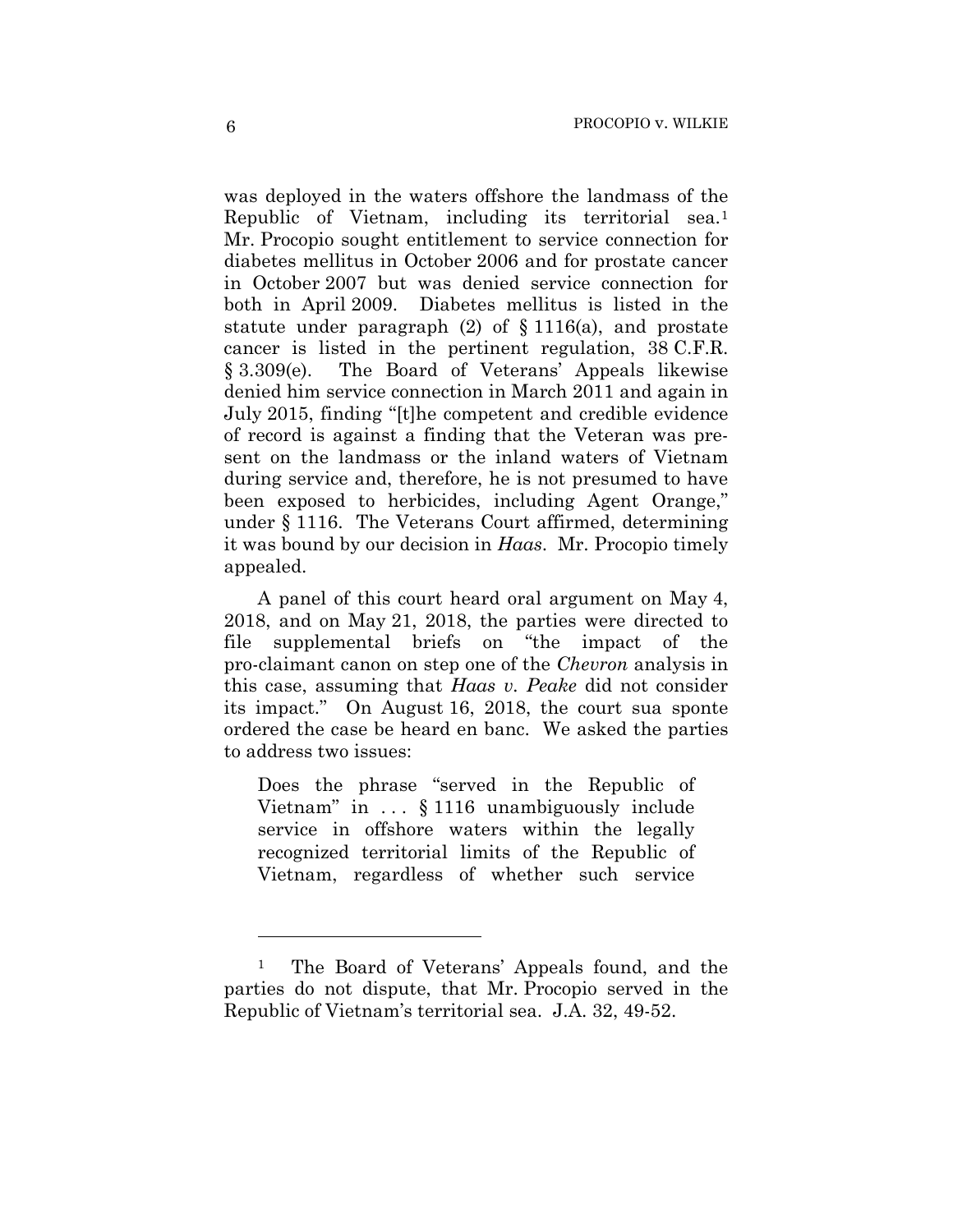included presence on or within the landmass of the Republic of Vietnam?

What role, if any, does the pro-claimant canon play in this analysis?

In addition to the parties' briefs, we received seven amicus briefs. The en banc court heard oral argument on December 7, 2018.

#### **DISCUSSION**

Section 1116 extends the presumption of service connection to veterans who "served in the Republic of Vietnam" during a specified period if they came down with certain diseases. At issue is whether Mr. Procopio, who served in the territorial sea of the "Republic of Vietnam" during the specified period, "served in the Republic of Vietnam" under § 1116.

Chevron sets forth a two-step framework for interpreting a statute, like § 1116, that is administered by an agency. 467 U.S. at 842. Step one asks "whether Congress has directly spoken to the precise question at issue." *Id.* "If the intent of Congress is clear, that is the end of the matter," and we "must give effect to the unambiguously expressed intent of Congress." *Id.* at 842–43. If, on the other hand, "the statute is silent or ambiguous with respect to the specific issue," we proceed to *Chevron* step two, at which we ask "whether the agency's answer is based on a permissible construction of the statute." *Id.* at 843.

Here, we determine at *Chevron* step one that Congress has spoken directly to the question of whether Mr. Procopio, who served in the territorial sea of the "Republic of Vietnam," "served in the Republic of Vietnam." He did. Congress chose to use the formal name of the country and invoke a notion of territorial boundaries by stating that "service *in* the Republic of Vietnam" is included. The intent of Congress is clear from its use of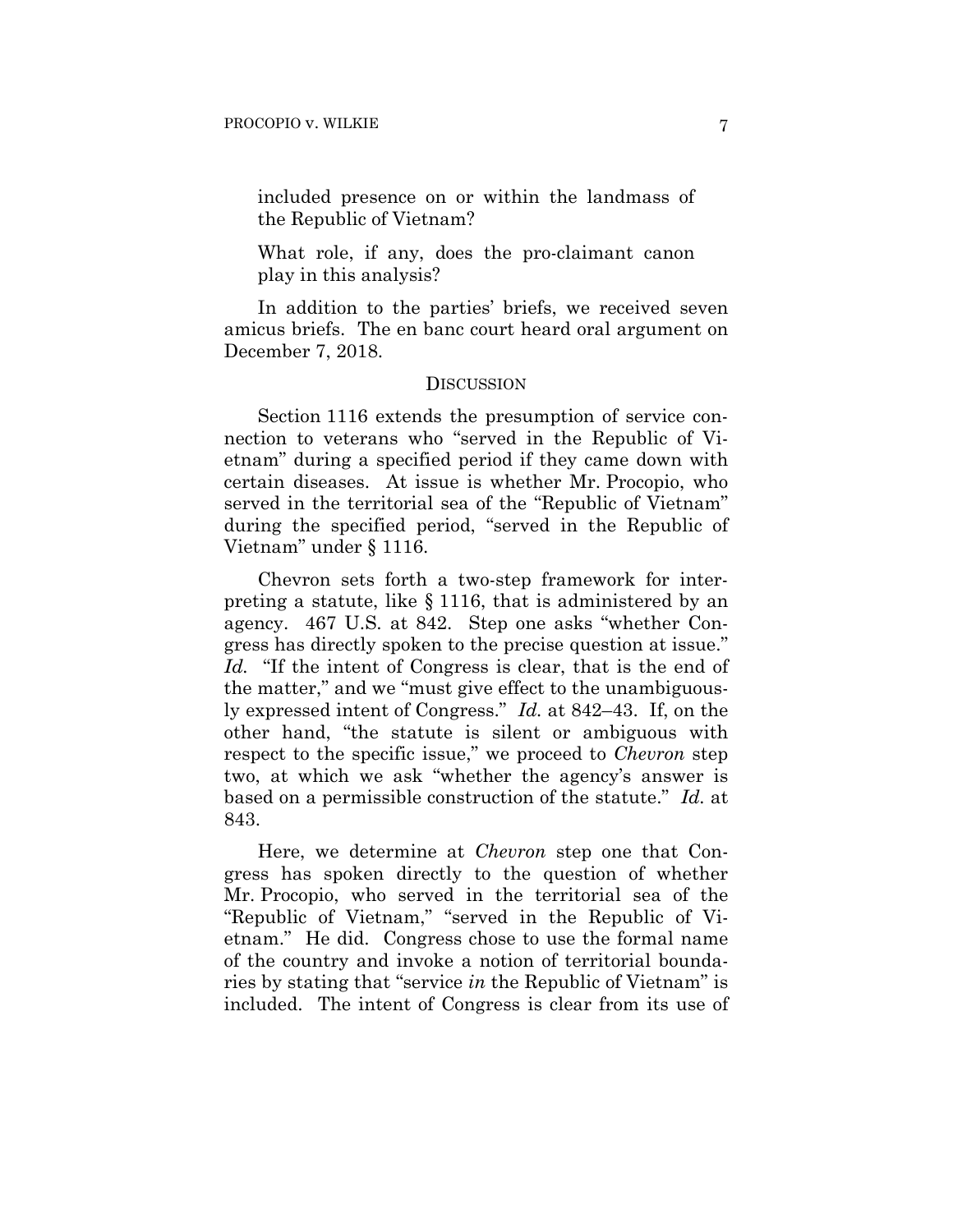the term "in the Republic of Vietnam," which all available international law unambiguously confirms includes its territorial sea. Because we must "give effect to the unambiguously expressed intent of Congress," we do not reach *Chevron* step two.

In 1954, the nation then known as Vietnam was partitioned by a "provisional military demarcation line" into two regions colloquially known as "North Vietnam" and "South Vietnam." Geneva Agreements on the Cessation of Hostilities in Vietnam, art. 1, July 20, 1954, 935 U.N.T.S. 149 ("Geneva Accords"). In 1955, South Vietnam was formally named, by proclamation of its president, the "Republic of Vietnam." *Provisional Constitutional Act Establishing the Republic of Viet-Nam*, Oct. 26, 1955, reprinted in A.W. Cameron (ed.), *Viet-Nam Crisis: A Documentary History, Volume I: 1940-1956* (1971).

International law uniformly confirms that the "Republic of Vietnam," like all sovereign nations, included its territorial sea. This was true in 1955 when the "Republic of Vietnam" was created. Geneva Accords at art. 4 (extending the provisional military demarcation line into the "territorial waters"). And this was true in 1991 when Congress adopted the Agent Orange Act. In 1958, the United States entered into the Convention on the Territorial Sea and the Contiguous Zone ("1958 Convention"), agreeing that "[t]he sovereignty of a State extends, beyond its land territory and its internal waters, to a belt of sea adjacent to its coast, described as the territorial sea." 1958 Convention, art. 1(1), 15 U.S.T. 1606, T.I.A.S. No. 5639 (Apr. 29, 1958); *see also United States v. California*, 381 U.S. 139, 165 (1965) (stating the 1958 Convention provides "the best and most workable definitions available" for defining coastal boundaries); Legal Issues Raised by the Proposed Presidential Proclamation to Extend the Territorial Sea, 12 O.L.C. 238, 247 (1988) ("[T]he modern view is that the territorial sea is part of a nation and that a nation asserts full sovereignty rights over its territorial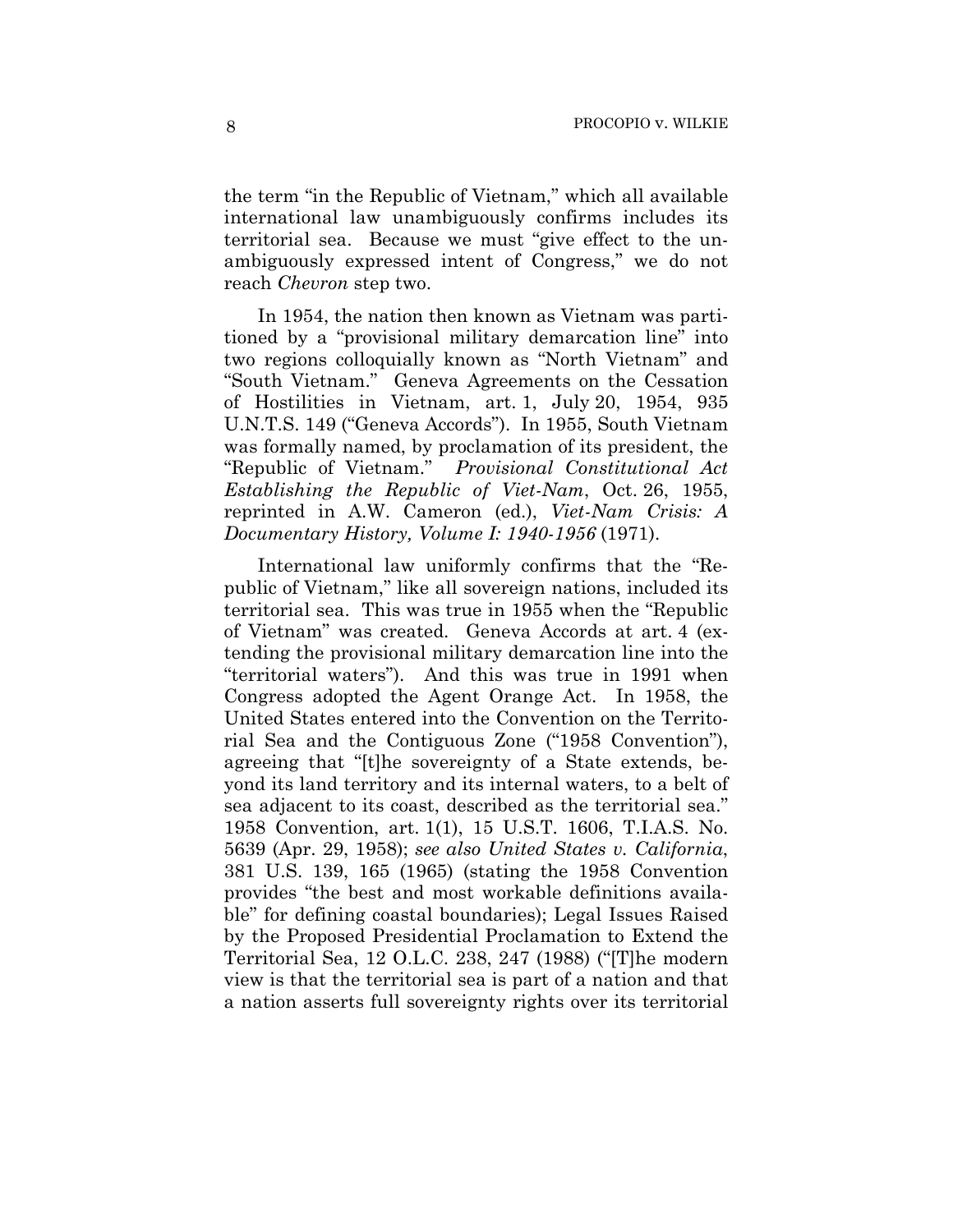<u>.</u>

sea . . . ."). In 1982, the United Nations Convention on the Law of the Sea ("UNCLOS") echoed the 1958 Convention, stating "[t]he sovereignty of a coastal State extends . . . to an adjacent belt of sea, described as the territorial sea," having a breadth "not exceeding 12 nautical miles." Part II, arts. 2, 3, 1833 U.N.T.S. 397, 400 (Dec. 10, 1982). And the Restatement of Foreign Relations Law in effect when the Agent Orange Act was passed provided that "[a] state has complete sovereignty over the territorial sea, analogous to that which it possesses over its land territory, internal waters, and archipelagic waters," meaning "[t]he rights and duties of a state and its jurisdiction are the same in the territorial sea as in its land territory." Restatement (Third) of Foreign Relations Law §§ 511, cmt. b, 512, cmt. a (1987); *see also id.* ("[I]nternational law treats the territorial sea like land territory . . . ."); Presidential Proclamation 5928, 103 Stat. 2981 (1988) ("International law recognizes that coastal nations may exercise sovereignty and jurisdiction over their territorial seas.").<sup>2</sup>

<sup>2</sup> The dissent criticizes that these sources of international law merely "define the territorial waters over which a sovereign nation has dominion and control" but "do not purport to define territorial waters as part of the definition of the country itself." Dissent at 5. But the area over which a sovereign nation has dominion and control *is* a definition of the country itself, and the dissent points to no sources supporting any other definition of the "Republic of Vietnam." The dictionaries and maps the dissent cites define other terms ("Vietnam," "United States," "Socialist Republic of Vietnam"). Dissent at 6, 8 nn.2-3. When trying to discern what Congress meant by "in the Republic of Vietnam," we think the contemporaneous definition provided by international law is a better source than the definitions of other countries provided by these generalist dictionaries and maps.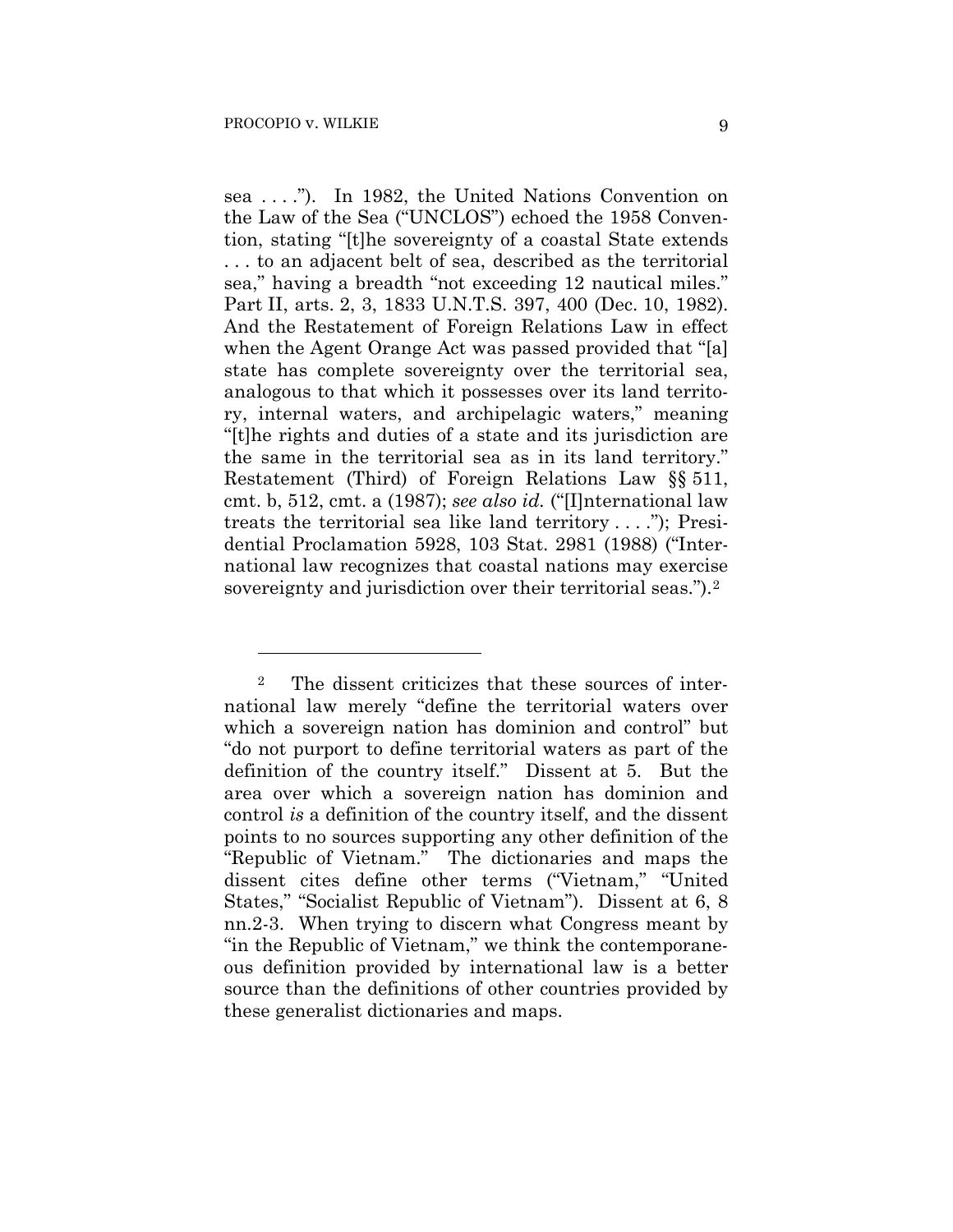Thus, all available international law, including but not limited to the congressionally ratified 1958 Convention, confirms that, when the Agent Orange Act was passed in 1991, the "Republic of Vietnam" included both its landmass and its 12 nautical mile territorial sea.3 The government has pointed to no law to the contrary. This uniform international law was the backdrop against which Congress adopted the Agent Orange Act. By using the formal term "Republic of Vietnam," Congress unambiguously referred, consistent with that backdrop, to both its landmass and its territorial sea.4 We also note that the statute expressly includes "active military, naval, or air service . . . in the Republic of Vietnam," § 1116(a)(1), reinforcing our conclusion that Congress was expressly extending the presumption to naval personnel who served in the territorial sea. We conclude at *Chevron*  step one that the intent of Congress is clear from the text of § 1116: Mr. Procopio, who served in the territorial sea of the "Republic of Vietnam," is entitled to § 1116's presumption.

We find no merit in the government's arguments to the contrary. Its primary argument is that *it* injected ambiguity into the term "Republic of Vietnam" prior to the Agent Orange Act by promulgating two regulations, 38 C.F.R. § 3.311a(a)(1) ("Regulation 311") and § 3.313(a)

<u>.</u>

There is no dispute that, when the Agent Orange Act was passed in 1991, a nation's territorial sea had a breadth "not exceeding 12 nautical miles." UNCLOS, 1833 U.N.T.S. at 400.

We do not, as the dissent contends, "createll a new canon of statutory construction that any use of a formal country name necessarily includes the nation's territorial seas." Dissent at 6. This case requires us to determine only what Congress meant when it used the phrase "in the Republic of Vietnam" in 1991.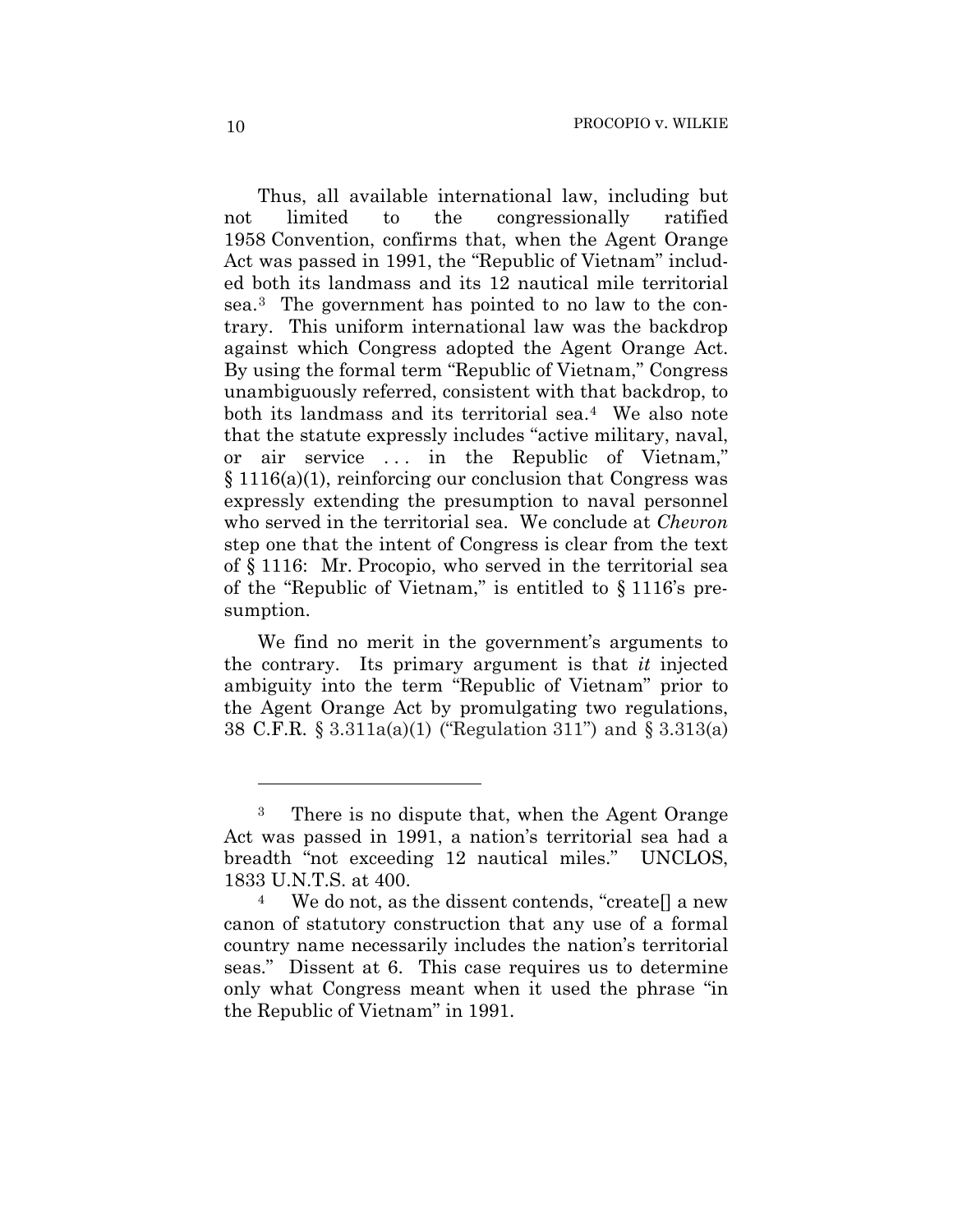("Regulation 313"). According to the government, Regulation 311 imposed the foot-on-land requirement, but Regulation 313 did not. The government contends that § 1116 codified *both* regulations and that, accordingly, it is ambiguous whether Congress intended to impose the footon-land requirement. We are not persuaded.

Regulation 311 created a presumption of service connection for chloracne and later soft-tissue sarcomas for veterans who served in "the Republic of Vietnam." It stated:

"Service in the Republic of Vietnam" includes service in the waters offshore and service in other locations, if the conditions of service involved duty or visitation in the Republic of Vietnam.

Regulation 313 created a presumption of service connection for Non-Hodgkin's lymphoma for veterans who served in "Vietnam." It stated:

"Service in Vietnam" includes service in the waters offshore, or service in other locations if the conditions of service involved duty or visitation in Vietnam.

The government asks us to infer that Regulation 311 imposed the foot-on-land requirement, and that Regulation 313 did not. This distinction is essential to its argument that § 1116, which codified both, is ambiguous. We do not agree. We do not read Regulation 311, Regulation 313, or even later-adopted Regulation 307 as articulating the government's current foot-on-land requirement. And there is no indication anyone, including the government, did before § 1116 was adopted.

Regulation 311 grants a presumption of service connection for "service in the waters offshore *and* service in other *locations, if* the conditions of service involved duty or visitation in the Republic of Vietnam." Regulation 313 grants the presumption for "service in the waters offshore*,*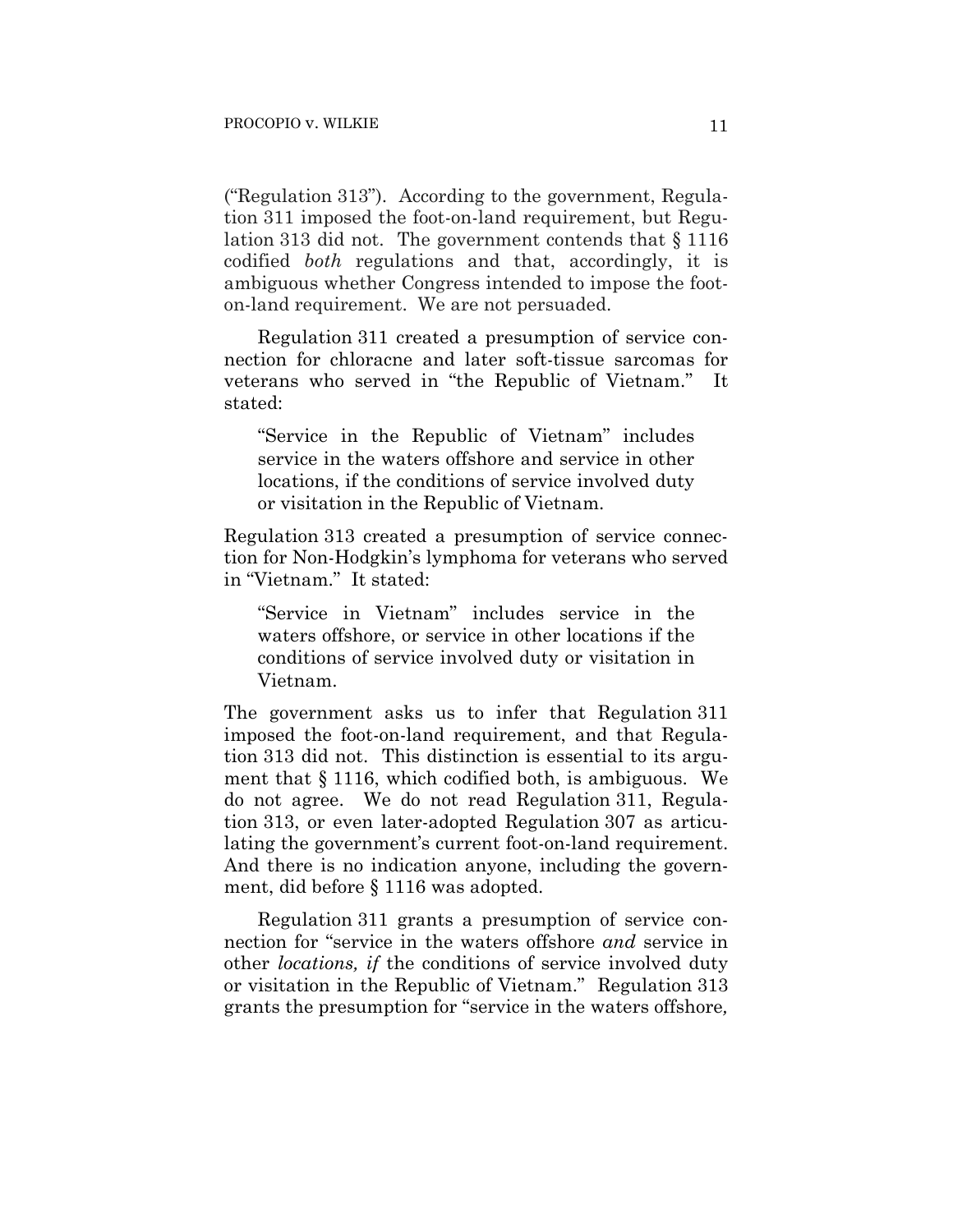*or* service in other locations *if* the conditions of service involved duty or visitation in Vietnam." We do not read these minor grammatical differences to compel the distinction the government urges. At best, the addition of a comma in Regulation 311 permits the clause "if the conditions of service involved duty or visitation in the Republic of Vietnam" to modify both "service in the waters offshore" and "service in other locations." But even if Regulation 311 is so read, it still does not impose the foot-onland requirement: it covers everyone whose service included duty or visitation "in the Republic of Vietnam," which, under background law, embraces the territorial sea.

That is the straightforward meaning of the regulation even after taking full account of the comma. As the government concedes, the "waters offshore" are broader than the territorial sea. *See* Oral Argument at 55:08– 55:19 (government's counsel acknowledging offshore waters "can also include beyond the territorial seas"); *id.* at 55:40–56:10 (government's counsel confirming offshore waters extend beyond the territorial sea); *cf. id.* at 2:00– 2:16 (Mr. Procopio's counsel stating "[t]he offshore water is broader than the territorial sea . . . and it's an important difference because a nation is sovereign only in its territorial sea."). Regulation 311's requirement of "duty or visitation in the Republic of Vietnam" brings within coverage only a subset of all those who served "offshore," namely, those whose service included presence on land, in the inland waterways, or in the territorial sea, consistent with international law. That is, veterans who served in the waters offshore or in other locations would be eligible for the presumption if during such service they visited the Republic of Vietnam (which is defined as the landmass and territorial sea by international law).

Given the undisputed distinction between offshore waters and territorial seas, we see no basis for incorporating a foot-on-land requirement into Regulation 311. The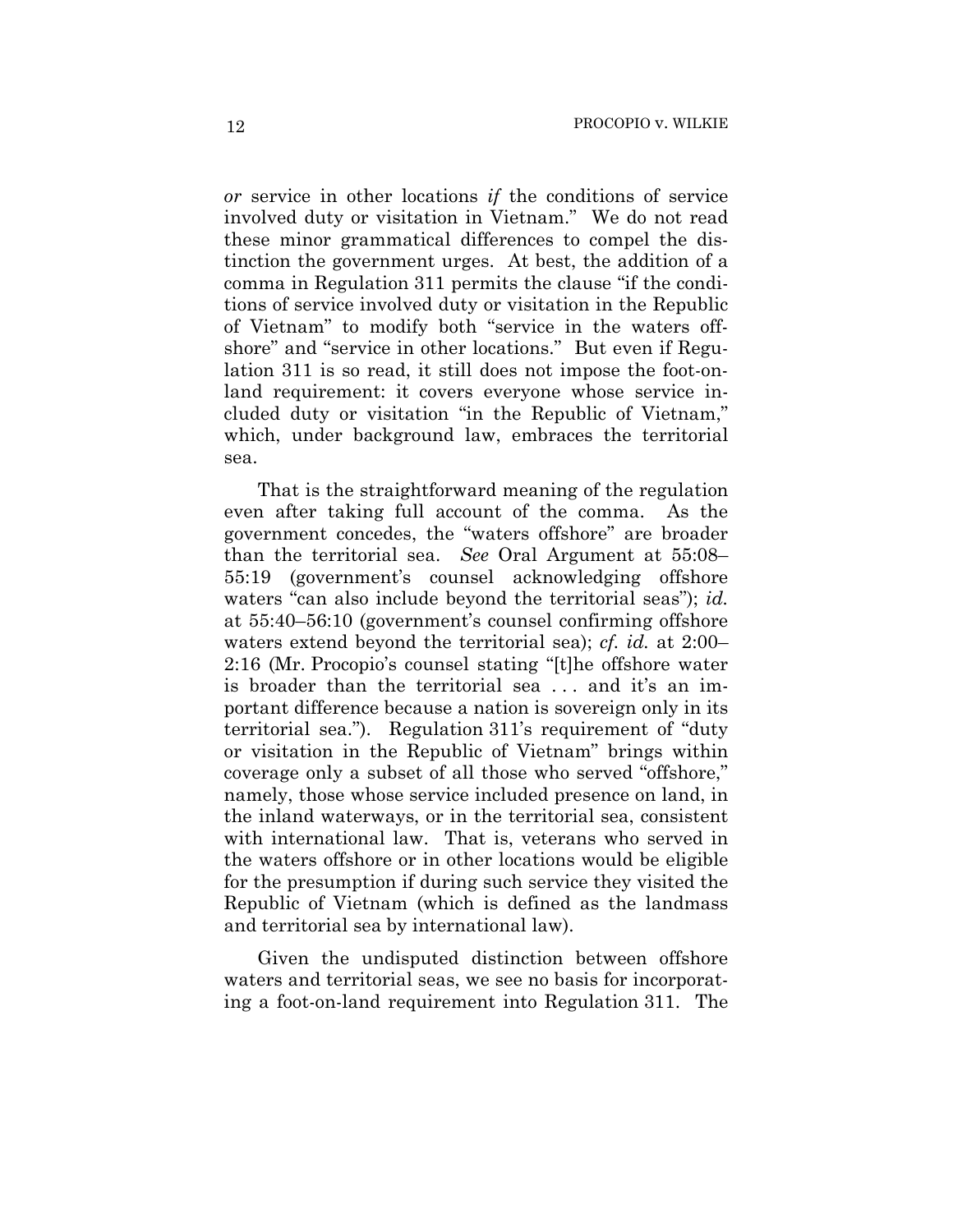only discussion of this provision appears in the proposed rulemaking where the government explains that, "[b]ecause some military personnel stationed elsewhere may have been present in the Republic of Vietnam, 'service in the Republic of Vietnam' will encompass *services elsewhere if the person concerned actually was in the Republic of Vietnam*, however briefly." 50 Fed. Reg. at 15,848, 15,849 (Apr. 22, 1985). We see no evidence that the government understood Regulation 311 to include the foot-on-land requirement until *after* the Agent Orange Act was passed. The government first articulated this position in 1997, six years after the Act. Gen. Counsel Prec. 27-97 (July 23, 1997). We cannot read into § 1116 an ambiguity that relies on a distinction made only *after* § 1116 was adopted.

It is undisputed that Regulation 313 covering Non-Hodgkin's lymphoma does not include the foot-on-land requirement, meaning the presumption of service connection for Non-Hodgkin's lymphoma would have applied to veterans who served on the landmass or in the territorial sea. The government asserts that Regulation 311 presumed service connection for diseases—chloracne and soft-tissue sarcomas—linked to herbicide exposure, while Regulation 313 presumed service connection for a disease—Non-Hodgkin's lymphoma—*not* linked to herbicide exposure. But that asserted distinction does not indicate ambiguity in § 1116. Indeed, when Congress enacted § 1116 it expressly extended the presumption to Non-Hodgkin's lymphoma, as well as chloracne and soft-tissue sarcomas. And the government argues that § 1116 intended to codify Regulation 311 and Regulation 313. No fair reading of § 1116 can exclude the very veterans suffering from Non-Hodgkin's lymphoma that were entitled to Regulation 313's presumption, yet the government's (and the dissent's) reading does just that: According to the government, a veteran with Non-Hodgkin's lymphoma who served in the Republic of Vi-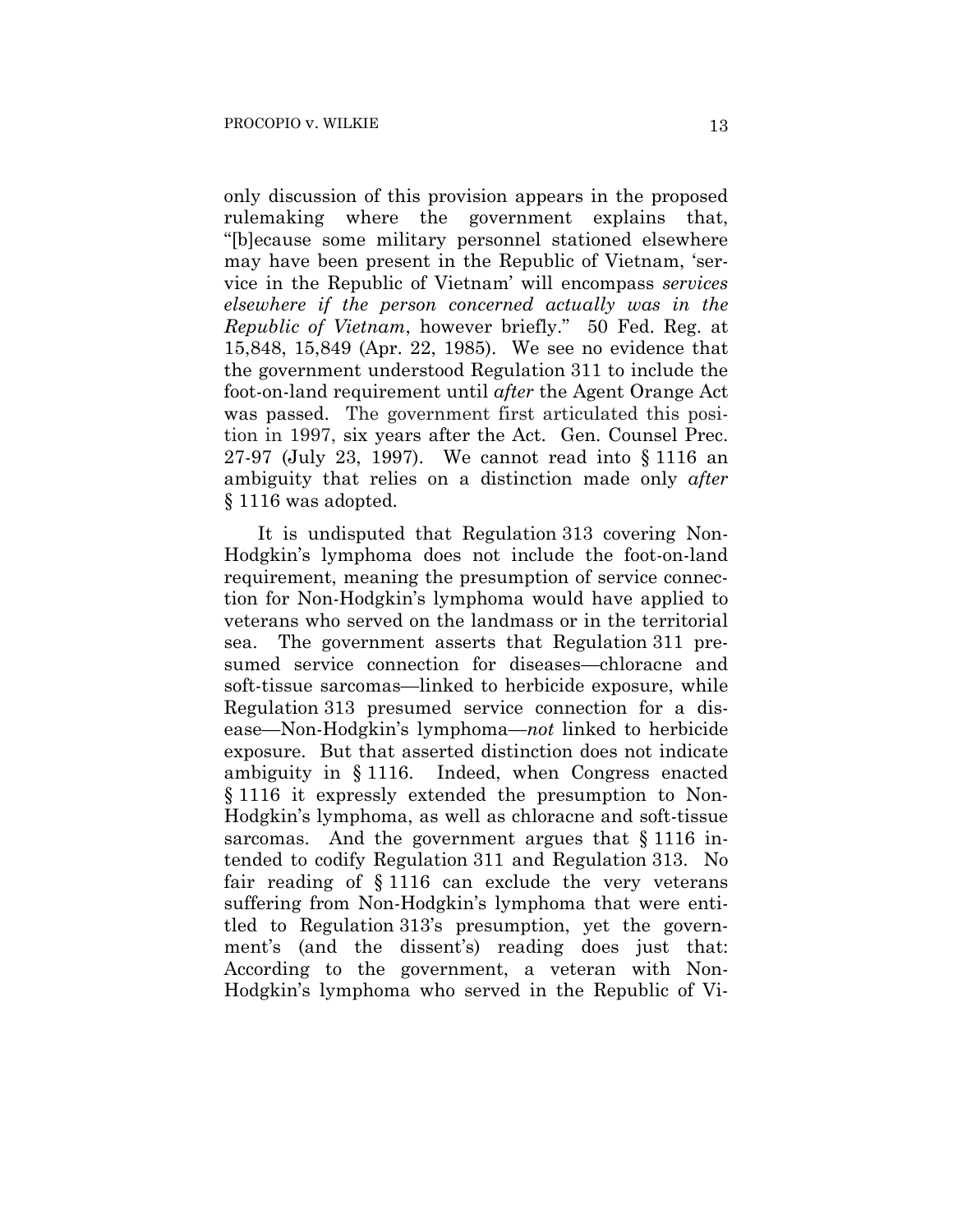etnam's territorial sea would have been entitled to service connection under Regulation 313, but this same veteran would not be entitled to service connection under § 1116. This cannot be right. We decline to read § 1116, as the dissent urges, to both codify Regulation 313 and erode that regulation's coverage. We see no basis to conclude that Congress chose to reduce the scope of service connection for Non-Hodgkin's lymphoma without explanation.

In short, we do not understand Regulation 311 or Regulation 313 to articulate a foot-on-land requirement. We find no merit to the government's argument that § 1116 is ambiguous because "Congress's codification of the existing regulatory presumptions . . . tells, at best, a conflicting story." Appellee's Br. 39–40. In 1991, Congress legislated against the backdrop of international law that had defined the "Republic of Vietnam" as including its territorial sea for decades. The government's foot-onland requirement, first articulated in 1997, does not provide a basis to find ambiguity in the language Congress chose.

The government also argues the "Republic of Vietnam" in § 1116 does not include its territorial sea because when Congress intends to bring a territorial sea within the ambit of a statute, it says so expressly.<sup>5</sup> But the examples the government points to address *not* a nation's territorial sea, but only "waters adjacent." 10 U.S.C. §§ 3756, 6258, 8756 (extending the Korea Defense Service Medal to those who "served in the Republic of

<u>.</u>

<sup>&</sup>lt;sup>5</sup> The government conceded, though, at oral argument that if Congress were to pass a statute forbidding military action within a nation, that statute would be violated if the President sent forces into the nation's 12 mile territorial sea, as that would "impact the sovereign boundary of [the nation]." *See* Oral Argument at 27:37- 28:13.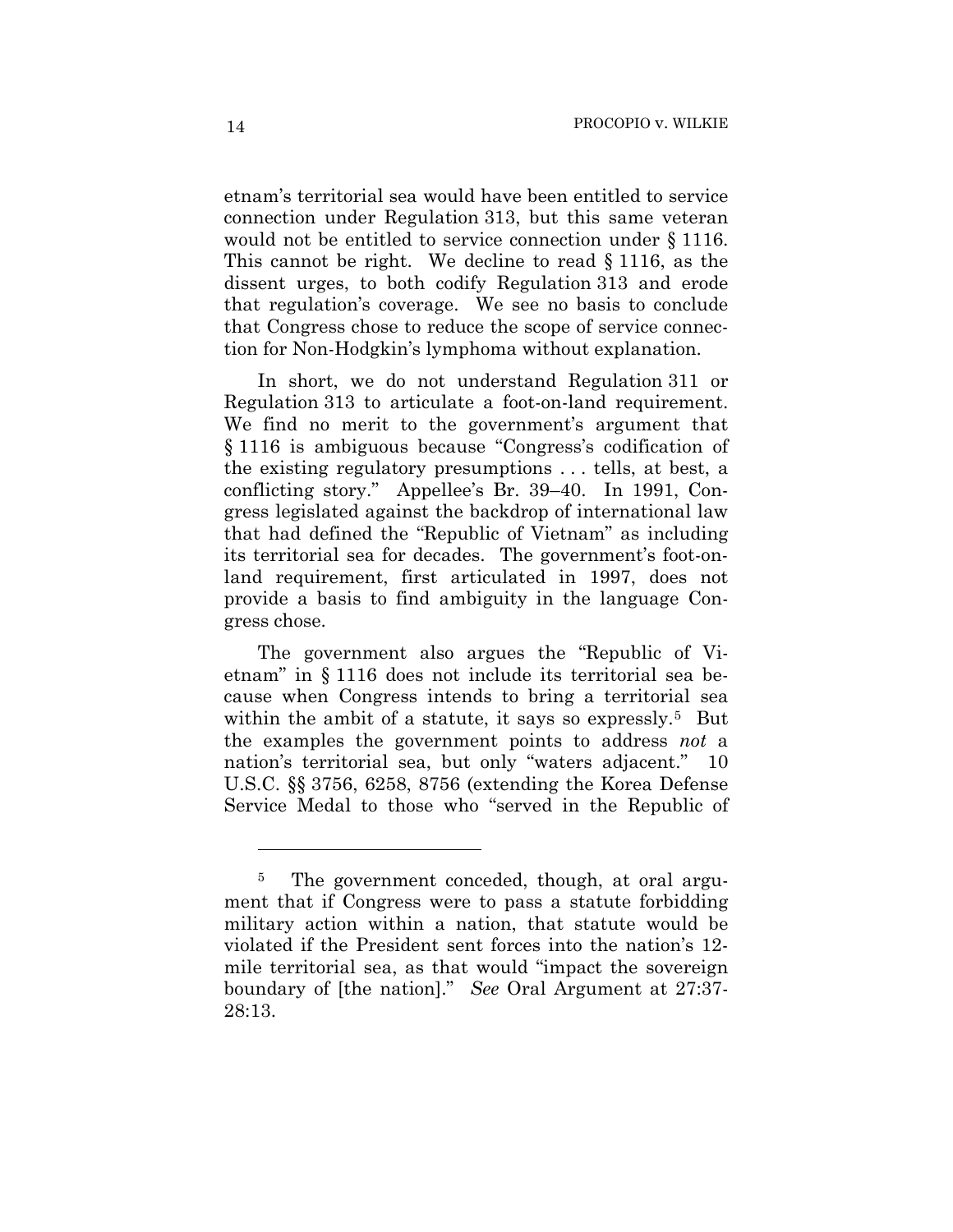Korea or the waters adjacent thereto"); Veterans' Rehabilitation and Education Amendments of 1980, Pub. L. No. 96-466, § 513(b) (providing for the publishing of labor statistics on "veterans . . . who served . . . in naval missions in the waters adjacent to Vietnam"); 38 U.S.C. § 101(30) (defining the term "Mexican border period" in the case of "a veteran who . . . served in Mexico, on the borders thereof, or in the waters adjacent thereto"). While the dissent calls this distinction "speculative," Dissent at 10, both parties conceded at oral argument that the "waters adjacent" to a nation are distinct from, and extend beyond, its territorial sea. *See* Oral Argument at 26:50-27:18 (Mr. Procopio); *id.* at 55:00–55:15 (government). It is precisely because "waters adjacent" go *beyond* a nation's landmass and territorial sea that Congress needed to specify "waters adjacent" in these statutes. *See*, *e.g.*, *Keene Corp. v. United States*, 508 U.S. 200, 208 (1993) ("[I]t is generally presumed that Congress acts intentionally and purposely in the disparate inclusion or exclusion" of "particular language"); *W. Va. Univ. Hosps., Inc. v. Casey*, 499 U.S. 83, 88-92 (1991) (comparing distinct usage of "attorney's fees" and "expert fees" among statutes). These statutes cast no doubt on our conclusion that, by using the formal term "Republic of Vietnam," Congress unambiguously referred, consistent with uniform international law, to both its landmass and its 12 nautical mile territorial sea.

The other statutes the government cites likewise cast no doubt on this conclusion. The government has failed to cite any instance in which the unmodified use of a formal sovereign name has been construed to not include its territorial sea. Instead, the government would have us infer that because several statutes refer to both the "United States" and its "territorial seas" or "territorial waters," the term "United States" cannot be generally understood to include territorial sea. We see no basis for drawing that inference. As the Supreme Court has ob-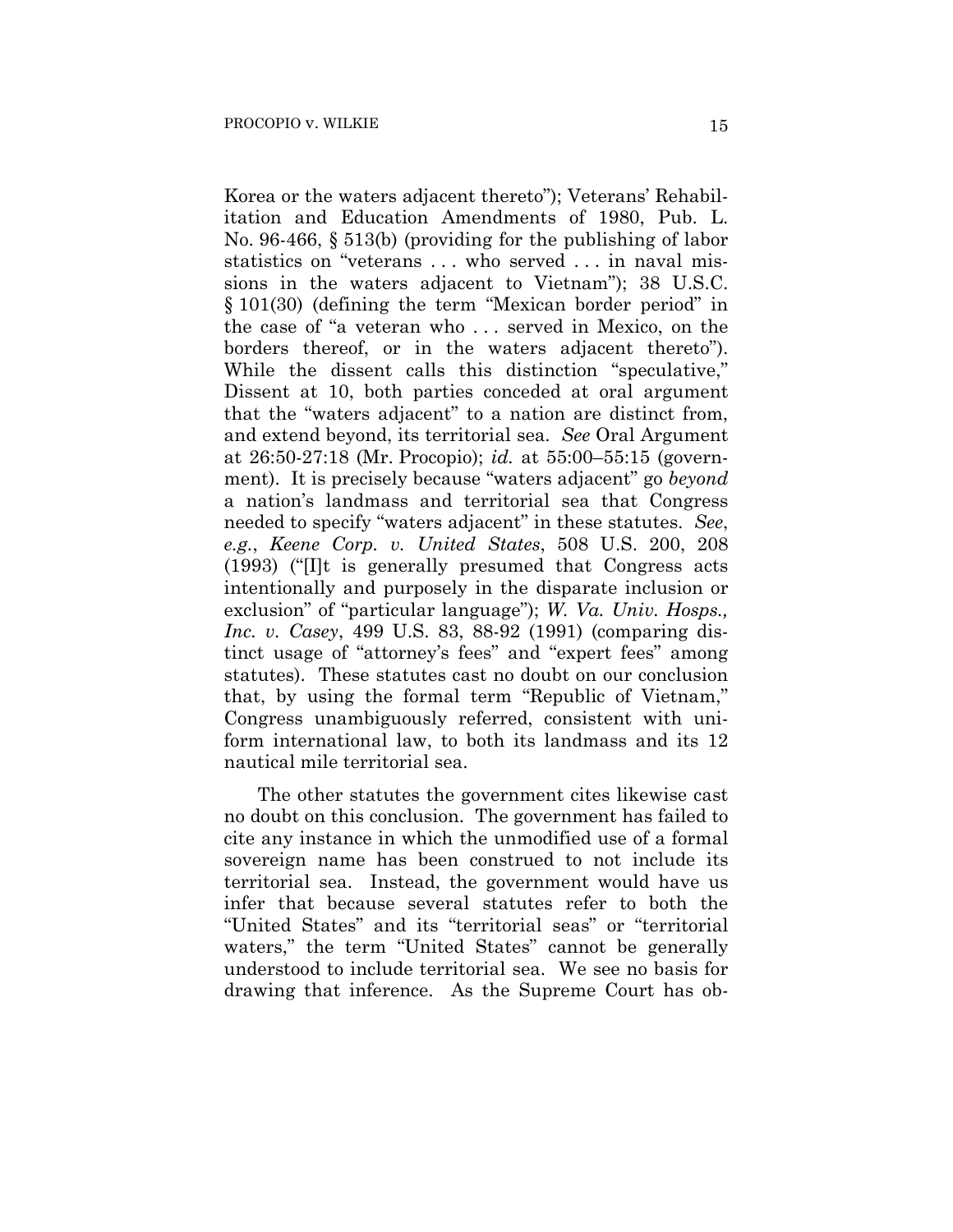served, there are "many examples of Congress legislating in that hyper-vigilant way, to 'remov[e] any doubt' as to things not particularly doubtful in the first instance." *Cyan, Inc. v. Beaver Cty. Employees Ret. Fund*, 138 S. Ct. 1061, 1074 (2018).6

It is also unsurprising that Congress has found it expedient to define phrases including the term "United States" for use in particular statutes and in some of those instances it referred to the territorial sea of the United States. *E.g.*, 16 U.S.C. § 1362(15); 26 U.S.C. § 638(1); 46 U.S.C. §§ 2301, 4301, 4701(3). That provides little

1

<sup>6</sup> In several cases, it is clear Congress' express reference to territorial sea was to remove any doubt as to a provision's meaning. For instance, in 16 U.S.C. § 2402(8)'s definition of "import," the statement that "any place subject to the jurisdiction of the United States" "include[s] the 12-mile territorial sea of the United States," clearly reflects Congress' express concern that "import" as defined in § 2402(8) could be misread to have the same meaning as it has under the customs laws of the United States. For customs purposes a good may not be imported until it arrives at a port, *see, e.g.*, 19 C.F.R. § 101.1, and the "customs territory of the United States" is limited to the States, the District of Columbia, and Puerto Rico, and does not include other sovereign territory of the United States, *see* Harmonized Tariff Schedule of the United States, General Note 2. Similarly, the reference to "United States waters" in 8 U.S.C. § 1158(a)(1) serves a clarifying purpose in light of caselaw holding "physical presence" is a term of art in immigration law requiring an alien to have landed on shore, *see Zhang v. Slattery*, 55 F.3d 732, 754 (2d Cir. 1995). Nothing in these provisions, 18 U.S.C. § 2280(b)(1)(A)(ii), or 33 U.S.C. § 1203, suggests Congress did not understand the term "United States" to generally include its territorial sea.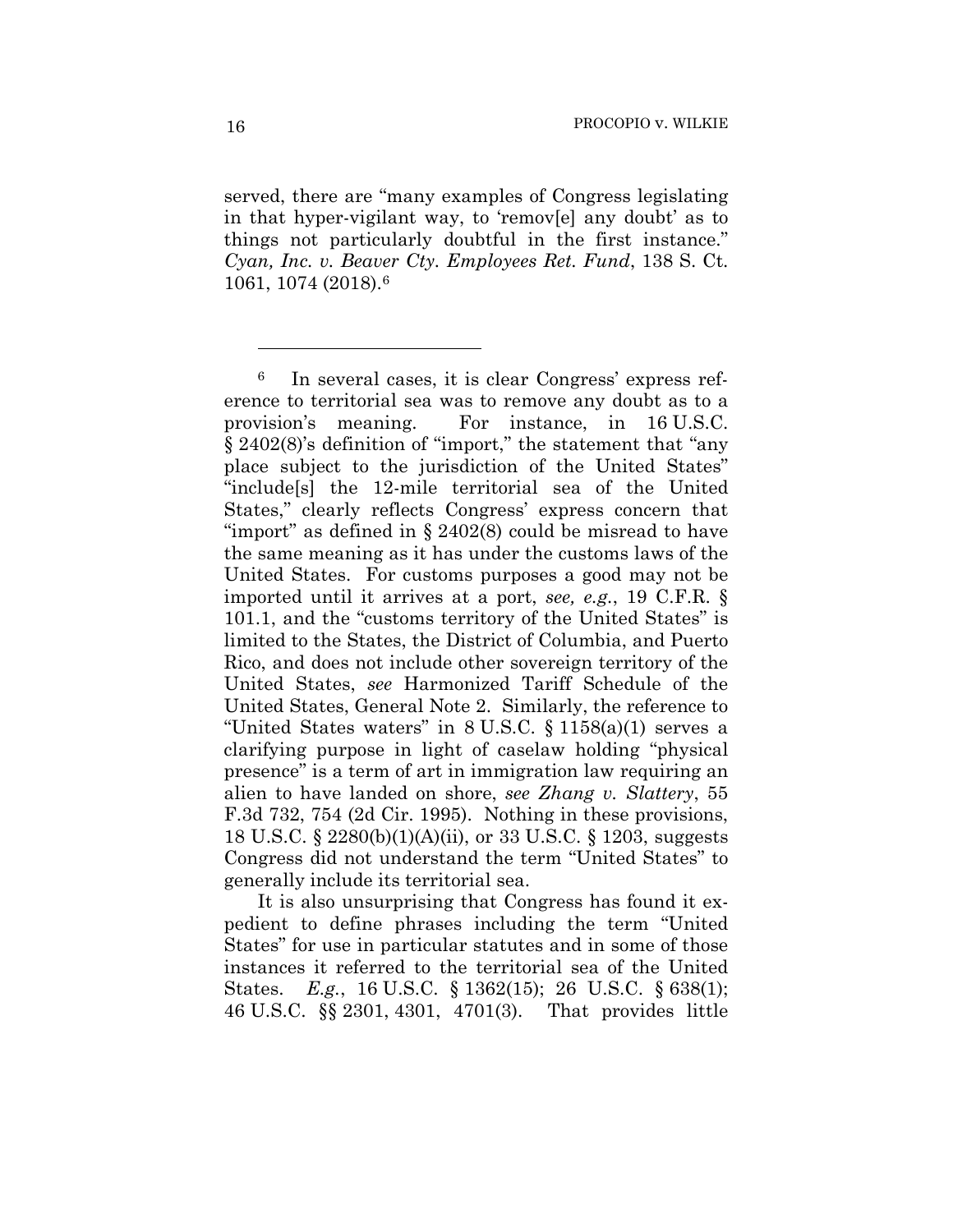$\overline{a}$ 

Respectfully, the *Haas* court went astray when it found ambiguity in § 1116 based on "competing methods of defining the reaches of a sovereign nation" and the government's urged distinction between Regulations 311 and 313. 525 F.3d at 1184–86. As discussed above, international law uniformly confirms that the "Republic of Vietnam" included its territorial sea. And we cannot read into § 1116 an ambiguity that relies on a distinction between Regulations 311 and 313 made by the government only *after* § 1116 was adopted. *Haas* is overruled.7

insight into Congress' use of the formal name of a foreign country *absent an express definition*. In short, none of these statutes sheds any light on how Congress understood the "Republic of Vietnam" when it passed the Agent Orange Act in 1991, and none create any ambiguity in the face of long-established, uniform international law recognizing the "Republic of Vietnam" includes its territorial sea.

<sup>7 &</sup>quot;[W]e have never applied *stare decisis* mechanically to prohibit overruling our earlier decisions determining the meaning of statutes." *Monell v. Dep't of Social Servs. of City of New York*, 436 U.S. 658, 695 (1978). Charging that "*stare decisis* in respect to statutory interpretation has 'special force,' for 'Congress remains free to alter what we have done,'" the dissent seems to suggest we can *never*  overrule a precedent interpreting a statute. Dissent at 4 (quoting *John R. Sand & Gravel Co. v. United States*, 552 U.S. 130, 139 (2008)). But we see no reason here to "place on the shoulders of Congress the burden of the Court's own error." *Monell*, 436 U.S. at 695. The parties have presented arguments and evidence not considered in *Haas*. *Haas*, 525 F.3d at 1183-86. Moreover, the dissent's concern for "stability in the law" is misplaced. Dissent at 3 (quoting *Robert Bosch, LLC v. Pylon Mfg. Corp.*, 719 F.3d 1305, 1316 (Fed. Cir. 2013). While there are certain-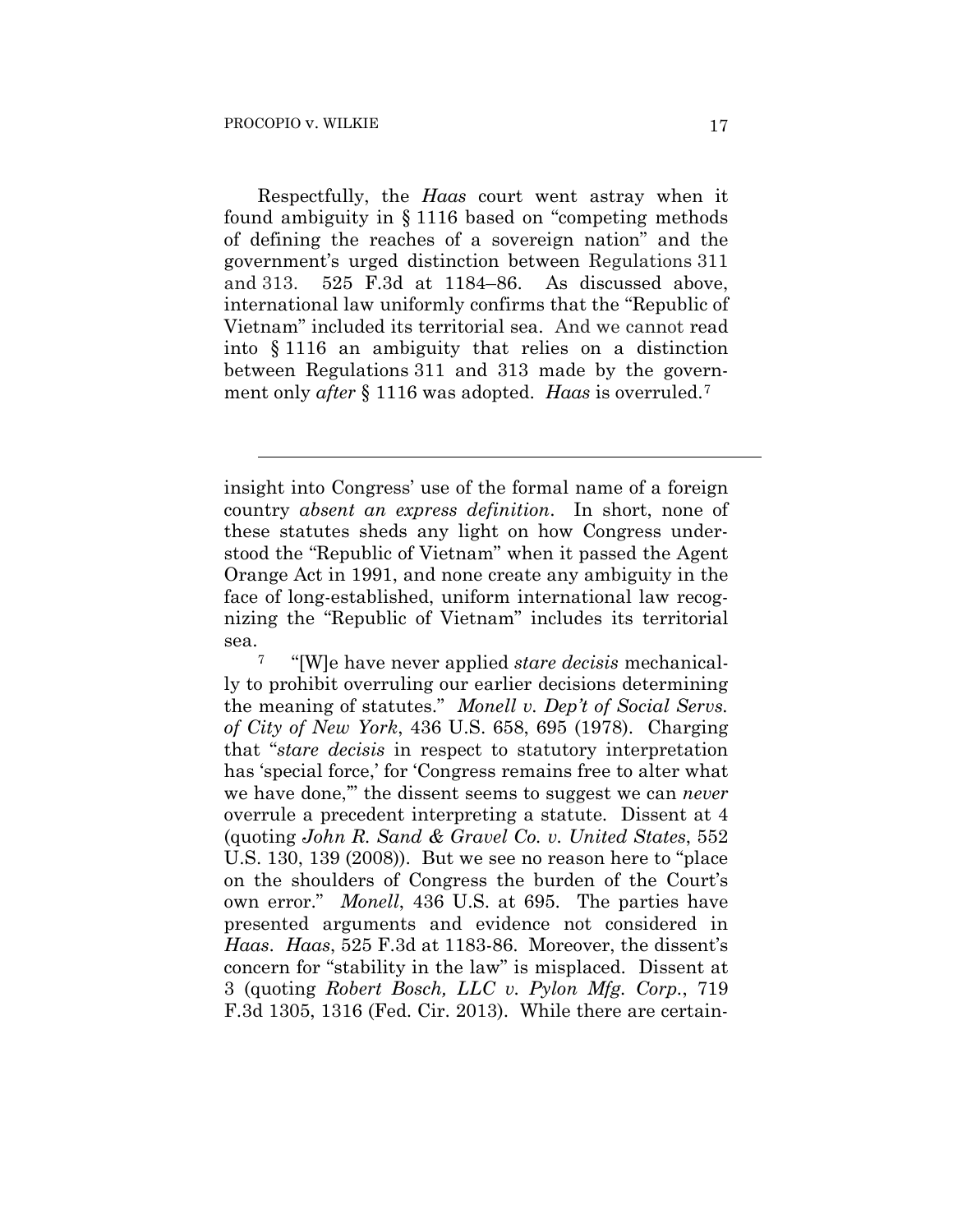The parties and amici have differing views on the role the pro-veteran canon should play in this analysis. *See generally Henderson v. Shinseki*, 562 U.S. 428, 441 (2011); *Brown v. Gardner*, 513 U.S. 115, 117-18 (1994); *King v. St. Vincent's Hosp.*, 502 U.S. 215, 220 n.9 (1991); *Fishgold v. Sullivan Drydock & Repair Corp.*, 328 U.S. 275, 285 (1946); *Boone v. Lightner*, 319 U.S. 561, 575 (1943). Given our conclusion that the intent of Congress is clear from the text of § 1116—and that clear intent favors veterans we have no reason to reach this issue.

No judge on this court has determined that this veteran should be denied benefits under § 1116. One concurrence concludes that § 1116 is ambiguous but finds the agency's interpretation unreasonable. *See* Lourie, J., concurring. Because we decide that the statute is unambiguous, we need not decide whether the agency's interpretation is reasonable. The dissent concludes that § 1116 is ambiguous but claims it is "premature" to decide whether the agency's interpretation is unreasonable. Dissent at 17 (refusing to consider the reasonableness of the agency's interpretation). Respectfully, by declining to reach *Chevron* step two, the dissent fails to decide this case.8

8 The dissent criticizes our interpretation of § 1116 as a "policy choice [that] should be left to Congress," noting the "cost of expanding the presumption of service connection." Dissent at 16. Respectfully, we are interpreting a statute, not making a policy judgment. Moreo-

l

ly situations where parties' reliance on our settled law is of paramount concern (*see*, *e.g.*, *Dickerson v. United States*, 530 U.S. 428, 443 (2000) (declining to overrule *Miranda v. Arizona*, 384 U.S. 436 (1966), because "*Miranda* has become embedded in routine police practice to the point where the warnings have become part of our national culture")), no such reliance concern exists here.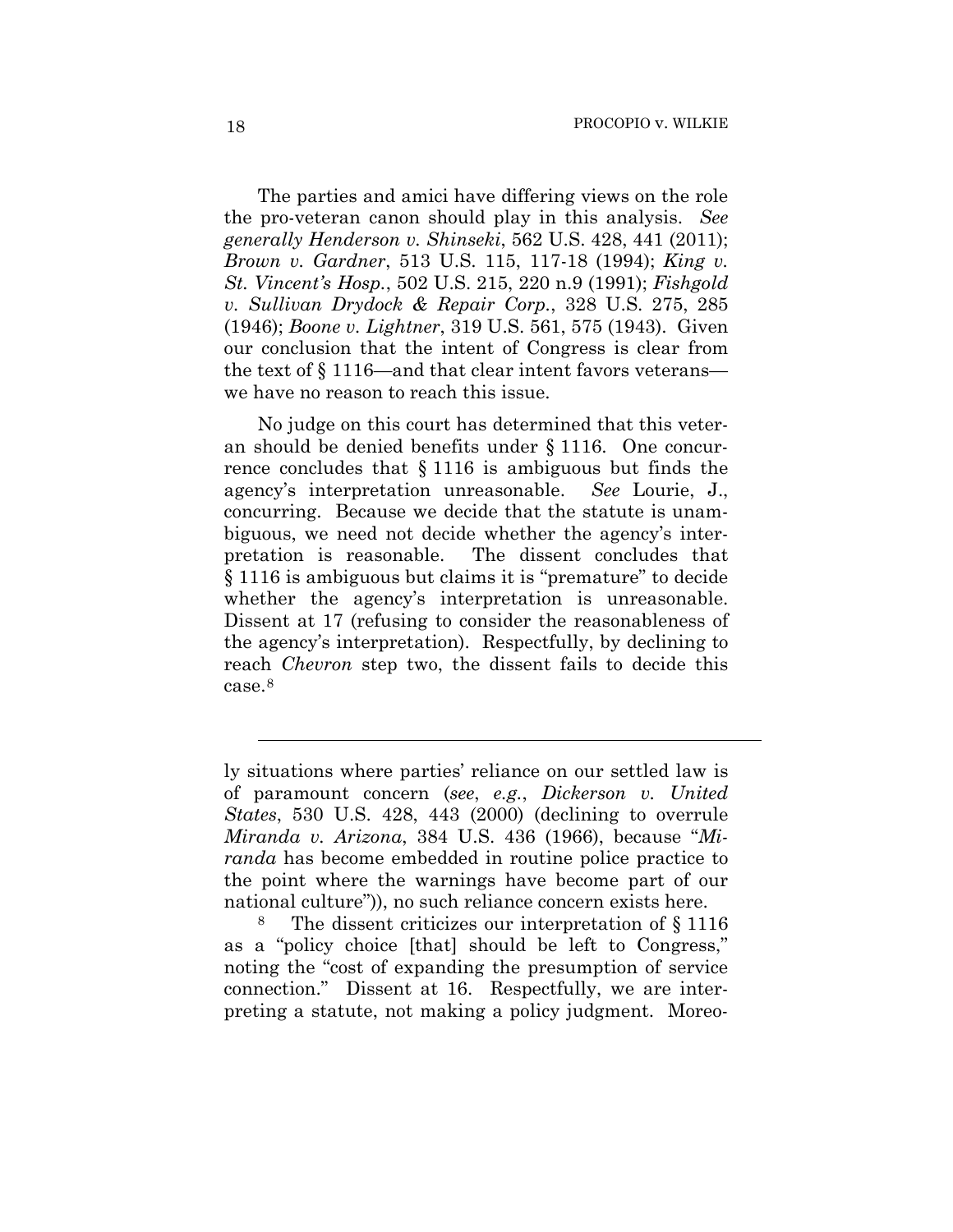l

### **CONCLUSION**

Congress has spoken directly to the question of whether those who served in the 12 nautical mile territorial sea of the "Republic of Vietnam" are entitled to § 1116's presumption if they meet the section's other requirements. They are. Because "the intent of Congress is clear, that is the end of the matter." *Chevron*, 467 U.S. at 842. Mr. Procopio is entitled to a presumption of service connection for his prostate cancer and diabetes mellitus. Accordingly, we reverse.

## **REVERSED AND REMANDED**

ver, the dissent's criticism seems out of place where it has not concluded that the agency's determination is reasonable or that Mr. Procopio should be denied his benefits.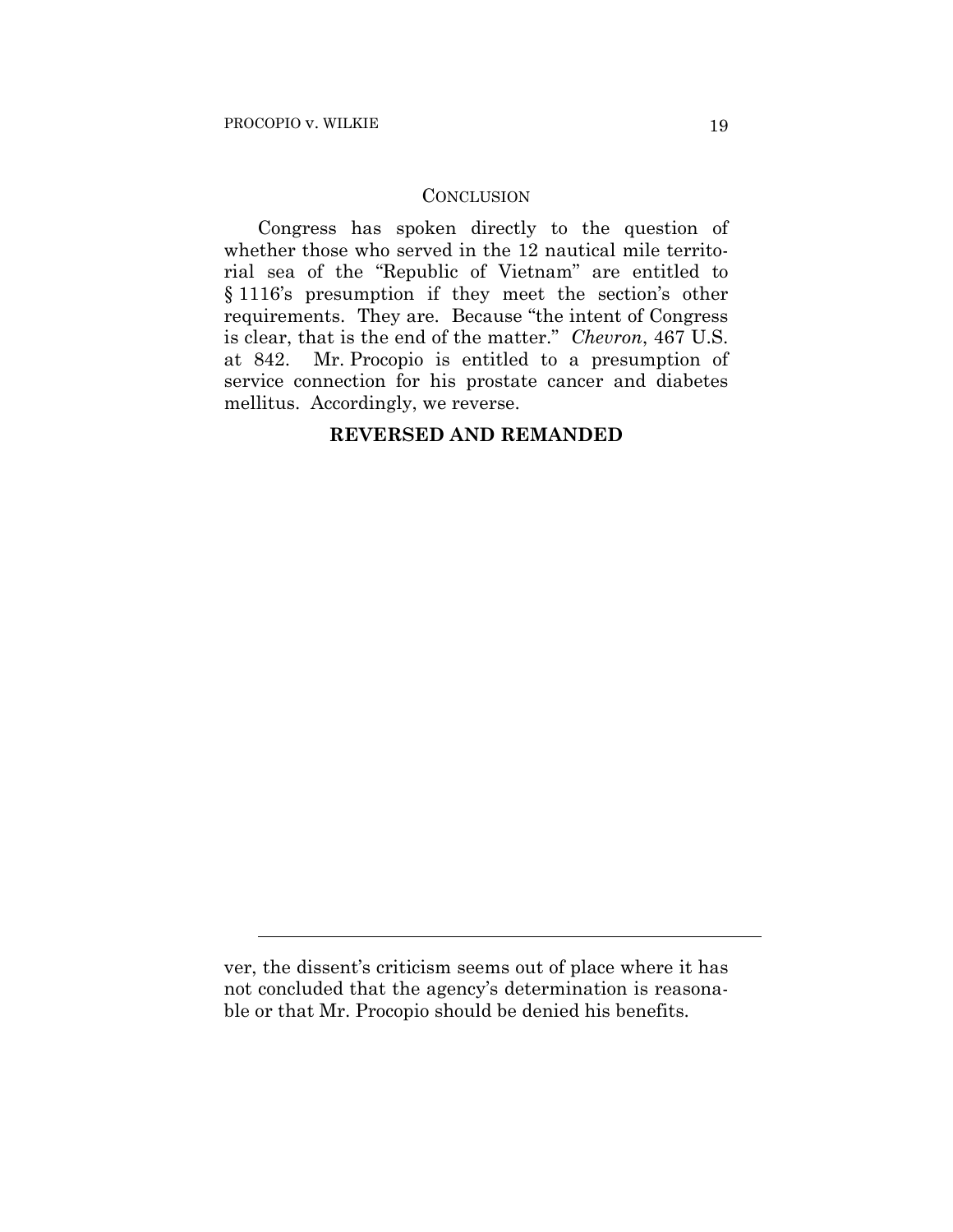# United States Court of Appeals for the Federal Circuit

**ALFRED PROCOPIO, JR.,**

**\_\_\_\_\_\_\_\_\_\_\_\_\_\_\_\_\_\_\_\_\_\_** 

*Claimant-Appellant*

**v.**

**ROBERT WILKIE, SECRETARY OF VETERANS AFFAIRS,**

> *Respondent-Appellee* **\_\_\_\_\_\_\_\_\_\_\_\_\_\_\_\_\_\_\_\_\_\_**

### 2017-1821 **\_\_\_\_\_\_\_\_\_\_\_\_\_\_\_\_\_\_\_\_\_\_**

Appeal from the United States Court of Appeals for Veterans Claims in No. 15-4082, Judge Coral Wong Pietsch.

**\_\_\_\_\_\_\_\_\_\_\_\_\_\_\_\_\_\_\_\_\_\_** 

LOURIE, *Circuit Judge*, concurring in the judgment.

I join the majority in reversing the judgment of the Veterans Court, but, respectfully, I would do so for different reasons.

I do not agree with the majority that international law and sovereignty principles, which would include the territorial waters of the Republic of Vietnam, render the phrase "served in the Republic of Vietnam" in 38 U.S.C. § 1116 unambiguous. *See* Majority at 8–10. Sovereign borders are not necessarily what Congress had in mind when it enacted statutes for veterans' benefits, and specifically, when it enacted the Agent Orange Act. *See Haas v. Peake*, 525 F.3d 1168, 1175–83 (Fed. Cir. 2008) (discuss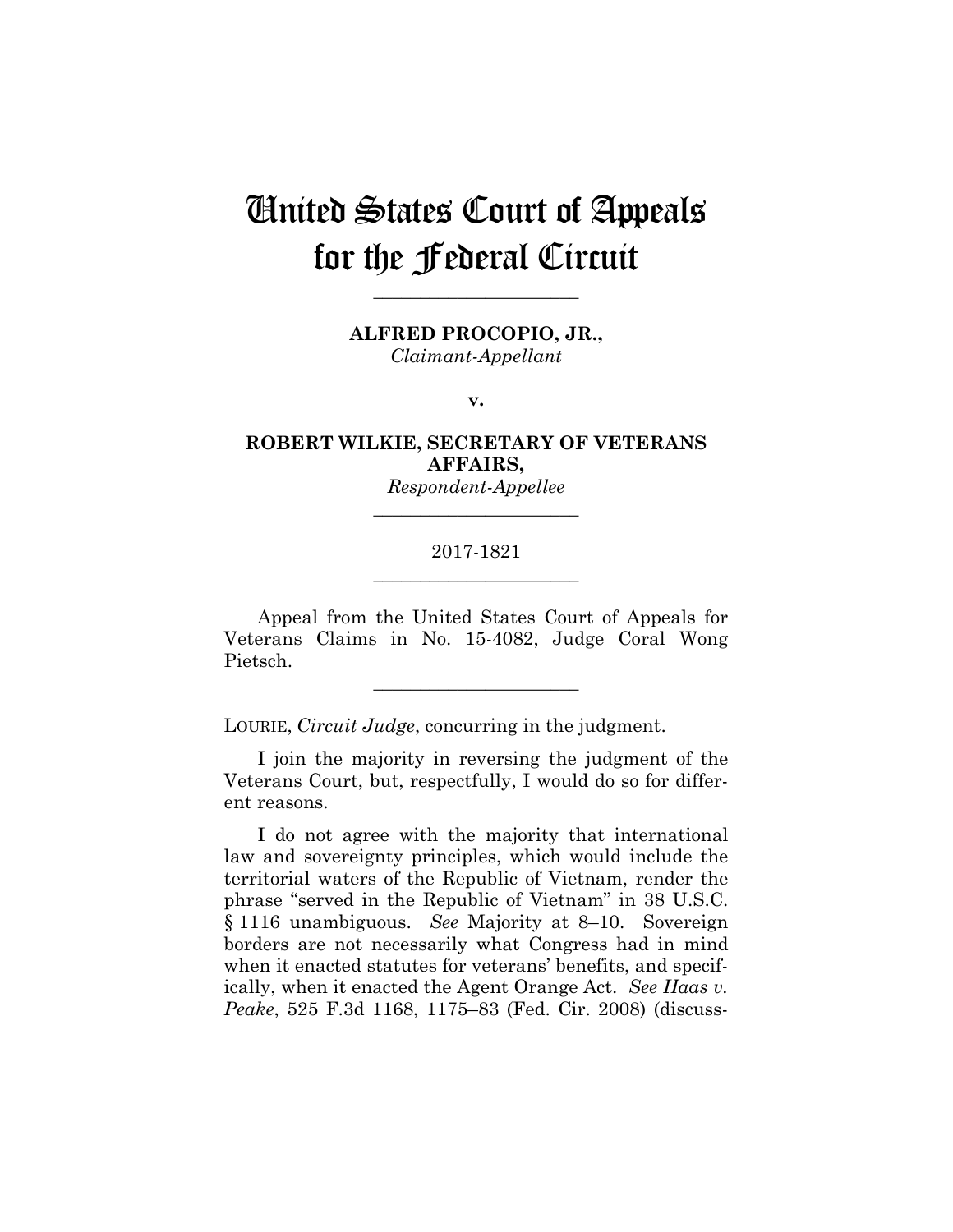ing the difficulty in determining the likelihood of exposure to herbicides rather than any sovereignty concerns). The majority's holding thus covers more legal territory than necessary and decides an issue not before us.

I instead agree with the court in *Haas*, *see id.* at 1183–86, and the dissent, *see* Dissent at 5–15, that "served in the Republic of Vietnam" is ambiguous under *Chevron* step one. The statute entitles a veteran to a presumption of service connection for certain diseases if the veteran "served in the Republic of Vietnam." 38 U.S.C. § 1116(a). That qualification does not tell us whether offshore waters are or are not included. Thus, as to that issue, the statute surely is ambiguous.

I also agree with the *Haas* court that under *Chevron* step two, the regulation promulgated by the agency reflects a reasonable interpretation of the statute. *See Haas*, 525 F.3d at 1186. However, unlike the court in *Haas*, I would hold that the agency's interpretation of its regulation is not owed any deference as generally required by *Auer v. Robbins*, 519 U.S. 452, 461–63 (1997), because the regulation is not ambiguous, *see Christensen v. Harris Cty.*, 529 U.S. 576, 588 (2000) ("*Auer* deference is warranted only when the language of the regulation is ambiguous."). *Contra Haas*, 525 F.3d at 1186–97.

The agency's regulation states that "'[s]ervice in the Republic of Vietnam' *includes* service in the waters offshore *and* service in other locations if the conditions of service involved duty or visitation in the Republic of Vietnam." 38 C.F.R.  $\S 3.307(a)(6)(iii)$  (emphasis added). In interpreting the regulation, we need not resort to international definitions of national sovereignty over waters adjacent to land or to the pro-veteran canon; we should simply read the plain language of the regulation. And, the plain reading of this inclusive regulation specifies that service in the Republic of Vietnam includes (1) "service in the waters offshore" and (2) "service in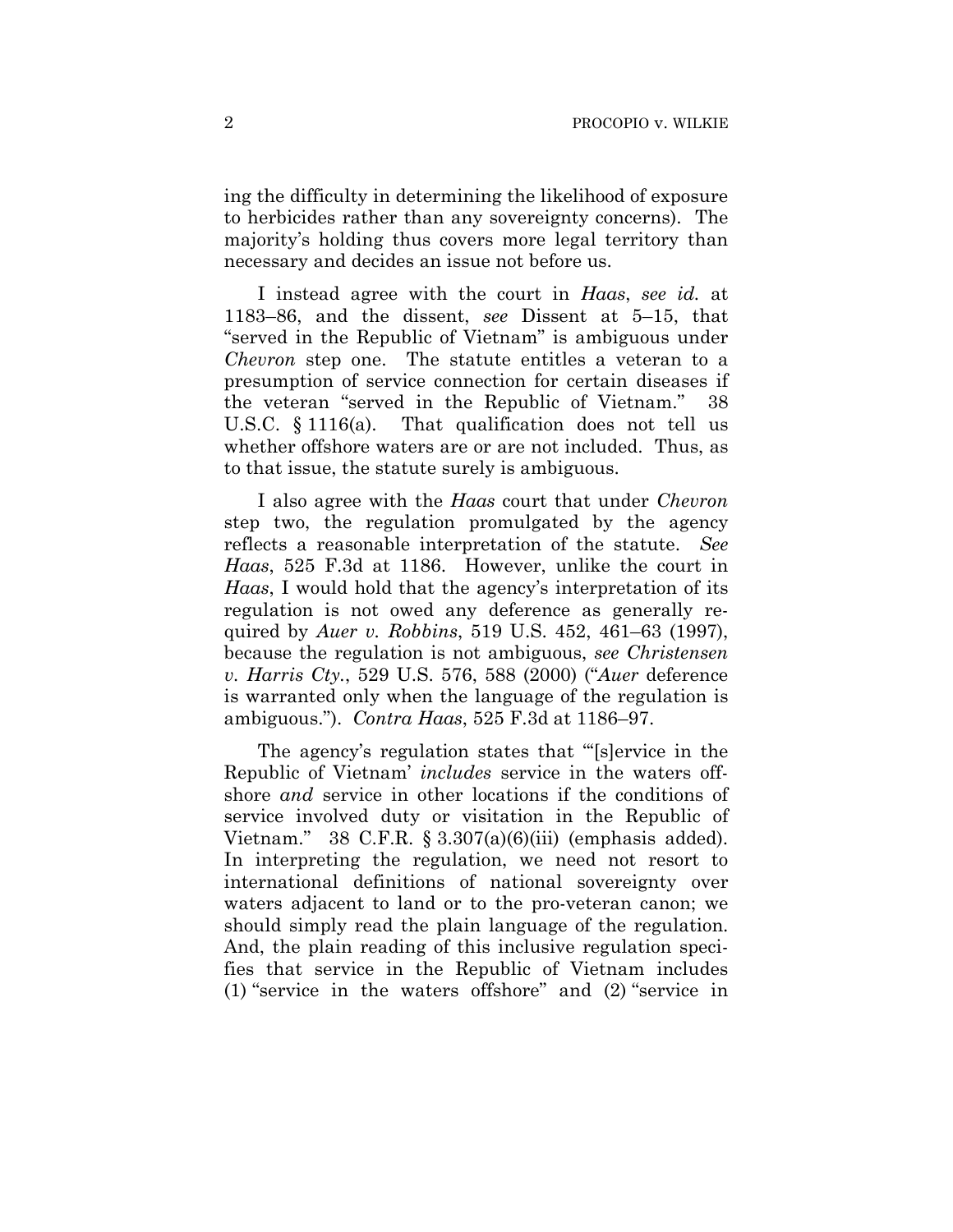other locations if the conditions of service involved duty or visitation in the Republic of Vietnam." *Id.* Thus, a veteran who served in the "waters offshore" is included within the meaning of "service in the Republic of Vietnam" and entitled to presumptive service connection.

The agency in this case appears to have interpreted the "duty or visitation" clause to modify not only the service in "other locations," but also "waters offshore," creating a foot-on-land requirement. *See* Majority at 4–5 (discussing the agency's interpretation). However, if "duty or visitation" were required for all Vietnam veterans, the phrases "waters offshore" and "other locations" would be superfluous. *Cf. Hibbs v. Winn*, 542 U.S. 88, 102 (2004) (citation omitted) ("A statute should be construed so that effect is given to all its provisions, so that no part will be inoperative or superfluous, void or insignificant . . . ."). Under the agency's interpretation, it would matter not whether the veteran served in the "waters offshore" or "other locations" as long as the veteran set foot on the Vietnam landmass, which renders the "duty or visitation" clause the only operative phrase. That is contrary to the regulation's plain language.

While we, at least until higher law says otherwise, are obligated to give some degree of deference to an agency in interpreting its own regulation, *see Auer*, 519 U.S. at 461, deference has its limits. We are not obligated to give an agency deference when the regulation is not ambiguous, *see Christensen*, 529 U.S. at 588, or when an "alternative reading is compelled by the regulation's plain language," *Thomas Jefferson Univ. v. Shalala*, 512 U.S. 504, 512 (1994) (quoting *Gardebring v. Jenkins*, 485 U.S. 415, 430 (1988)), as it does here. Thus, I would reverse the judgment of the Veterans Court because the agency's regulation plainly entitled Mr. Procopio to a presumption of service connection for his prostate cancer and diabetes mellitus based on his service in the offshore waters of Vietnam.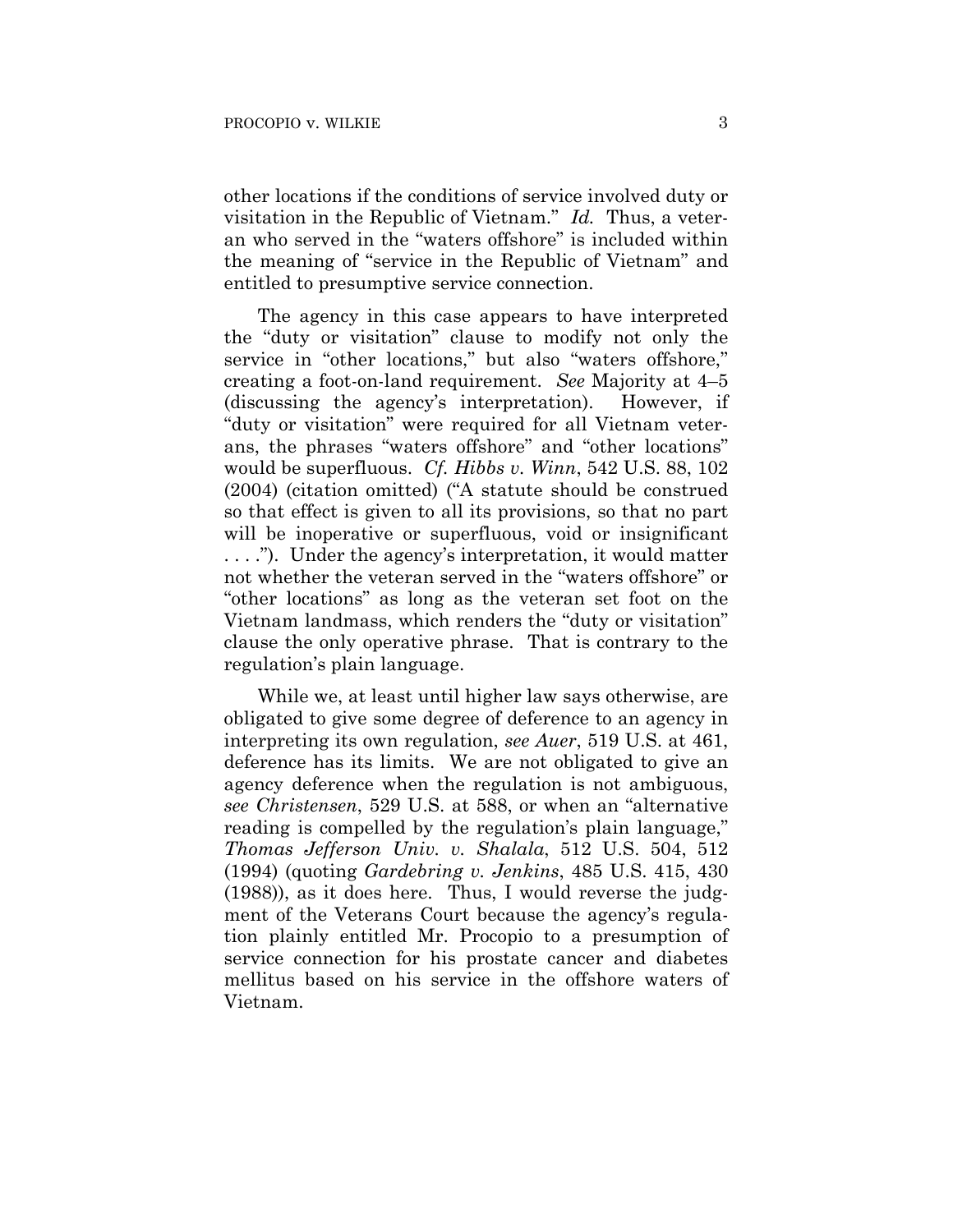# United States Court of Appeals for the Federal Circuit

**ALFRED PROCOPIO, JR.,**

**\_\_\_\_\_\_\_\_\_\_\_\_\_\_\_\_\_\_\_\_\_\_** 

*Claimant-Appellant*

**v.**

**ROBERT WILKIE, SECRETARY OF VETERANS AFFAIRS,**

> *Respondent-Appellee* **\_\_\_\_\_\_\_\_\_\_\_\_\_\_\_\_\_\_\_\_\_\_**

## 2017-1821 **\_\_\_\_\_\_\_\_\_\_\_\_\_\_\_\_\_\_\_\_\_\_**

Appeal from the United States Court of Appeals for Veterans Claims in No. 15-4082, Judge Coral Wong Pietsch.

**\_\_\_\_\_\_\_\_\_\_\_\_\_\_\_\_\_\_\_\_\_\_** 

O'MALLEY, *Circuit Judge*, concurring.

I agree with the majority's well-reasoned decision. The term "Republic of Vietnam," as it appears in 38 U.S.C. § 1116, unambiguously encompasses its territorial waters.

I write separately because I believe the pro-veteran canon of construction adds further support to the majority's conclusion. Specifically, I write to explain that: (1) the pro-veteran canon, like every other canon of statutory construction, can and should apply at step one of *Chevron* to help determine whether a statutory ambiguity exists; and, (2) even when a statute remains irresolvably ambig-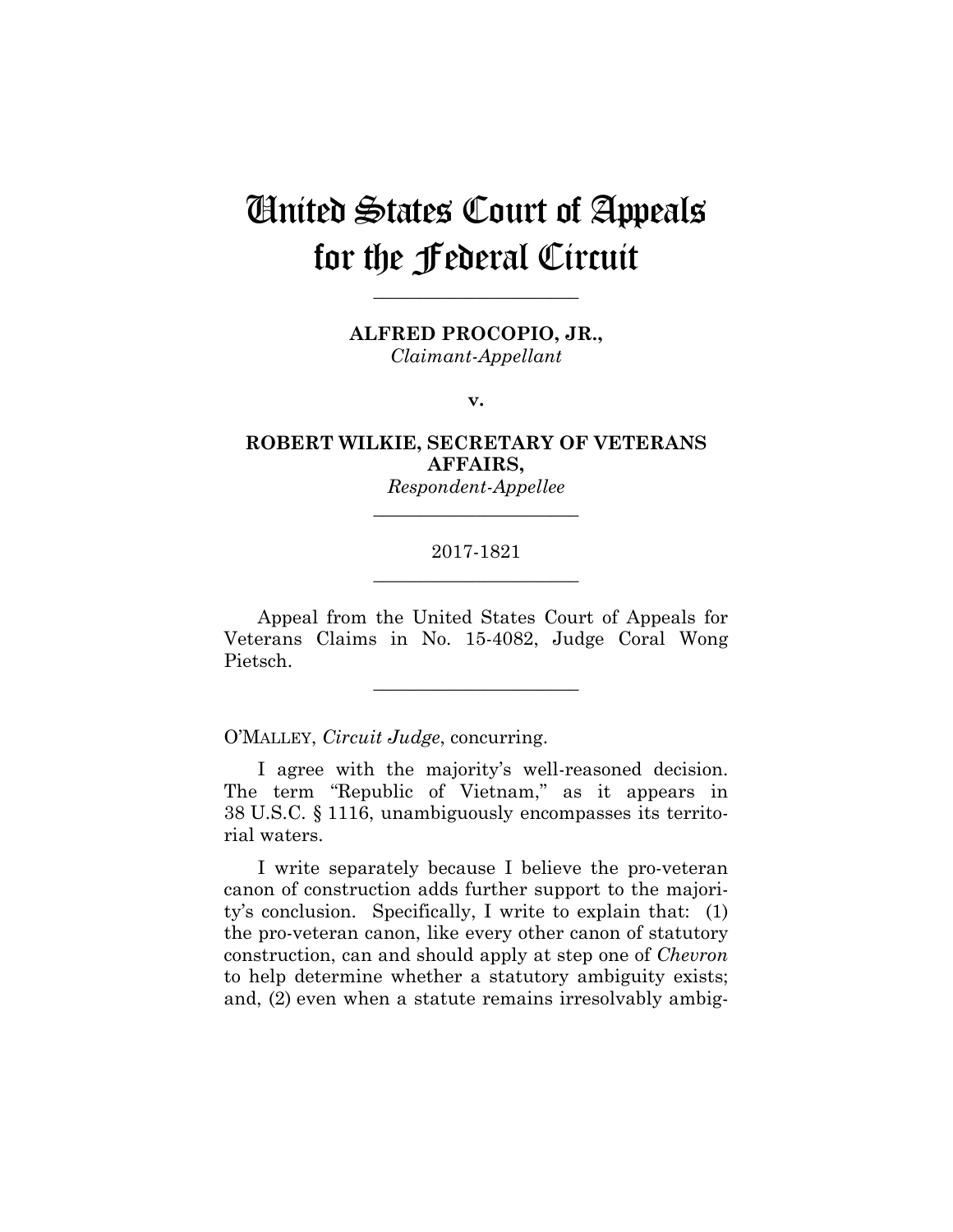uous, when a choice between deferring to an agency interpretation of that statute—or particularly where that interpretation is itself ambiguous—and resolving any ambiguity by application of the pro-veteran canon come to a head, traditional notions of agency deference must give  $way.<sup>1</sup>$ 

The Supreme Court has made clear that courts are obligated to apply *all* traditional tools of statutory interpretation at step one of *Chevron*.467 U.S. at 843 n.9. Indeed, "we owe an agency's interpretation of the law no deference unless, after 'employing traditional tools of statutory construction,' we find ourselves unable to discern Congress's meaning." *SAS Inst., Inc. v. Iancu*, 138 S. Ct. 1348, 1358 (2018) (quoting *Chevron*, 467 U.S. at 843 n.9.); *see also Epic Sys. Corp. v. Lewis*, 138 S. Ct. 1612, 1630 (2018) ("[D]eference is not due unless a court, employing traditional tools of statutory construction, is left with an unresolved ambiguity. And [here,] that  $\parallel$  is missing: the canon against reading conflicts into statutes is a traditional tool of statutory construction and it, along with the other traditional canons we have discussed, is more than up to the job of solving today's interpretive puzzle. Where, as here, the canons supply an answer, *Chevron* leaves the stage." (internal citations and quotations omitted)); *Food & Drug Admin. v. Brown & Williamson Tobacco Corp.*, 529 U.S. 120, 132–33 (2000) (employing at *Chevron* step one the "fundamental canon of statutory construction that the words of a statute must

<u>.</u>

<sup>1</sup> I address both *Chevron* and *Auer* deference because we relied on both in *Haas v. Peake* to uphold the agency's regulation. We deferred to the agency's interpretation of its own ambiguous regulation under *Auer*, and then, in turn, found "that the regulation reflects a reasonable interpretation of the statute" under *Chevron*. 525 F.3d 1168, 1186 (Fed. Cir. 2008).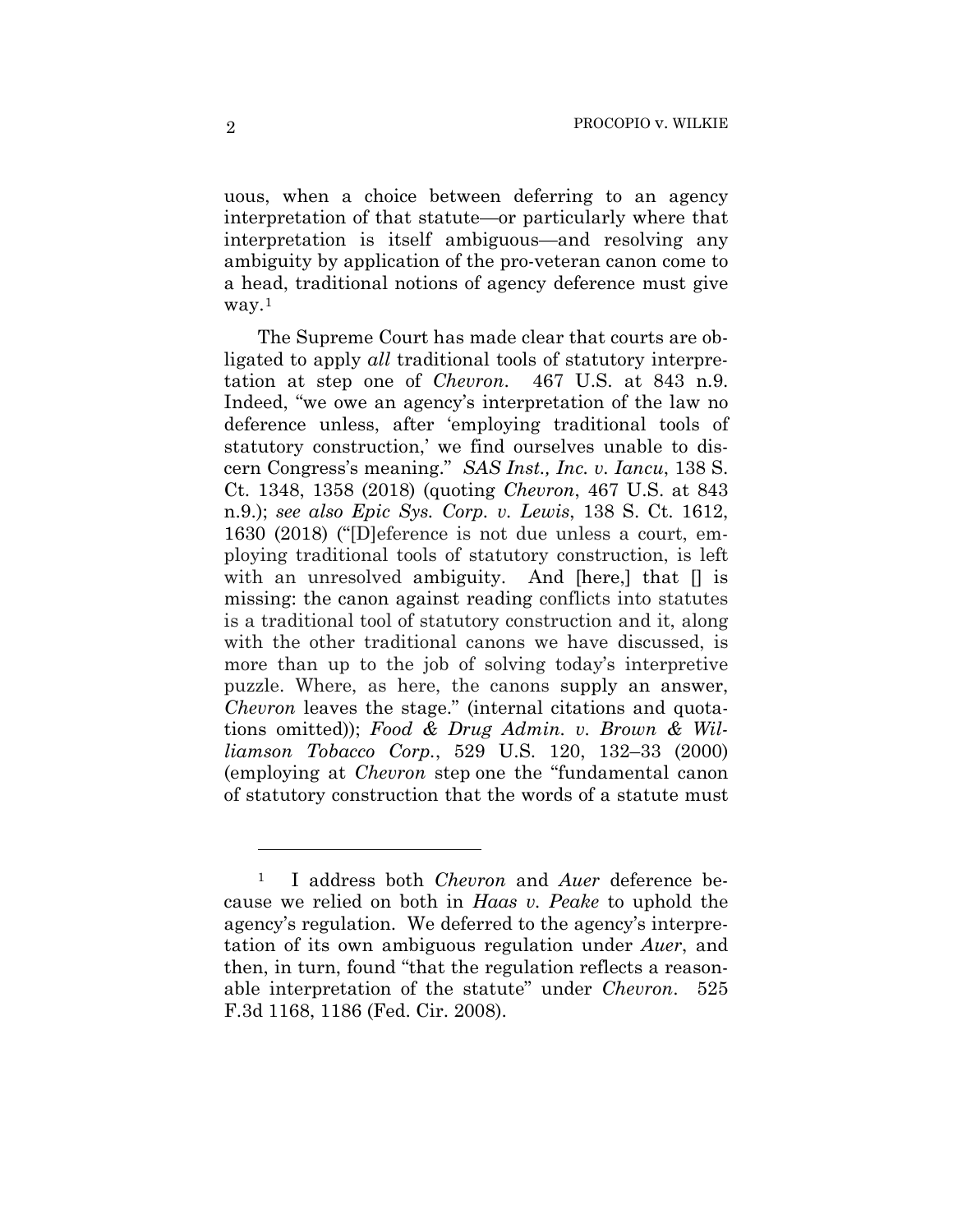be read in their context and with a view to their place in the overall statutory scheme"); *Gazelle v. Shulkin*, 868 F.3d 1006, 1011–12 (Fed. Cir. 2017) (employing at *Chevron* step one the canon that "Congress 'legislate<sup>[s]</sup> against the backdrop of existing law'" (citation omitted)).

A court similarly may not defer to an agency's interpretation of its own regulation or any other interpretive ruling unless, after applying the same interpretative principles that apply in the context of statutory interpretation, the court finds the regulation or interpretation to be ambiguous. *Christensen v. Harris County*, 529 U.S. 576, 588 (2000) ("*Auer* deference is warranted only when the language of the regulation is ambiguous."); *Aqua Prods., Inc. v. Matal*, 872 F.3d 1290, 1316 (Fed. Cir. 2017) (en banc) ("We use the same interpretive rules to construe regulations as we do statutes[.]"); *Roberto v. Dep't of Navy*, 440 F.3d 1341, 1350 (Fed. Cir. 2006) (same). Thus, there is no doubt that courts must apply all traditional tools of statutory construction before resort to agency deference, regardless of at what point the agency seeks deference.

There is also no doubt that the pro-veteran canon is one such traditional tool. *Henderson v. Shinseki*, 562 U.S. 428, 441 (2011) ("We have long applied the canon that provisions for benefits to members of the Armed Services are to be construed in the beneficiaries' favor." (quotations omitted)); *see* Antonin Scalia, Judicial Deference to Administrative Interpretations of Law, 1989 DUKE L.J. 511, 515 (1989) ("[T]he consideration and evaluation of policy consequences" is "part of the traditional judicial tool-kit that is used in applying the first step of *Chevron*[.]"). The pro-veteran canon instructs that provisions providing benefits to veterans should be liberally construed in the veterans' favor, with any interpretative doubt resolved to their benefit. *See, e.g.*, *King v. St. Vincent's Hosp.*, 502 U.S. 215, 220 n.9 (1991). The Supreme Court first articulated this canon in *Boone v. Lightner* to reflect the sound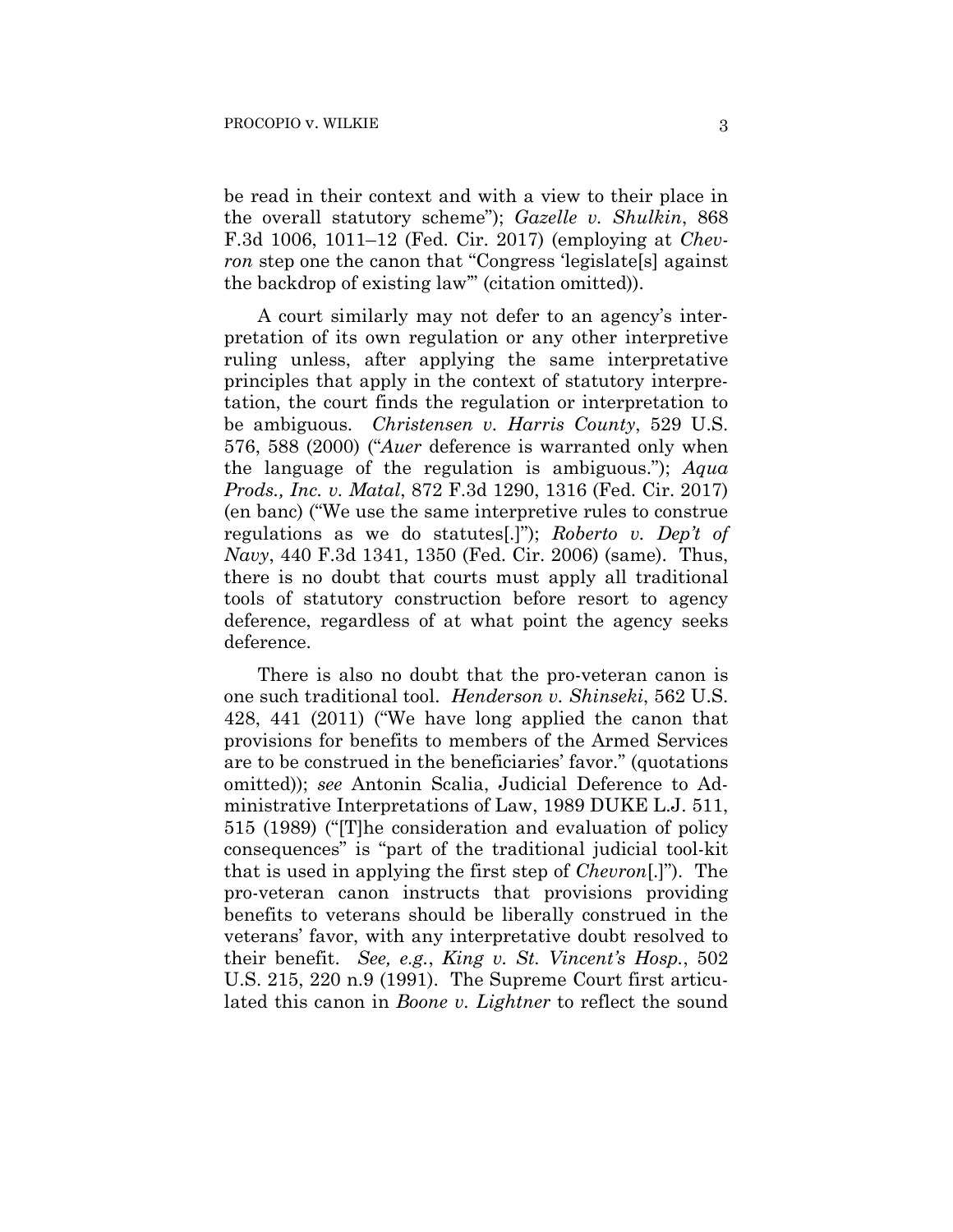policy that we must "protect those who have been obliged to drop their own affairs to take up the burdens of the nation." 319 U.S. 561, 575 (1943). This same policy underlies the entire veterans benefit scheme. *Barrett v. Principi*, 363 F.3d 1316, 1320 (Fed. Cir. 2004) ("[T]he veterans benefit system is designed to award entitlements to a special class of citizens, those who risked harm to serve and defend their country. This entire scheme is imbued with special beneficence from a grateful sovereign." (quotations omitted)).

Few provisions embody this veteran-friendly purpose more than § 1116's presumption of service connection for those who served in the Republic of Vietnam. Congress enacted this presumption in response to concerns that the agency was "utilizing too high a standard for determining if there is a linkage between exposure to Agent Orange and a subsequent manifestation of a disease" and was thereby "failing to give the benefit of the doubt to veterans in prescribing the standards in the regulations for VA to use in deciding whether to provide service connection for any specific disease." Sidath Viranga Panangala et al., Cong. Research Serv., R41405, Veterans Affairs: Presumptive Service Connection and Disability Compensation 14 (2014) (quoting *Nehmer v. United States Veterans' Admin.*¸712 F. Supp. 1420, 1423 (N.D. Cal. 1989)); *see also Agent Orange Legislation and Oversight: Hearing on S. 1692 & S. 1787 Before the S. Comm. on Veterans' Affairs*, 1988 Leg., 2nd Sess. 5 (statement of Sen. Thomas A. Daschle, Member, S. Comm. on Veterans' Affairs) ("[T]here is a time for study and more study, and there is a time for leadership. In the case of veterans exposed to Agent Orange . . . science will never be able to dictate policy. That is our role."). Section 1116 was designed to afford veterans the benefit of the doubt in the face of scientific uncertainty.

Courts have "long applied" the pro-veteran canon of construction to such provisions. *Henderson*, 562 U.S. at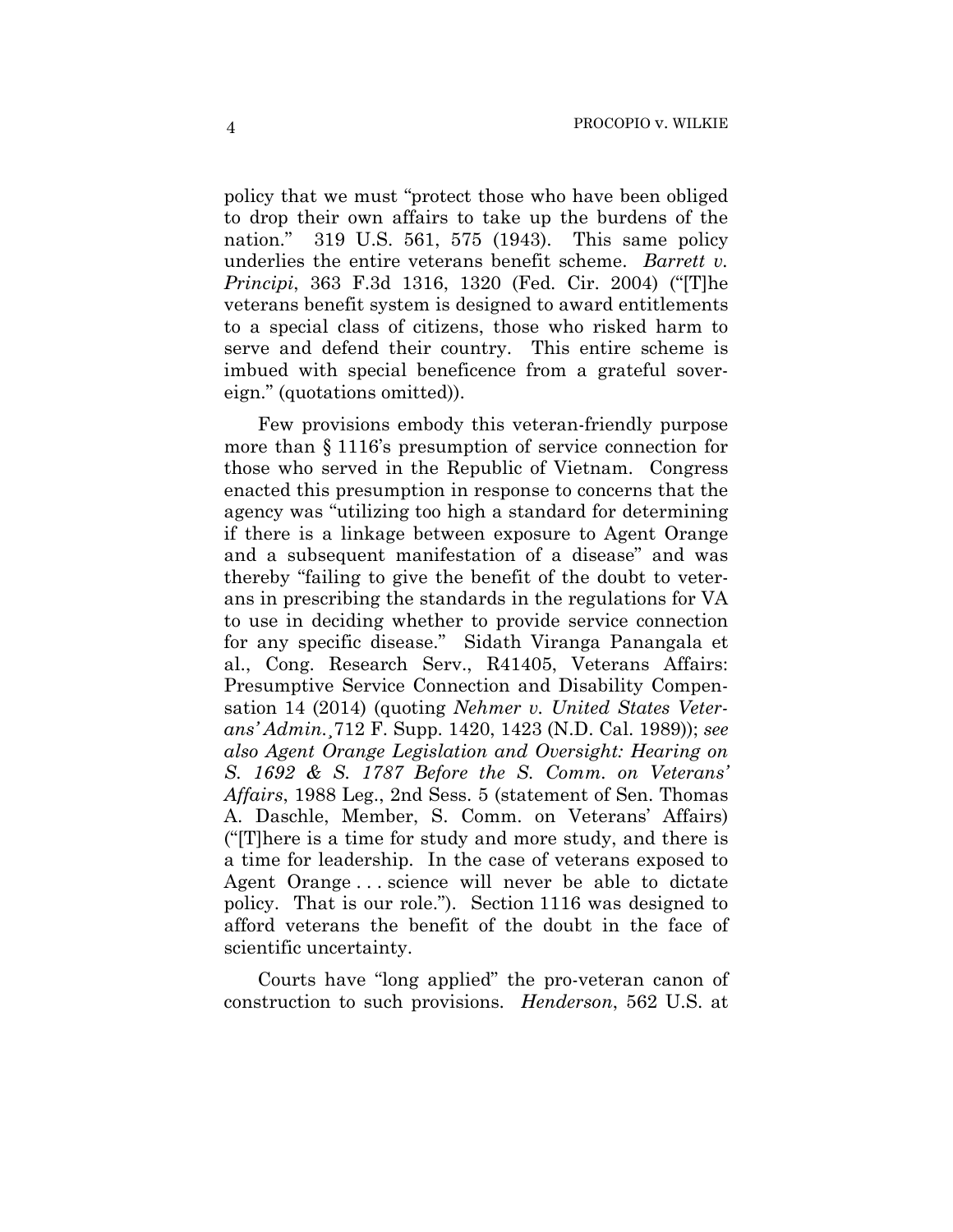<u>.</u>

441. And, because we presume Congress legislates with the knowledge of judicial canons of statutory construction, we should apply this canon to resolve doubt in a claimant's favor because that is precisely what Congress intended when it enacted the Agent Orange Act in 1991 against the backdrop of *Boone*. *King*, 502 U.S. at 220 n.9. Thus, when interpreting such statutes, or regulations promulgated thereunder, we may not resort to agency deference unless, after applying the pro-veteran canon along with other tools of statutory interpretation, we are left with an unresolved ambiguity.<sup>2</sup>

The government contends that applying the proveteran canon before resorting to agency deference would usurp the agency's role of gap-filling. But the government forgets that an agency has no responsibility to fill gaps if we find that Congress did not leave such a gap. *SAS*, 138 S. Ct. at 1358; *City of Arlington v. F.C.C.*, 569 U.S. 290, 327 (2013) (Roberts, C.J., dissenting) ("We do not leave it to the agency to decide when it is in charge."). And,

<sup>2</sup> Of course, application of the pro-veteran canon will not always resolve ambiguities in a statute or regulation in the veterans' favor. For example, in *Nat'l Org. of Veterans' Advocates, Inc. v. Sec'y of Veterans Affairs*, we resorted to agency deference despite applying the proveteran canon because other canons of statutory construction and the pro-veteran canon pulled in opposite directions. 260 F.3d 1365, 1378 (Fed. Cir. 2001).And, in *Burden v. Shinseki*, we found that the pro-veteran canon was not enough to resolve a statutory ambiguity when deciding whether to award benefits to a veteran's surviving common law spouse over the veteran's children because neither interpretation had a particularly proveteran reading. 727 F.3d 1161, 1169–70 (Fed. Cir. 2013). Thus, while application of the pro-veteran canon may resolve any apparent ambiguity, it will not always do so.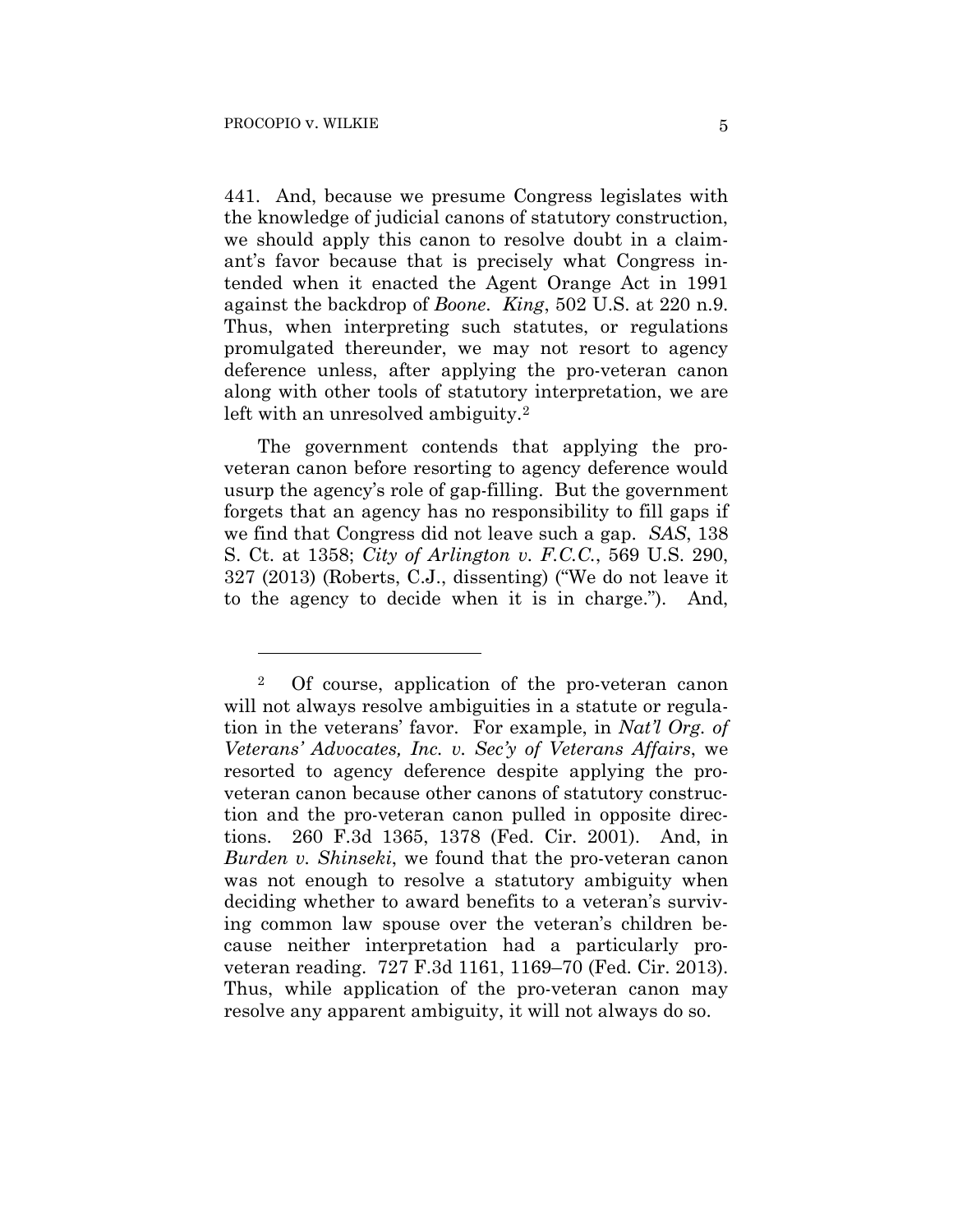importantly, it ignores that "the duty to interpret statutes as set forth by Congress is a duty that rests with the judiciary." *Bankers Tr. N.Y. Corp. v. United States*, 225 F.3d 1368, 1376 (Fed. Cir. 2000). Deference cannot displace either this duty or the duty to consider appropriate legal doctrines when exercising it.

When the pro-veteran canon and agency deference come to a head, it is agency deference—the weaker of two doctrines at any level—that must give way. Several justices of the Supreme Court have urged their colleagues "to reconsider, in an appropriate case, the premises that underlie *Chevron* and how courts have implemented that decision." *Pereira v. Sessions*, 138 S. Ct. 2105, 2121 (2018) (Kennedy, J., concurring); *see also Michigan v. E.P.A.*, 135 S. Ct. 2699, 2712 (2015) (Thomas, J., concurring) ("I write separately to note that [the agency's] request for deference raises serious questions about the constitutionality of our broader practice of deferring to agency interpretations of federal statutes."). By requiring courts to defer to an agency's interpretation of a statute not because it is the correct interpretation but because it is merely reasonable—*Chevron* deference "wrests from Courts the ultimate interpretative authority to say what the law is," and thereby "raises serious separation-ofpowers questions." *Michigan*, 135 S. Ct. at 2712.

The case for *Auer* deference is even weaker. Not only have several justices expressed concerns with *Auer* deference, the Supreme Court recently granted certiorari on the question of whether the Court should overrule *Auer* entirely. *Kisor v. Shulkin*, 880 F.3d 1378 (Fed. Cir. 2018), *cert. granted*, *Kisor v. Wilkie*, 2018 WL 6439837 (2018) (granting certiorari on question of "[w]hether the Court should overrule *Auer* and *Seminole Rock*" and declining to consider "[a]lternatively"-presented question of "whether *Auer* deference should yield to a substantive canon of construction"). As I have previously opined, *Auer* deference "encourages agencies to write ambiguous regulations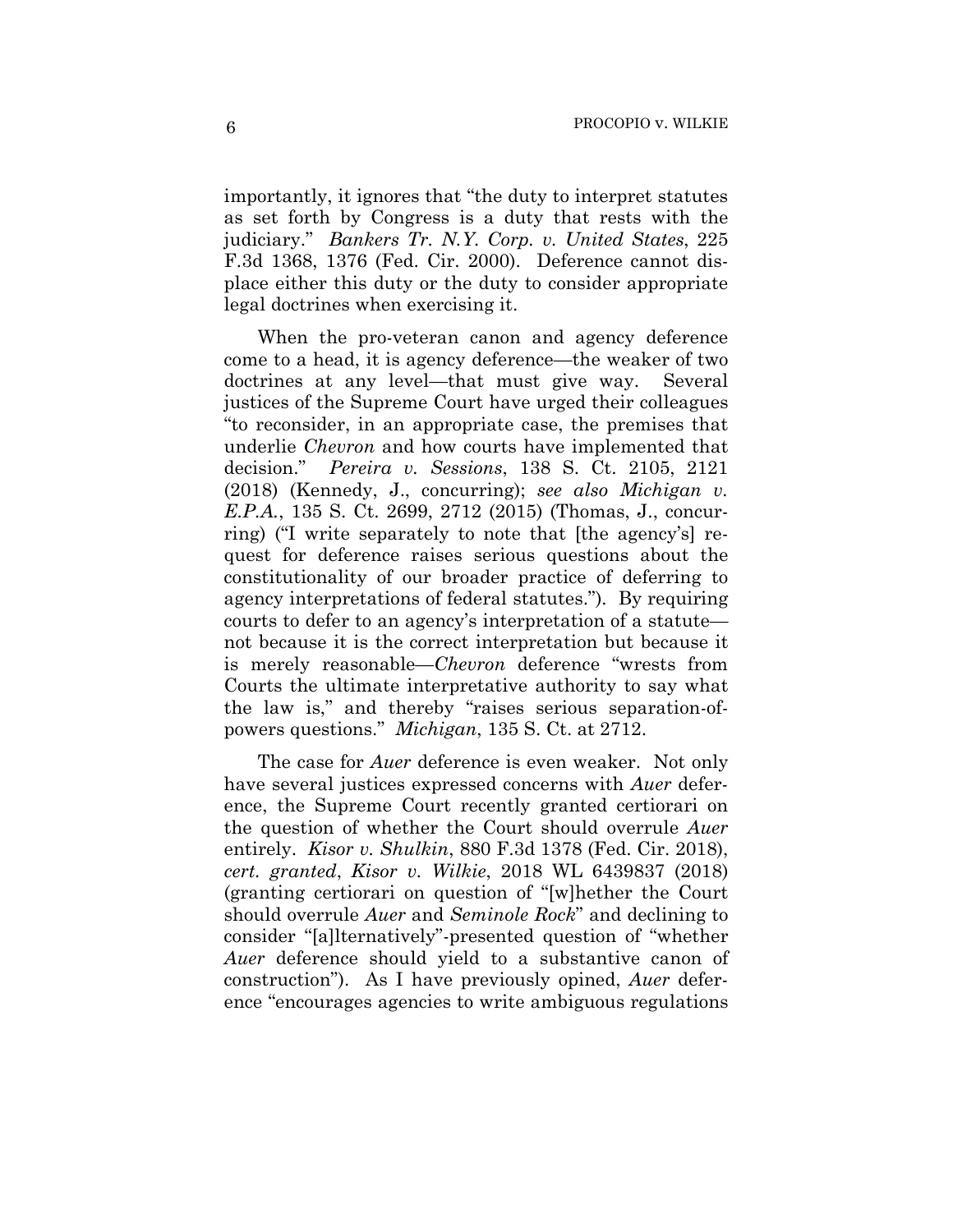and interpret them later, which defeats the purpose of delegation, undermines the rule of law, and ultimately allows agencies to circumvent the notice-and-comment rulemaking process." *Kisor v. Shulkin*, 880 F.3d 1378, 1379–80 (Fed. Cir. 2018) (O'Malley, J., dissenting from denial of en banc) (internal quotations and alterations omitted) (citing *Hudgens v. McDonald*, 823 F.3d 630, 639 n.5 (Fed. Cir. 2016) (O'Malley, J.); *Johnson v. McDonald*, 762 F.3d 1362, 1366–68 (Fed. Cir. 2014) (O'Malley, J., concurring)). In this way, *Auer* deference leaves agencies' rulemaking authority unchecked and, as with *Chevron*, raises serious questions regarding separation of powers. *Decker v. Nw. Envtl. Def. Ctr.*, 568 U.S. 597, 621 (2013) (Scalia, J., dissenting) (explaining that *Auer* "contravenes one of the great rules of separation of powers" that "[h]e who writes the law must not adjudge its violation")

Of course, we have no authority to overturn either *Chevron* or *Auer*. But we can and should consider these well-documented weaknesses when agency deference conflicts with the pro-veteran canon of construction. Questionable principles of deference should not displace long-standing canons of construction. Here, there is no justification for deferring to the agency's interpretation of "Republic of Vietnam" when that interpretation fails to account for the purpose underlying the entire statutory scheme providing benefits to veterans. *See Util. Air Regulatory Grp. v. E.P.A.*, 573 U.S. 302, 321 (2014) ("Even under *Chevron*'s deferential framework, agencies must operate within the bounds of reasonable interpretation. . . . A statutory provision that may seem ambiguous in isolation is often clarified by the remainder of the statutory scheme because only one of the permissible meanings produces a substantive effect that is compatible with the rest of the law." (internal quotations and alterations omitted)). Rather, deference should yield to the canon that embodies this very purpose. To hold otherwise would not only wrest from us our interpretative authority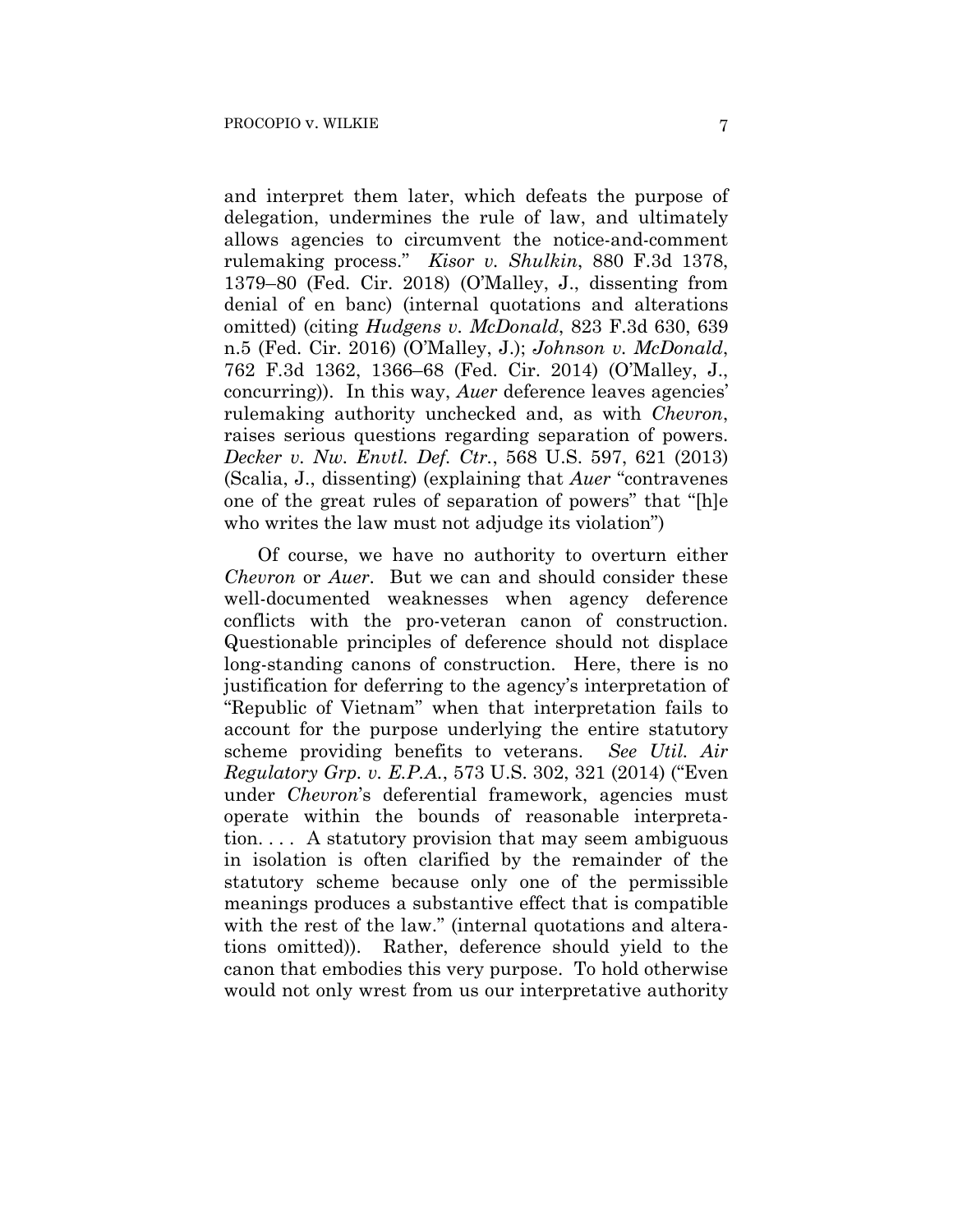to say what the law is, it would displace congressional intent.

Similarly, there is no justification for deferring to the agency's interpretation of its own ambiguous regulation when it twice attempted and failed to codify the foot-onland requirement through the notice-and-comment rulemaking process. Presumptions of Service Connection for Certain Disabilities, and Related Matters, 69 Fed. Reg. 44,614, 44,620 (July 27, 2004); Definition of Service in the Republic of Vietnam, 73 Fed. Reg. 20,566, 20,567 (Apr. 16, 2008). We should not reward the agency with *Auer* deference when it circumvents the rules mandated by Congress in the Administrative Procedure Act in its effort to reach a result contrary to the pro-veteran canon. And, when the agency does not deny that its interpretation of the regulations to which it now points to support the foot-on-land requirement has been inconsistent over the years, the case for deference is weaker still. *Haas*, 525 F.3d at 1190 ("[T]he agency's current interpretation of its regulations differs from the position it took in some previous adjudications and seemed to take in its Adjudication Manual[.]"). Thus, in a case like this one, where questionable resort to agency deference and the pro-veteran canon come to a head, agency deference must yield.

The government contends that the pro-veteran canon, like the rule of lenity—which "requires interpreters to resolve ambiguity in criminal laws in favor of defendants"—is a canon of last resort that cannot trump agency deference. *Whitman v. United States*, 135 S. Ct. 352, 353 (2014). This comparison misses the mark. While the Supreme Court cautions against the overuse of the rule of lenity, it has treated the pro-veteran canon more favorably. *Compare Moskal v. United States*, 498 U.S. 103, 108 (1990) ("[W]e have always reserved lenity for those situations in which a reasonable doubt persists about a statute's intended scope even after resort to the language and structure, legislative history, and motivating policies of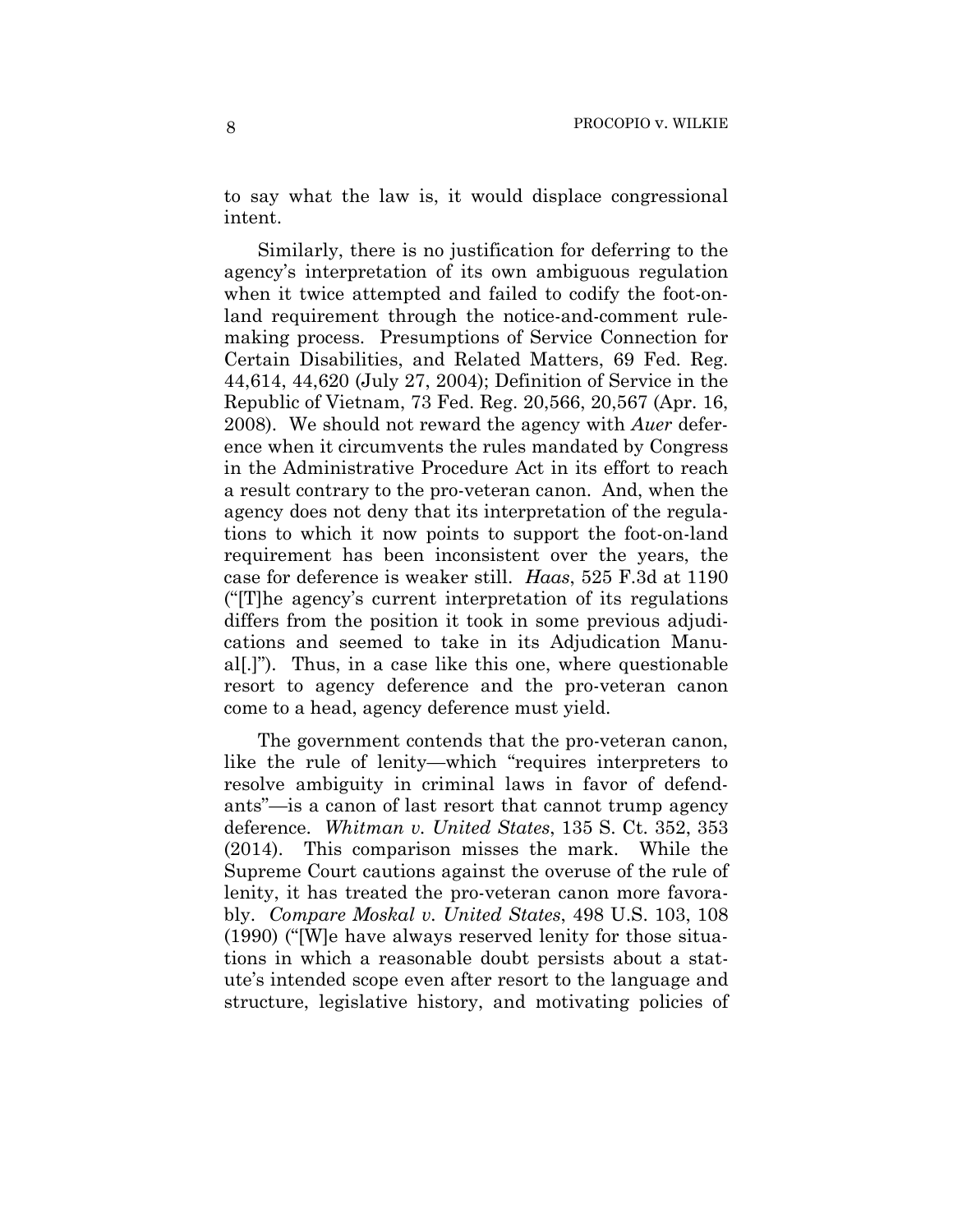the statute." (internal quotations omitted)), *with Henderson*, 562 U.S. at 441 ("We have long applied the canon that provisions for benefits to members of the Armed Services are to be construed in the beneficiaries' favor." (quotations omitted)). This is not surprising considering that the principles animating the rule of lenity differ greatly from those of the pro-veteran canon. The rule of lenity merely reflects a "presupposition of our law to resolve doubts in the enforcement of a penal code against the imposition of a harsher punishment," but it is "not out of any sentimental consideration, or for want of sympathy with the purpose of Congress in proscribing evil or antisocial conduct." *Bell v. United States*, 349 U.S. 81, 83 (1955). In contrast, the pro-veteran canon recognizes this country's equitable obligation to "those who have been obliged to drop their own affairs to take up the burdens of the nation." *Boone*, 319 U.S. at 575.

In this way, the pro-veteran canon is more analogous to the substantive canon of construction applied in the context of Indian law, which instructs that "statutes are to be construed liberally in favor of Indians, with ambiguous provisions interpreted to their benefit." *Montana v. Blackfeet Tribe of Indians*, 471 U.S. 759, 766 (1985). As the Supreme Court has explained, "standard principles of statutory construction do not have their usual force" when weighed against the pro-Indian canon because the canon is "rooted in the unique trust relationship between the United States and the Indians." *Id.*

Applying this principle, courts have found that the pro-Indian canon trumps agency deference under *Chevron*. *Cobell v. Norton*, 240 F.3d 1081, 1101 (D.C. Cir. 2001) ("*Chevron* deference is not applicable" in the context of Indian law because "the special strength" of this canon trumps the normally-applicable deference.); *see also Ramah Navajo Chapter v. Lujan,* 112 F.3d 1455, 1461–62 (10th Cir. 1997) ("[T]he canon of construction favoring Native Americans controls over the more general rule of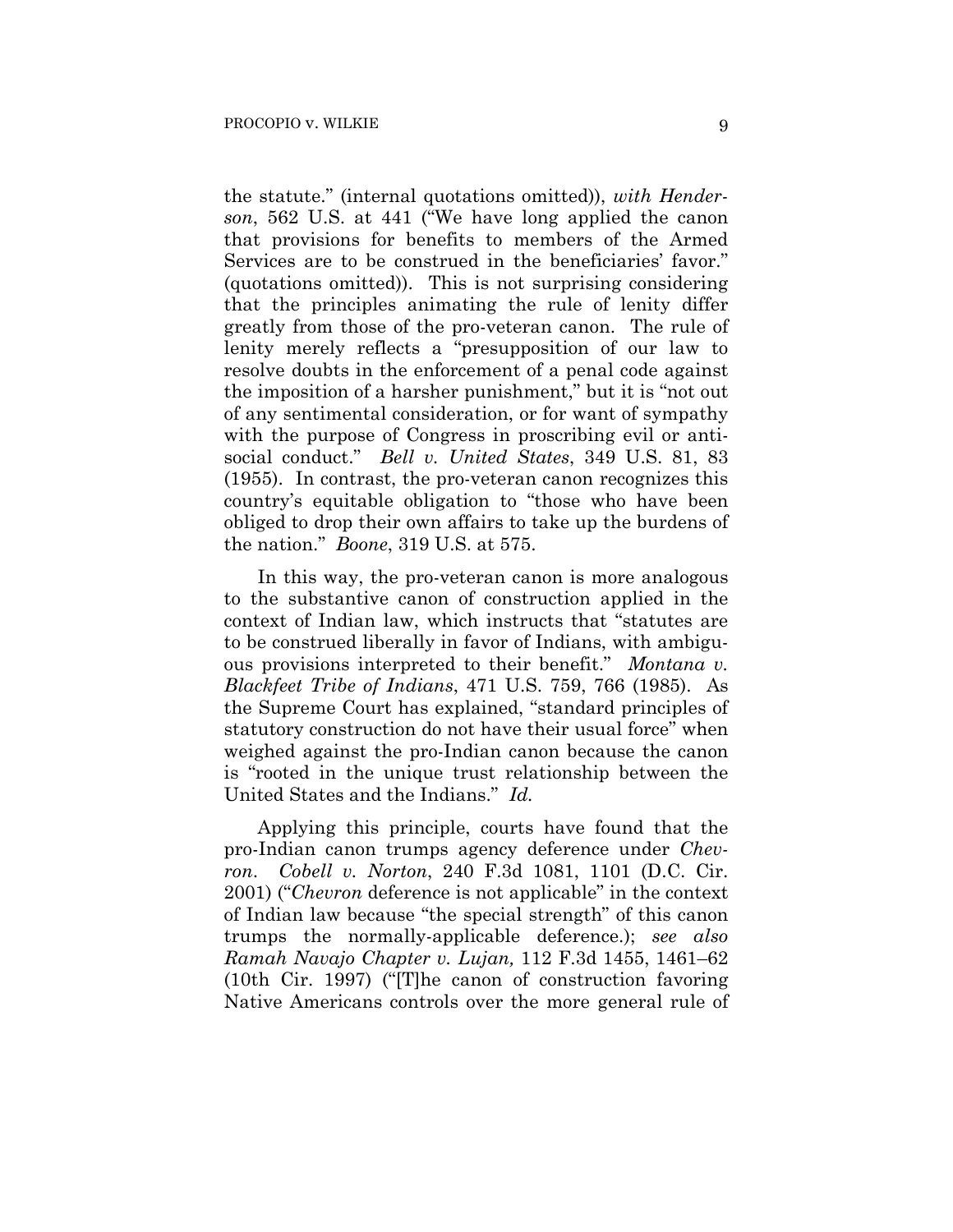deference to agency interpretations of ambiguous statutes."). The same should be true in this context.

As explained above, this country's relationship with its veterans is also both unique and important. The policy that we owe a debt of gratitude to those who served our country, which is the driving purpose behind the Agent Orange Act, is derived from the same sources as the proveteran canon, i.e., that those who served their country are entitled to special benefits from a grateful nation. *See, e.g*., 137 Cong. Rec. E1486-01, 137 Cong. Rec. E1486- 01, E1486, 1991 WL 65877, \*1 ("We owe it to our Vietnam veterans to enact badly needed legislation such as this so that they are given a full and proper 'thank you.'"); *Barrett*, 363 F.3d at 1320. Therefore, when the pro-veteran canon and reflexive agency deference conflict, the canon should control.

By codifying in § 1116 a presumption of service connection for those who served in the Republic of Vietnam, Congress recognized that veterans should not have to fight for benefits from the very government they once risked their lives to defend. We ignore this purpose when we fail to apply the pro-veteran canon to resolve ambiguities in statutes and regulations that provide benefits to veterans; and, by failing to hold that agency deference must yield to the pro-veteran canon, we permit agencies to do the same. The practical result is that veterans like Mr. Procopio, even after returning home, are still fighting. Therefore, while I agree with the majority's decision, I write separately to lament the court's failure—yet again to address and resolve the tension between the proveteran canon and agency deference.3

1

<sup>3</sup> While the Supreme Court will consider whether *Auer* should be overruled and, thus, not available in any cases, it did not agree to consider a second question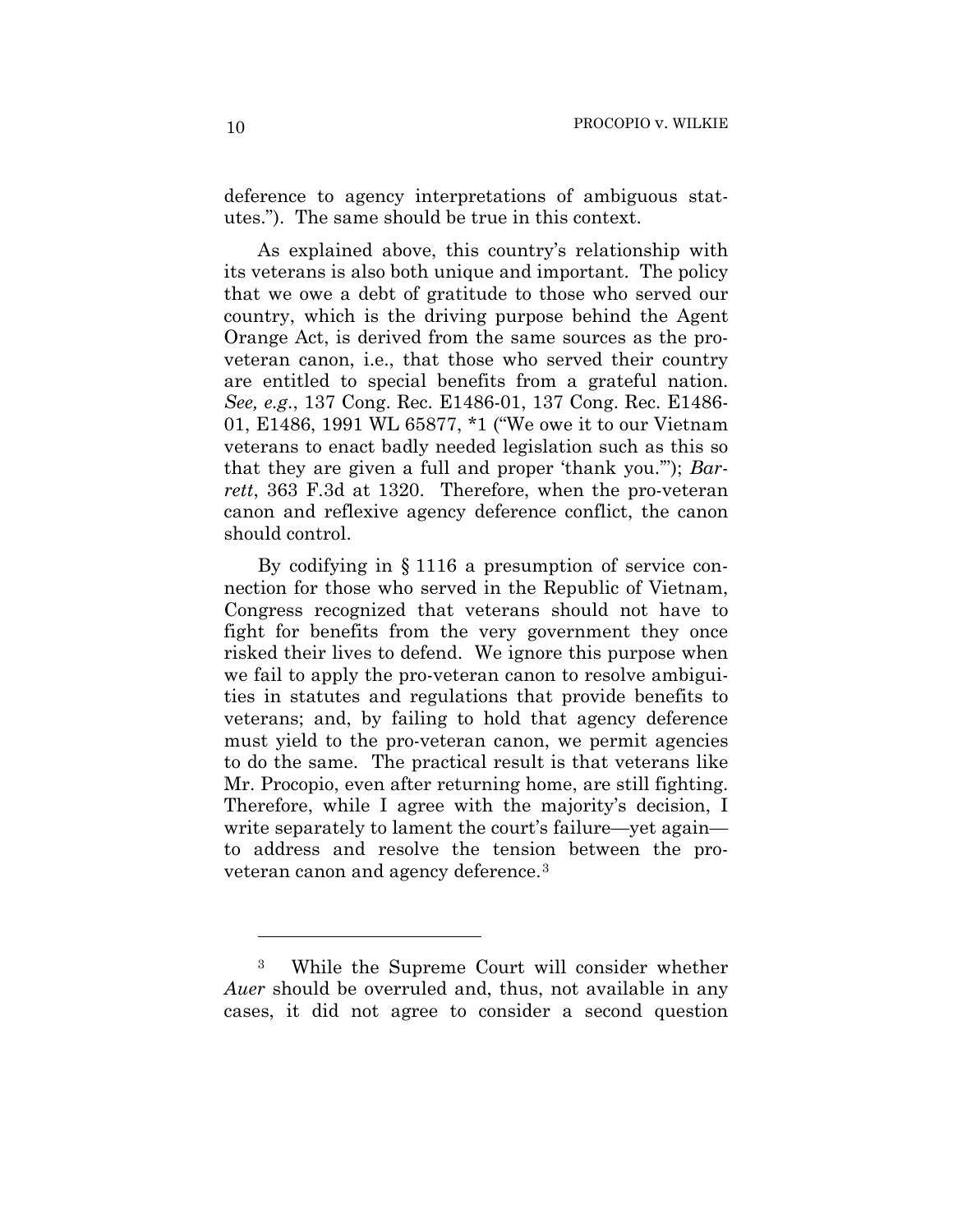l

raising whether principles of agency deference generally must yield when at odds with the pro-veteran canon of construction.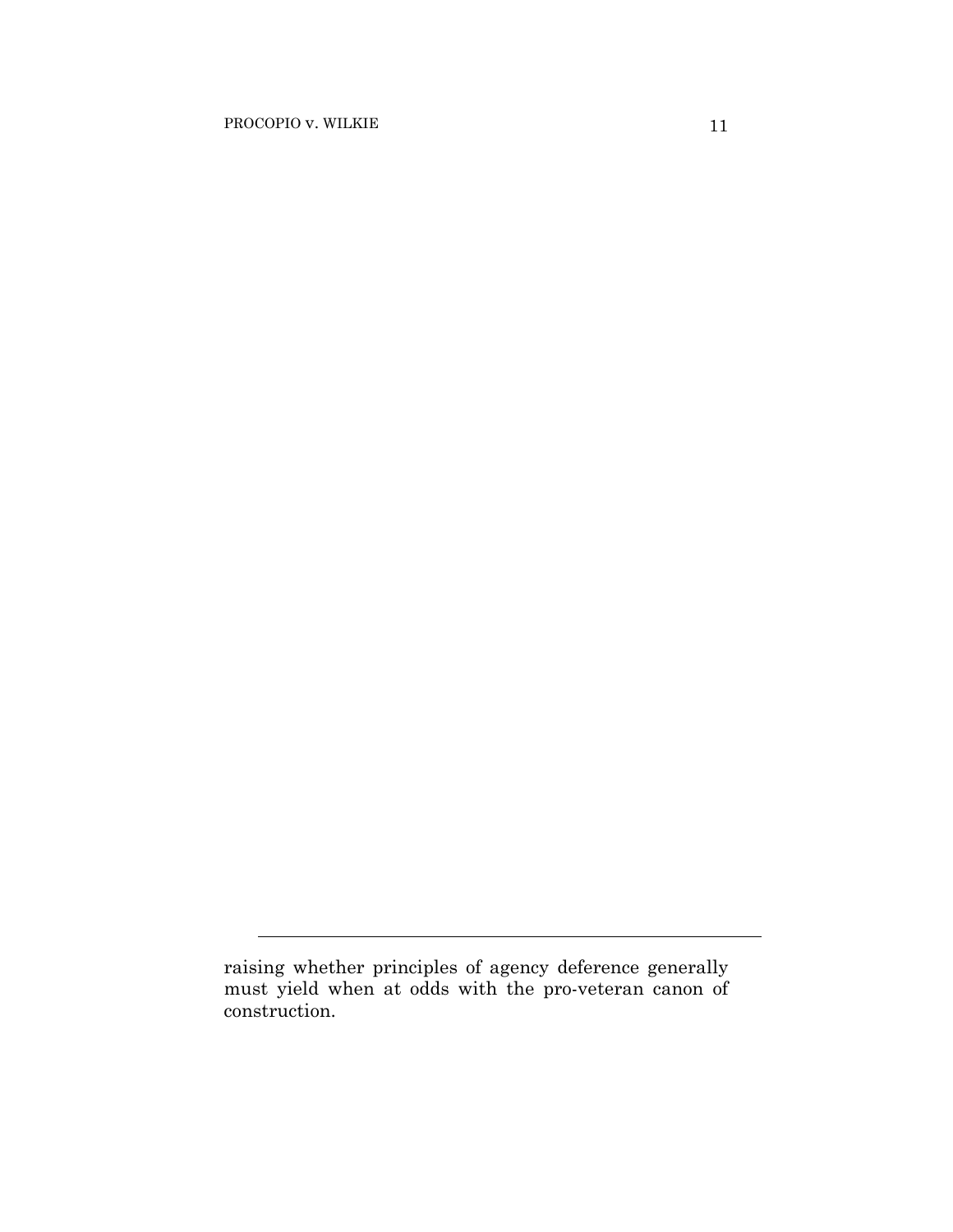# United States Court of Appeals for the Federal Circuit

**ALFRED PROCOPIO, JR.,**

**\_\_\_\_\_\_\_\_\_\_\_\_\_\_\_\_\_\_\_\_\_\_** 

*Claimant-Appellant*

**v.**

**ROBERT WILKIE, SECRETARY OF VETERANS AFFAIRS,**

> *Respondent-Appellee* **\_\_\_\_\_\_\_\_\_\_\_\_\_\_\_\_\_\_\_\_\_\_**

## 2017-1821 **\_\_\_\_\_\_\_\_\_\_\_\_\_\_\_\_\_\_\_\_\_\_**

Appeal from the United States Court of Appeals for Veterans Claims in No. 15-4082, Judge Coral Wong Pietsch.

CHEN, *Circuit Judge*, dissenting, with whom *Circuit Judge* DYK joins.

**\_\_\_\_\_\_\_\_\_\_\_\_\_\_\_\_\_\_\_\_\_\_** 

Mr. Procopio suffers from prostate cancer and type 2 diabetes. He claims that his conditions are service connected, relying on a statutory provision, 38 U.S.C. § 1116, that creates a presumption of service connection for service members who "served in the Republic of Vietnam during the period beginning on January 9, 1962, and ending on May 7, 1975." We granted en banc review to determine whether this provision unambiguously applies to Blue Water Navy veterans, like Mr. Procopio, who served in the territorial waters of Vietnam.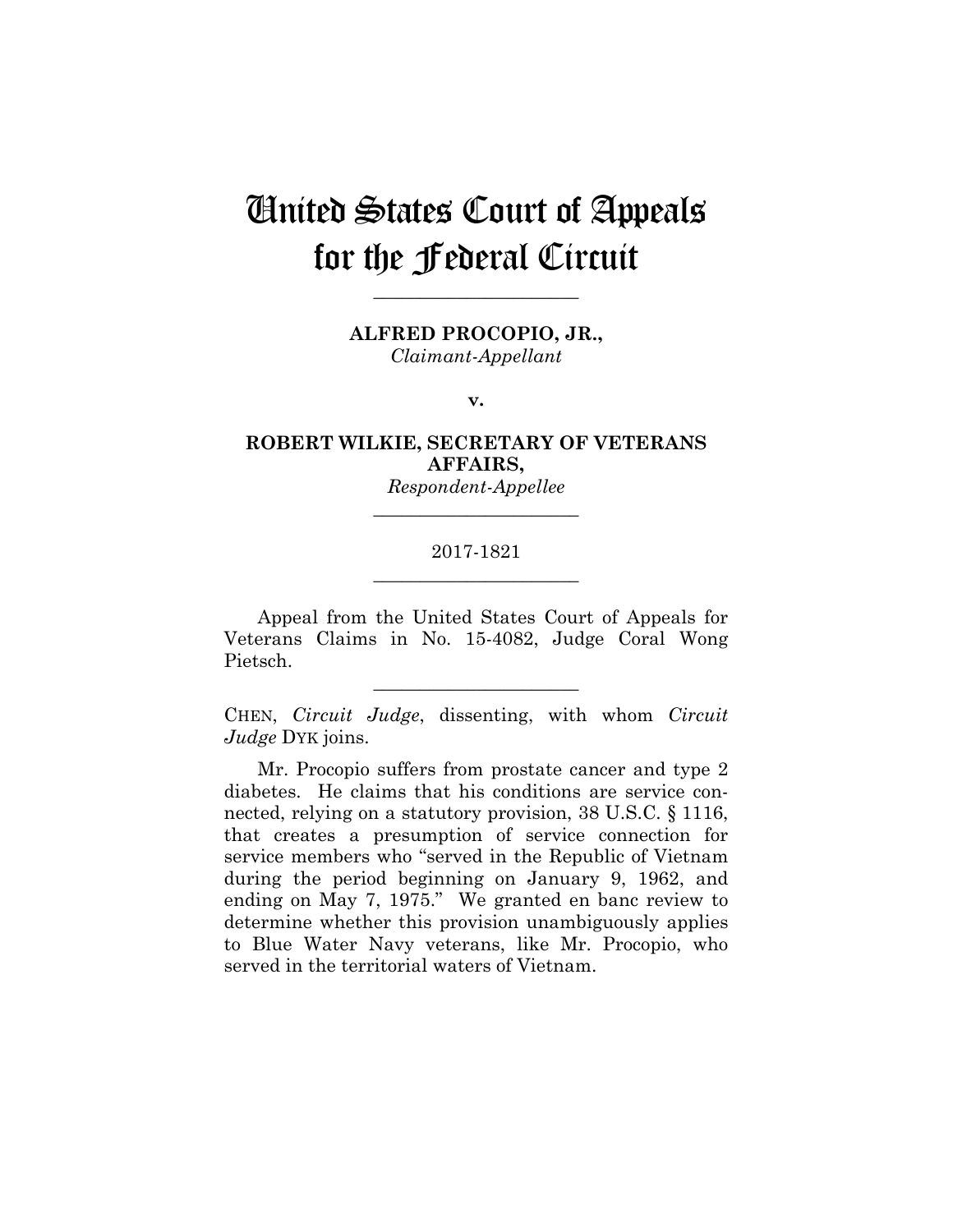The majority concludes that the statute unambiguously applies to Blue Water Navy veterans who did not set foot on the Vietnam landmass and overrules our prior decision to the contrary in *Haas v. Peake*, 525 F.3d 1168 (Fed. Cir. 2008). In my view, the statute is ambiguous, and the majority inappropriately preempts Congress's role in determining whether the statute should apply in these circumstances—an issue which Congress is grappling with at this very time.

Our court has already confronted this precise interpretive question for veterans who served on ships off the coast of Vietnam during the Vietnam War. And we concluded, after considering the statute and its legislative history, that this statutory phrase is ambiguous. *See id.* at 1185–86. By repudiating a statutory interpretation from a 10-year old precedential opinion without any evidence of changed circumstances, today's decision undermines the principle of *stare decisis*.

Contrary to the majority's conclusion, international law and sovereignty principles do not dictate that Congress unambiguously intended "Republic of Vietnam" to include its territorial waters. No prior case has announced a principle that a statute's reference to a country name should be treated as a term of art that encompasses both the country's landmass and territorial waters. Such a rule is particularly anomalous in the context of a statute governing veterans' disability benefits, which in no way implicates a foreign country's sovereignty over territorial waters. Further, I see nothing in the legislative history of § 1116 suggesting that Blue Water Navy veterans would be covered by the presumption of service connection. Because herbicides were sprayed throughout the landmass of the Republic of Vietnam, it is at least a reasonable understanding of the statute that Congress at the time of the Agent Orange Act directed its statutory presumption of service connection towards those service members who had actually served within the country's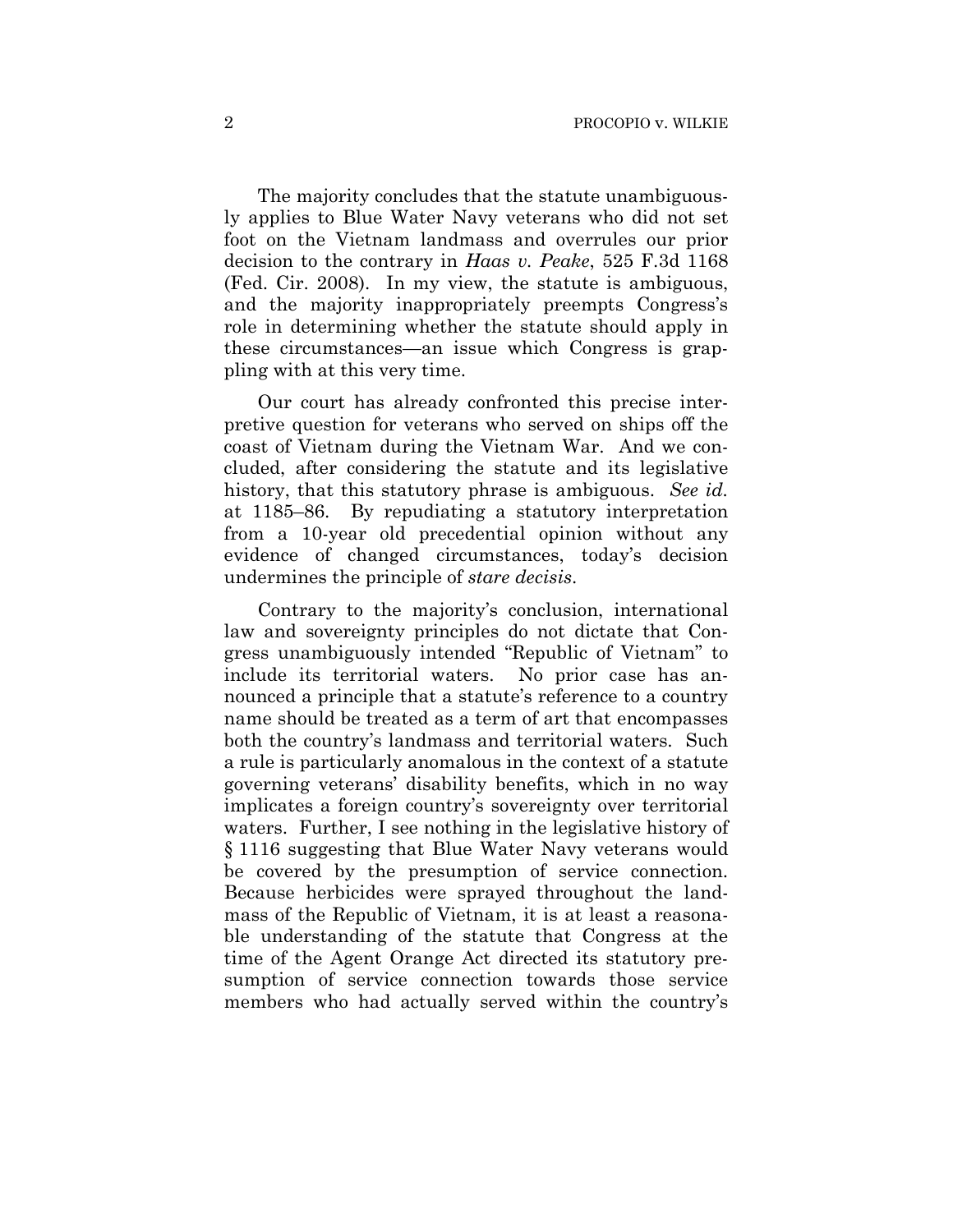land borders. I would therefore find, as we did in *Haas*, that § 1116 is ambiguous under *Chevron* step one. Accordingly, I respectfully dissent.

### *STARE DECISIS* AND *HAAS V. PEAKE*

This court has already ruled on the statutory interpretation of service "in the Republic of Vietnam" under 38 U.S.C. § 1116(a)(1). In *Haas*, we addressed whether a veteran who served on a ship that traveled in the territorial waters of Vietnam but who never went ashore "served in the Republic of Vietnam." 525 F.3d at 1172. There, we reviewed the statute and legislative history and concluded that the phrase was ambiguous. *Id.* at 1184.

Despite our court's settled statutory interpretation from a decade ago, the majority nevertheless elects to reopen this already-decided interpretive issue. In doing so, the majority disregards *stare decisis*, which serves an important purpose in American law. *See Deckers Corp. v. United States*, 752 F.3d 949, 956 (Fed. Cir. 2014) ("*[S]tare decisis* exists to 'enhance [ ] predictability and efficiency in dispute resolution and legal proceedings' through creation of settled expectations in prior decisions of the court.") (citation omitted).

In *Robert Bosch, LLC v. Pylon Manufacturing Corp.*, we considered what effect *stare decisis* has when this court reviews panel decisions en banc. 719 F.3d 1305, 1316 (Fed. Cir. 2013) (en banc). We pointed out that "the implications of stare decisis are less weighty than if we were [reconsidering] a precedent established by the court en banc." *Id.* (internal quotation marks omitted). Nevertheless, we concluded that "panel opinions, like en banc opinions, invoke the principle of stare decisis," reasoning that, "because [our precedent] represents the established law of the circuit, a due regard for the value of stability in the law requires that we have good and sufficient reason to reject it at this late date." *Id.* (internal quotation marks and citation omitted) (alteration in original).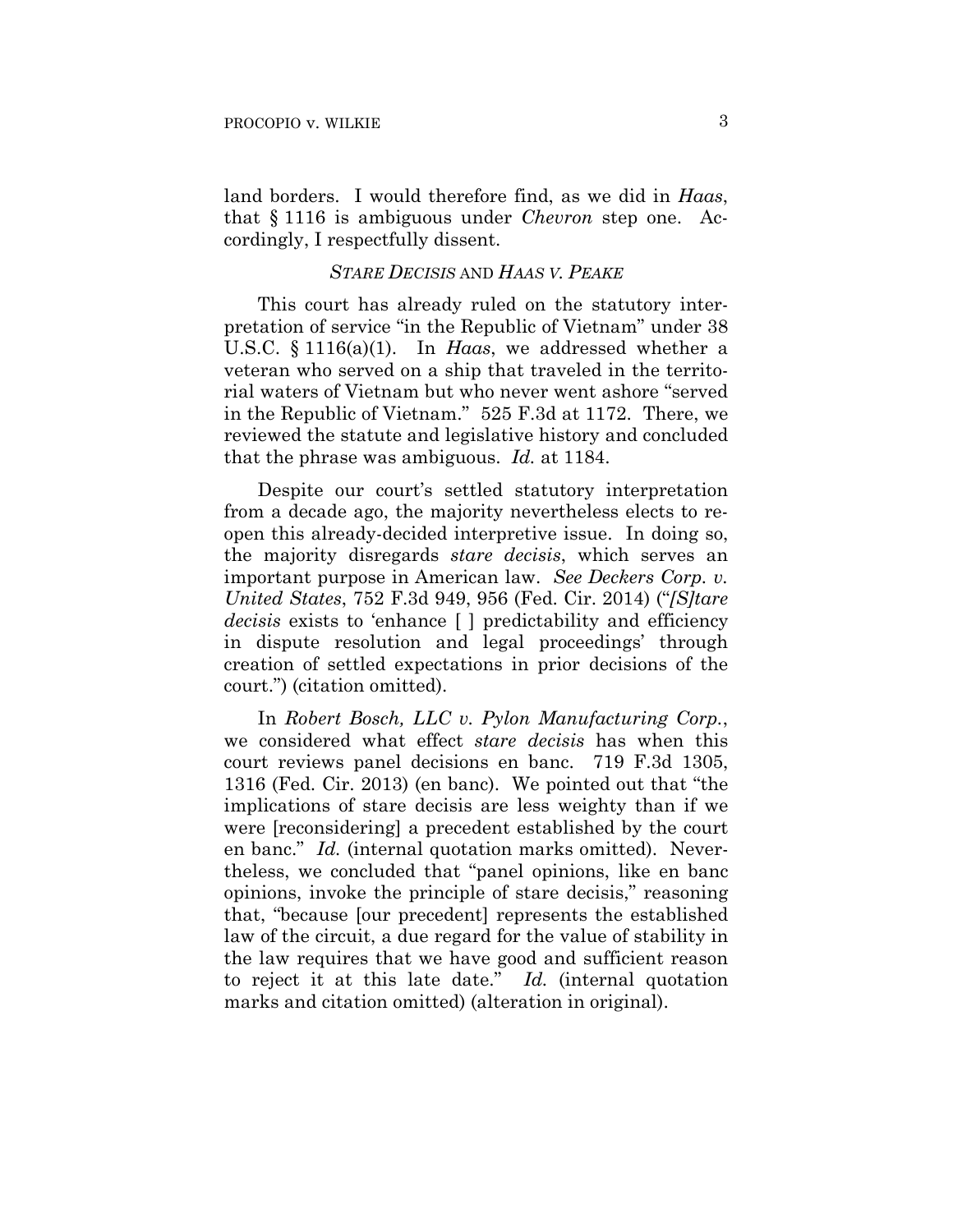The Supreme Court has warned that "*stare decisis* in respect to statutory interpretation has 'special force,' for 'Congress remains free to alter what we have done.'" *John R. Sand & Gravel Co. v. United States*, 552 U.S. 130, 139 (2008) (citation omitted). "A difference of opinion within the Court... does not keep the door open for another try at statutory construction . . . ." *Watson v. United States*, 552 U.S. 74, 82 (2007). Indeed, "the very point of *stare decisis* is to forbid us from revisiting a debate every time there are reasonable arguments to be made on both sides." *Lighting Ballast Control LLC v. Philips Elecs. N. Am. Corp.*, 744 F.3d 1272, 1283 (Fed. Cir. 2014) (en banc), *abrogated by Teva Pharm. USA, Inc. v. Sandoz, Inc.*, 135 S. Ct. 831 (2015) (quoting *Morrow v. Balaski*, 719 F.3d 160, 181 (3d Cir. 2013) (Smith, J., concurring)). Congress has the responsibility for revising its statutes; the Judiciary should be more circumspect before forsaking prior statutory interpretations. *See Neal v. United States*, 516 U.S. 284, 295–96 (1996). Indeed, the recent debates in Congress, which required consideration of the significant cost of the proposed addition of Blue Water Navy veterans underscores why Congress, rather than the courts, should be the one to revisit our interpretation in *Haas*. *See* Citation of Supplemental Authority 1, ECF No. 39; Blue Water Navy Vietnam Veterans Act, H.R. 299, 115th Cong. (2017–18) ("Blue Water Navy Vietnam Veterans Act of 2018"). The Supreme Court's admonishment against overruling prior statutory interpretation is particularly apt here, where Congress has been actively considering whether to take any action in response to this court's interpretation.

Our statutory interpretation in *Haas* has been the law of this court for over ten years. Neither party has identified any intervening development of the law that has removed or weakened the conceptual underpinnings from *Haas* in this regard. I would therefore follow *Haas* to conclude that the statutory phrase at issue is ambiguous.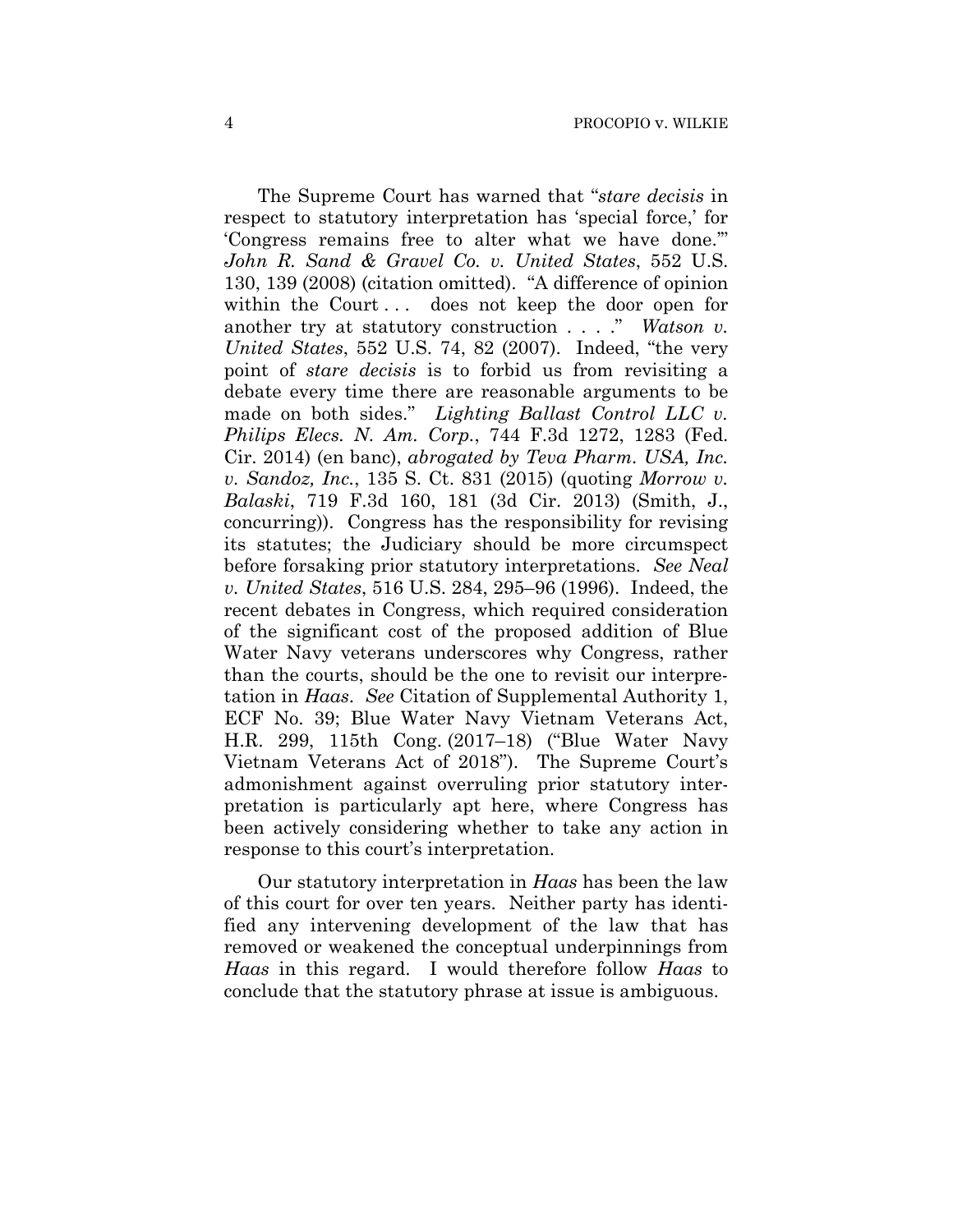#### STATUTORY AMBIGUITY

I do not find persuasive the majority's conclusion that international law dictates its interpretation. The *Haas* court considered similar sources of evidence but still concluded that the statutory phrase was ambiguous. *Haas*, 525 F.3d at 1184. All of the international law sources relied upon by the majority relate to laws that statutorily define the territorial waters over which a sovereign nation has dominion and control. *See, e.g.*, Restatement (Third) of Foreign Relations Law § 511(a) ("The territorial sea: a belt of sea that may not exceed 12 nautical miles, measured from a baseline that is either the low-water line along the coast or the seaward limit of the internal waters of the coastal state or, in the case of an archipelagic state, the seaward limit of the archipelagic waters"); *United States v. California*, 332 U.S. 19, 33 (1947) ("That the political agencies of this nation both claim and exercise broad dominion and control over our three-mile marginal belt is now a settled fact."); 1958 Convention on the Territorial Sea and the Contiguous Zone, art. 1(1), 15 U.S.T. 1606, T.I.A.S. No. 5639 (Apr. 29, 1958) ("The sovereignty of a State extends, beyond its land territory and its internal waters, to a belt of sea adjacent to its coast, described as the territorial sea."); United Nations Convention on the Law of the Sea, art. 2, 1833 U.N.T.S. 397, 400 (Dec. 10, 1982, entered into force on Nov. 16, 1994) ("The sovereignty of a coastal State extends, beyond its land territory and internal waters and, in the case of an archipelagic State, its archipelagic waters, to an adjacent belt of sea, described as the territorial sea."). They do not purport to define territorial waters as part of the definition of the country itself.

Section 1116, a U.S. veterans' disability benefits statute, has nothing to do with the dominion and control of a foreign sovereign over territorial waters. Nor would an opinion construing a U.S. veterans' disability benefits statute be in any danger of violating the law of the na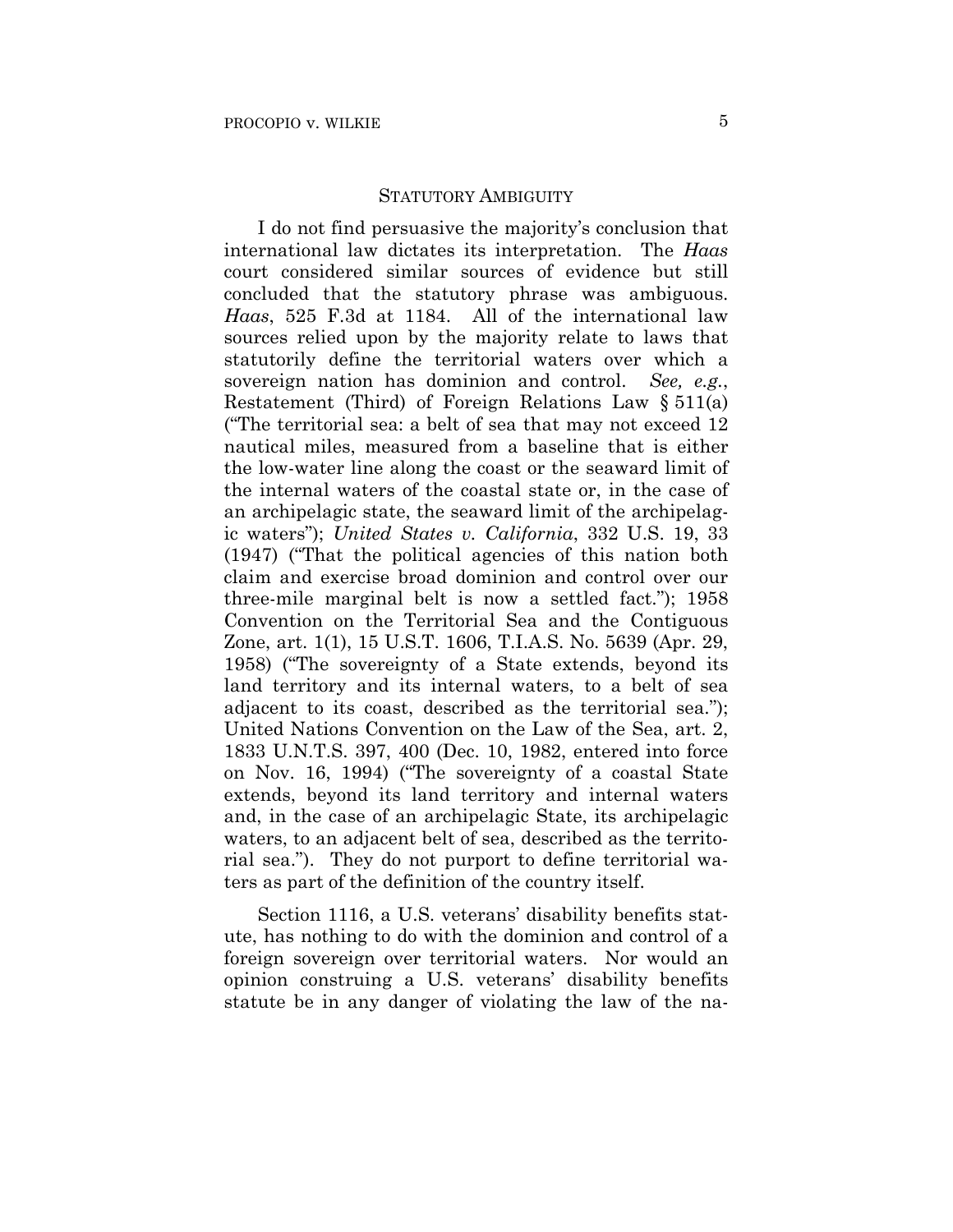tions. *See Murray v. Schooner Charming Betsy*, 6 U.S. 64 (1804).

There is no support for a rule that a statute that refers to a country includes the country's territorial waters.1 The majority admonishes the government for "fail[ing] to cite any instance in which the unmodified use of a formal sovereign name has been construed to not include its territorial sea" (Majority Op. at 15) but the same can be said of the majority. The majority creates a new canon of statutory construction that any use of a formal country name necessarily includes the nation's territorial seas, without citing a single instance where Congress has stated this intent or where the Judiciary has construed a statute's use of a formal country name to include the country's territorial seas.

Dictionaries from 1991, when the Agent Orange Act was passed, often defined countries in terms of square miles of the land mass.2 The same is true of maps, which

1

<sup>&</sup>lt;sup>1</sup> Moreover, there is no clear evidence that the nowdefunct Republic of Vietnam ever claimed a territorial sea extending 12 nautical miles from its shore, including during the Vietnam War. *See* Majority Op. at 10. Up until 1988, the United States only claimed a three-mile nautical belt as its territorial sea. *See* Territorial Sea of the United States of America, Presidential Proclamation 5,928, 103 Stat. 2981, 2982 (Dec. 27, 1988); *see also United States v. California*, 332 U.S. 19, 33–34 (1947). There is no reason to believe that the Republic of Vietnam, when it existed, would have done otherwise.

<sup>2</sup> *See, e.g.*, *Vietnam*, RANDOM HOUSE WEBSTER'S COLLEGE DICTIONARY (1991) ("a country in SE Asia, comprising the former states of Annam, Tonkin, and Cochin-China: formerly part of French Indochina; divided into North Vietnam and South Vietnam in 1954 and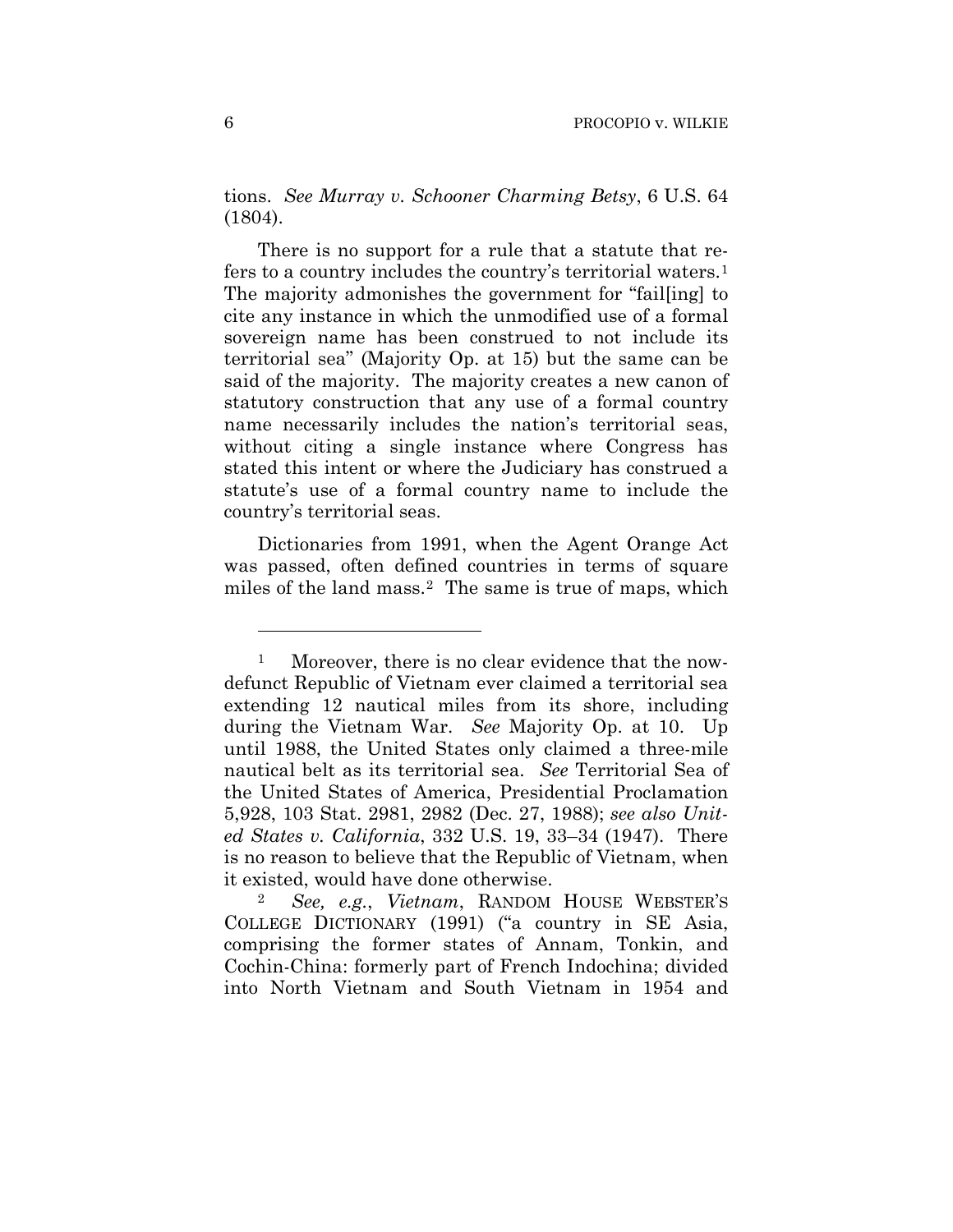$\overline{a}$ 

reunified in 1976. [pop] 64,000,000; 126,104 sq. mi. (326,609 sq. km)"); *Vietnam*, WEBSTER'S NINTH NEW COLLEGIATE DICTIONARY (1991) ("country SE Asia in Indochina; state, including Tonkin & N Annam, set up 1945–46; with S. Annam & Cochin China, an associated state of French Union 1950–54; after civil war, divided 1954–75 at 17th parallel into republics of North Vietnam (\* Hanoi) & South Vietnam (\* Saigon) reunited 1975 (\* Hanoi) area 127,207 sq mi (330,738 sq km), pop 52,741,766" (emphasis omitted)); *Vietnam*, WEBSTER'S NEW GEOGRAPHIC DICTIONARY (1988) ("Republic, SE Asia, divided 1954–75 into North Vietnam and South Vietnam . . ."); *United States of America*, RANDOM HOUSE WEBSTER'S COLLEGE DICTIONARY (1991) ("country made up of the North American area extending from the Atlantic Ocean to the Pacific Ocean between Canada and Mexico, together with Alas. & Hawaii; 3,615,211 sq. mi. (9,376,614 sq. km); pop. 240,856,000; cap. Washington; also called the United States"); *United States of America*, WEBSTER'S NINTH NEW COLLEGIATE DICTIONARY (2001) ("United States"); *United States*, WEBSTER'S NINTH NEW COLLEGIATE DICTIONARY (2001) ("a republic in the N Western Hemisphere comprising 48 conterminous states, the District of Columbia, and Alaska in North America, and Hawaii in the N Pacific. 249,632,692; conterminous United States, 3,615,122 sq. mi. (9,363,166 sq. km); Washington, D.C. . . . Also called United States of America"); *United States of America* commonly shortened to *United States*, WEBSTER'S NEW GEOGRAPHIC DICTIONARY (1988) ("Federal republic, North America, bounded on N by Canada and (in Alaska) by the Arctic Ocean, on E by the Atlantic Ocean, on S by Mexico and Gulf of Mexico, and on W by Pacific Ocean; 3,615,123 sq. m. (excluding Great Lakes); pop. (1980c) 226,545,805; \* Washington, D.C.").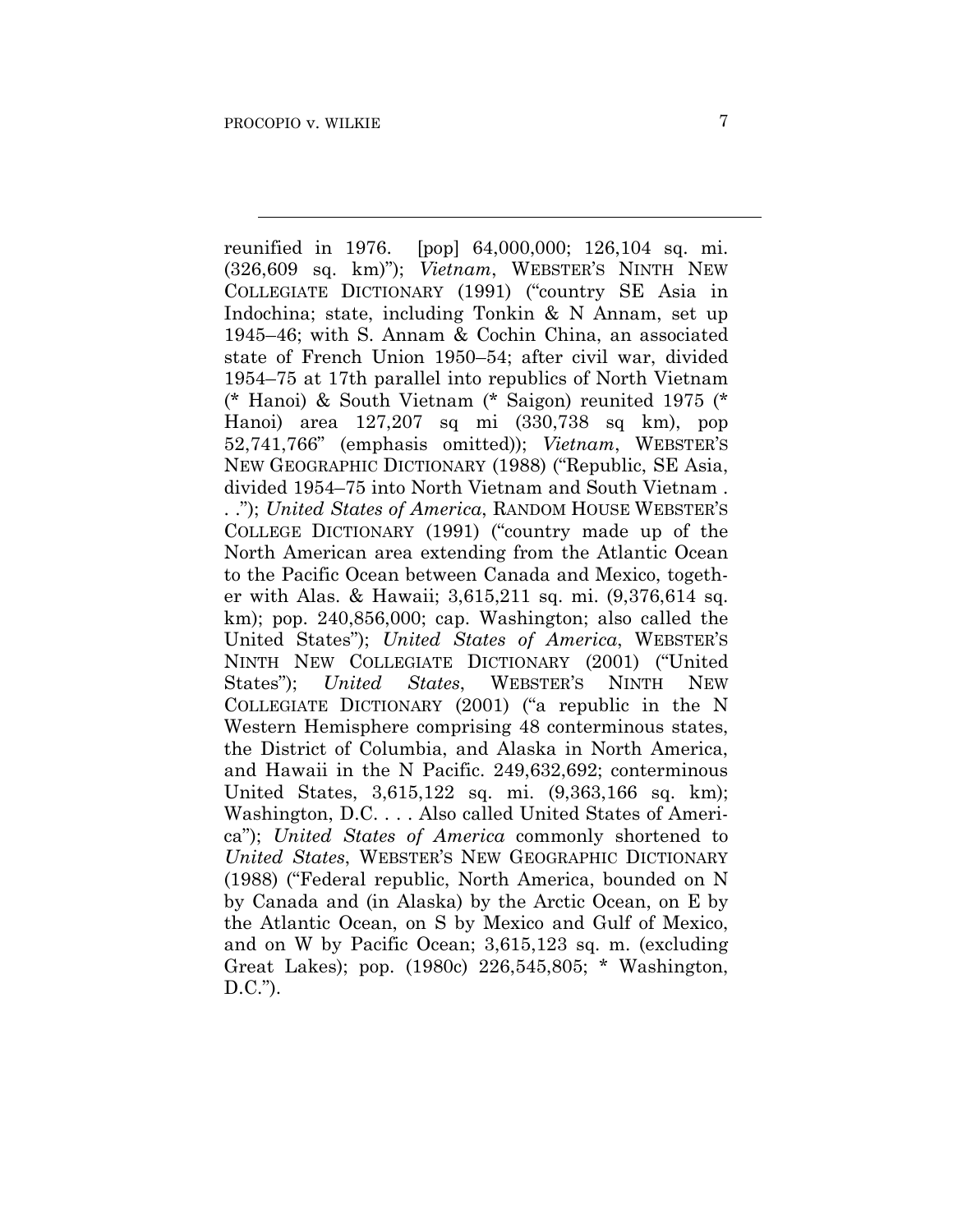typically show the land area of a country.3 I am unaware of any dictionary or standard map that defines countries in terms of land plus the territorial sea, nor does the majority point to any.

Congress has repeatedly shown that when it wants to include a country's territorial waters, it does so expressly. *See, e.g.*, Veterans' Rehabilitation and Education Amendments of 1980, Pub. L. No. 96-466, § 513(b), 94 Stat. 2171 (1980) (defining eligibility for educational assistance and other service-connected benefits as "veterans who during the Vietnam era served in Vietnam, in air missions over Vietnam, or in naval missions in the waters adjacent to Vietnam shall be considered to be veterans who served in the Vietnam theatre of operations"); Tax Reform Act of 1986, H. Rep. No. 99-841, at 599 (1986), as reprinted in 1986 U.S.C.C.A.N. 4075, 4687 (clarifying that "income attributable to services performed in the United States or in the U.S. territorial waters is U.S. source."); 18 U.S.C.  $\S 2280(b)(1)(A)(ii)$  (criminalizing certain acts if committed "in the United States, including the territorial seas").4 This is true even when Congress uses a sovereign

4 *See also, e.g.*, 38 U.S.C. § 101(30) (referring to veterans who "served in Mexico, on the borders thereof, or in the waters adjacent thereto"); Omnibus Consolidated Appropriations Act, 1997, Pub. L. No. 104- 208, Division

1

<sup>3</sup> *See, e.g.*, NATIONAL GEOGRAPHIC, ATLAS OF THE WORLD 18–19 (6th ed. 1990) [hereinafter, "ATLAS OF THE WORLD"] (depicting the United States in terms of land area); CENTRAL INTELLIGENCE AGENCY, THE WORLD FACTBOOK 1991 324, 332 (1991). National Geographic's Atlas of the World also defined countries in terms of the size of their land mass. *See, e.g.*, ATLAS OF THE WORLD at 127 ("Socialist Republic of Vietnam Area: 329,556 sq km  $(127,242 \text{ sq mi})$ ").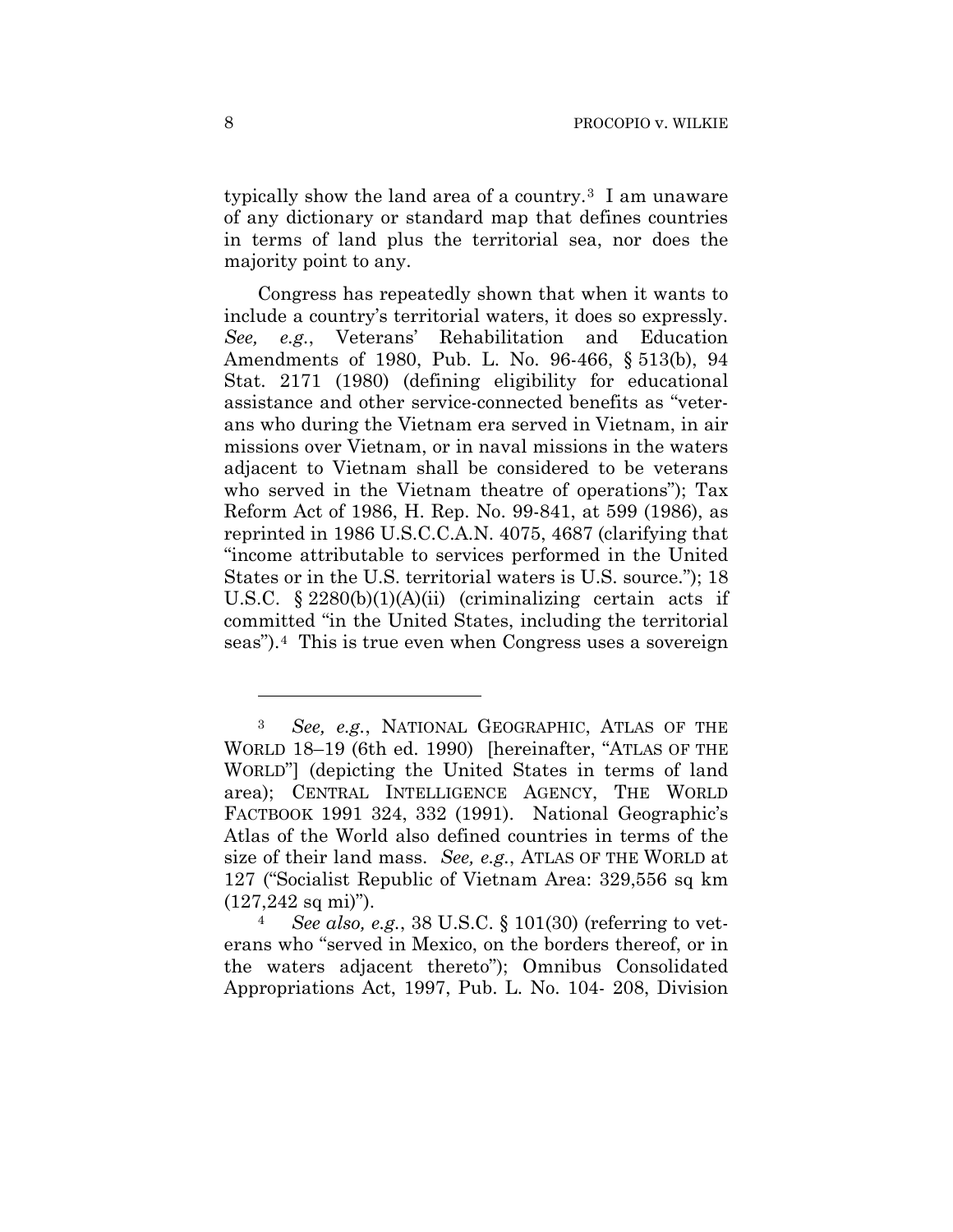$\overline{a}$ 

nation's formal name in the statute. *See* 10 U.S.C. §§ 3756, 6258, 8756 (extending the Korea Defense Service Medal to veterans who "served in the Republic of Korea or the waters adjacent thereto"). The underlying assumption in each of these statutes is that the use of the country name is not sufficient to include territorial or adjacent waters. The majority's contrary conclusion renders Congress's express inclusion or exclusion of territorial seas in these statutes superfluous, which is "at odds with one of the most basic interpretive canons, that '"[a] statute should be construed so that effect is given to all its provisions, so that no part will be inoperative or superfluous, void or insignificant."'" *Corley v. United States*, 556 U.S. 303, 314 (2009) (quoting *Hibbs v. Winn*, 542 U.S. 88, 101 (2004) (quoting 2A N. Singer, Statutes and Statutory Construction § 46.06 pp. 181–186 (rev. 6th ed. 2000))). And the majority's attempt to explain a few of these examples away by creating a distinction between Con-

C, § 604, 110 Stat. 3009 (1996) (codified at 8 U.S.C. § 1158(a)(1)) ("[a]ny alien who is physically present in the United States or who arrives in the United States (whether or not at a designated port of arrival and including an alien who is brought to the United States after having been interdicted in international or United States waters), irrespective of such alien's status, may apply for asylum in accordance with this section . . . ."); 16 U.S.C. § 2402(8) (defining "import" to mean "to land on, bring into, or introduce into, or attempt to land on, bring into or introduce into, any place subject to the jurisdiction of the United States, including the 12-mile territorial sea of the United States"). *Compare* 26 U.S.C. § 638(1) ("United States" includes "subsoil of those submarine areas which are adjacent to the territorial waters of the United States"), *with id.* at § 7701(a)(9) ("United States" includes "only the States and the District of Columbia").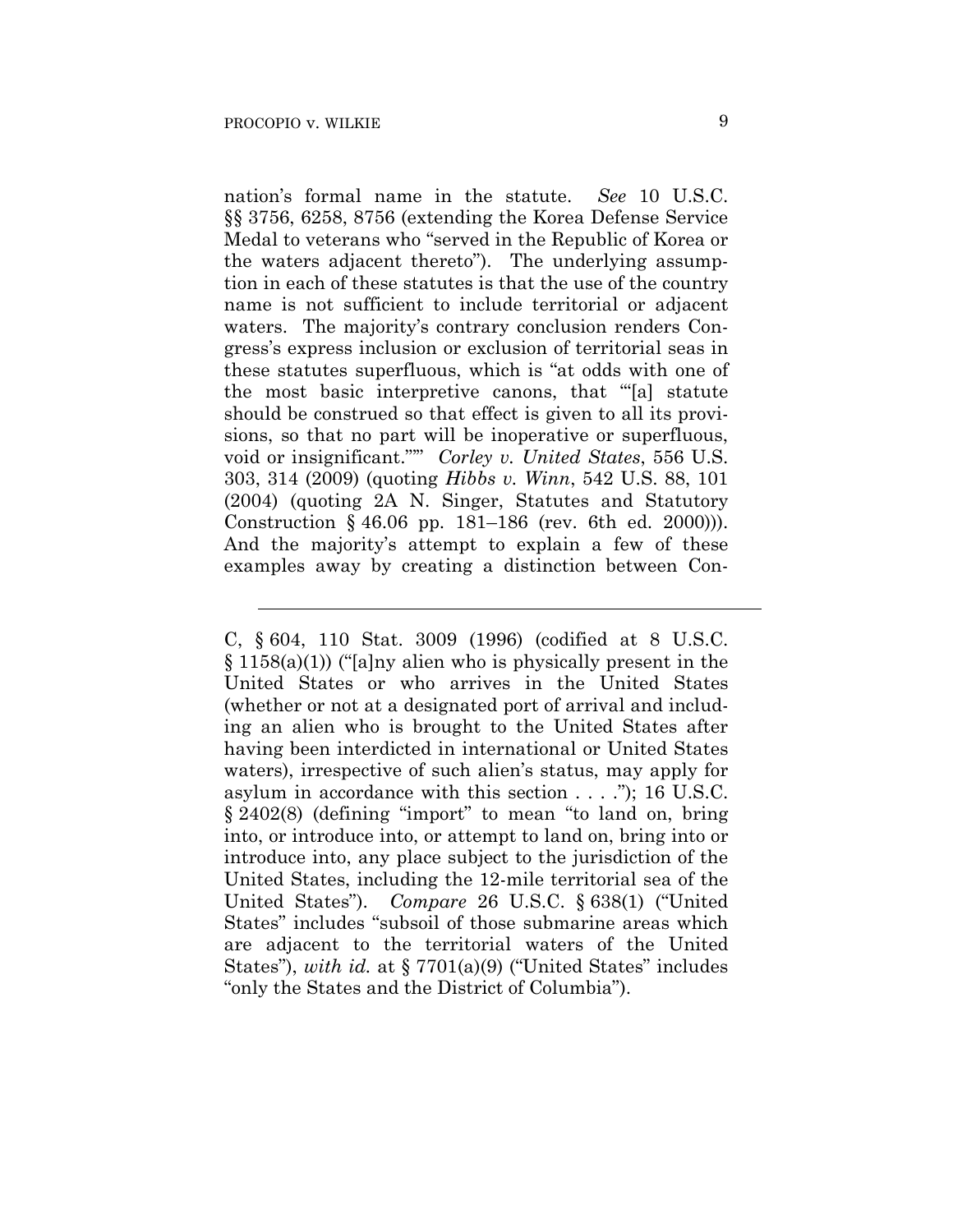gress's use of the term "waters adjacent" versus territorial waters or seas is speculative and entirely unconvincing. *See* Majority Op. at 14–15.

By enacting the Agent Orange Act, Congress intended to help Vietnam veterans who had manifested certain specified diseases as a result of having been exposed to Agent Orange. *See* 38 U.S.C. § 1116. The VA has explained that "virtually all herbicide spraying in Vietnam, which was for the purpose of eliminating plant cover for the enemy, took place over land." 73 Fed. Reg. 20566–01, 20568 (Apr. 16, 2008) (citing Jeanne Mager Stellman et al., *The extent and patterns of usage of Agent Orange and other herbicides in Vietnam*, 422 NATURE 681, 681–687 (2003)). It therefore stands to reason that Congress would restrict the service connection presumption to those veterans who were actually exposed to Agent Orange on the landmass of Vietnam.5 *Accord Haas*, 525 F.3d at 1192–93. Congress did not possess any information suggesting that herbicides had been used up to three or twelve nautical miles from the shore.

The majority errs in dismissing the relevance of §§ 3.311a and 3.313, regulations that existed before the

<u>.</u>

<sup>5</sup> Mr. Procopio counters this understanding with another theory—that "ships in the near-shore marine waters collected water that was contaminated with the runoff from areas sprayed with Agent Orange," and the "[s]hipboard distillers converted the marine water into water for the boilers and potable water by vaporizing them and condensing the liquid" in a way that "enhanced the effect of Agent Orange." Appellant En Banc Op. Br. at 19. But Mr. Procopio presents no evidence that Congress at the time of the Agent Orange Act was aware of or had considered the potential dangers from contaminated runoff.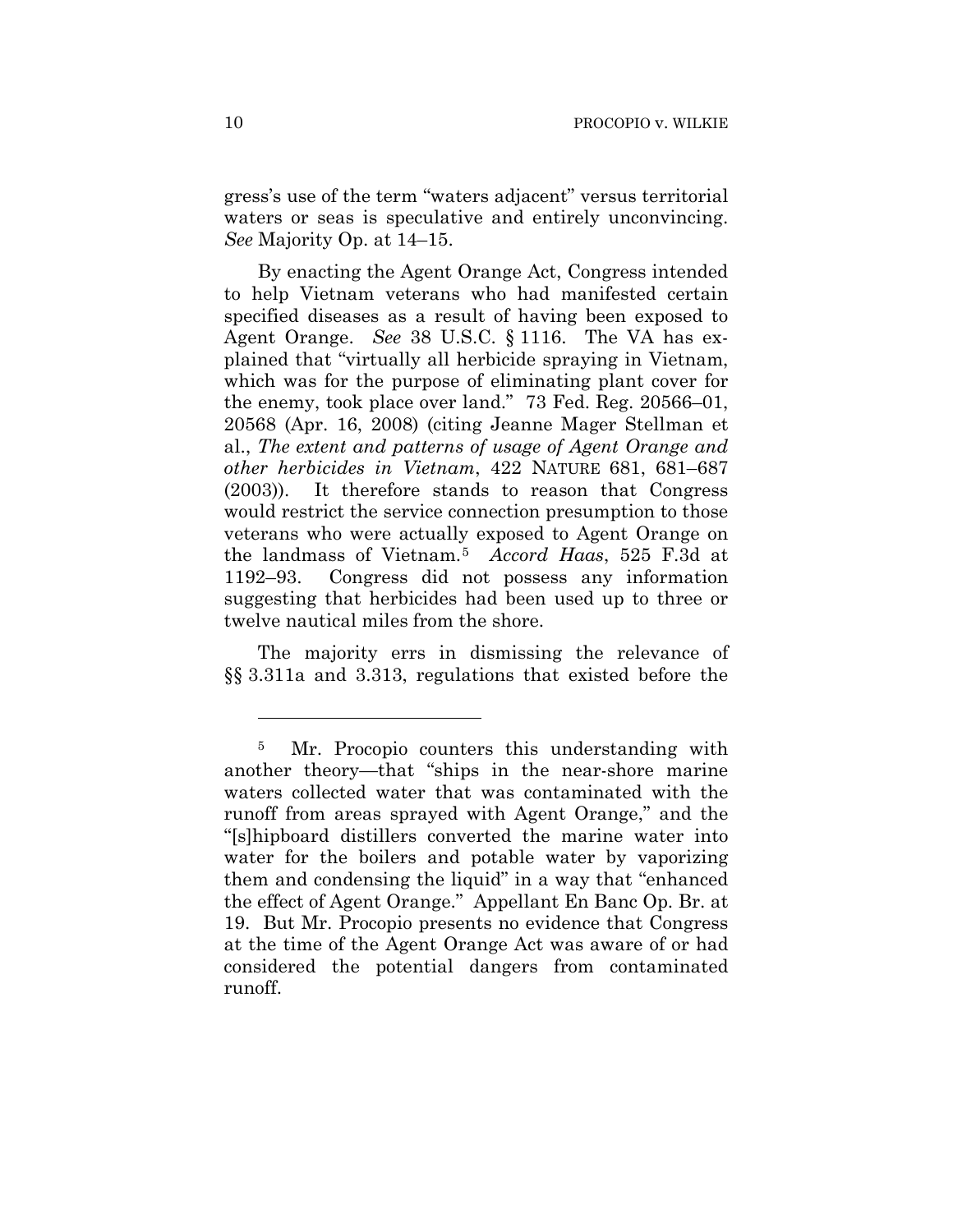enactment of § 1116. The majority suggests that Congress was enacting the statute against a background in which the existing regulations covered territorial waters, but it misunderstands the history behind each rule. Regulation 3.311a was promulgated in 1985 to implement the Veterans' Dioxin and Radiation Exposure Compensation Standards Act, Public Law 98–542, 98 Stat. 2725, 2725–34 (1984) ("1984 Dioxin Act"). Section 5 of the 1984 Dioxin Act directed the VA to establish guidelines grounded in "sound scientific and medical evidence" that require the veterans' death or disability be based on actual exposure to herbicides containing dioxin. *Id.* at 2727–28. The 1984 Dioxin Act noted that there was evidence that specific diseases—chloracne, porphyria cutanea tarda, and soft tissue sarcoma—were linked to exposure to dioxin-containing herbicides. *Id.* at 2725. Thereafter, the VA promulgated § 3.311a. The § 3.311a rulemaking notice noted that herbicides "were used during the Vietnam conflict to defoliate trees, remove ground cover, and destroy crops," and that many veterans "were deployed in or near locations where Agent Orange was sprayed." Adjudication of Claims Based on Exposure to Dioxin or Ionizing Radiation, 50 Fed. Reg. 15848, 15849 (Apr. 22, 1985). Because the regulation required exposure to dioxin-containing herbicides and herbicides had been sprayed on Vietnam's landmass, the VA imposed a footon-land requirement for veterans that served offshore or in locations other than Vietnam:

"Service in the Republic of Vietnam" includes service in the waters offshore and service in other locations, if the conditions of service involved duty or visitation in the Republic of Vietnam.

38 C.F.R. § 3.311a(b) (1986). The natural reading of the regulation's use of the conjunctive "and" confirms that the prepositional phrase applied both to offshore veterans and those stationed outside of Vietnam.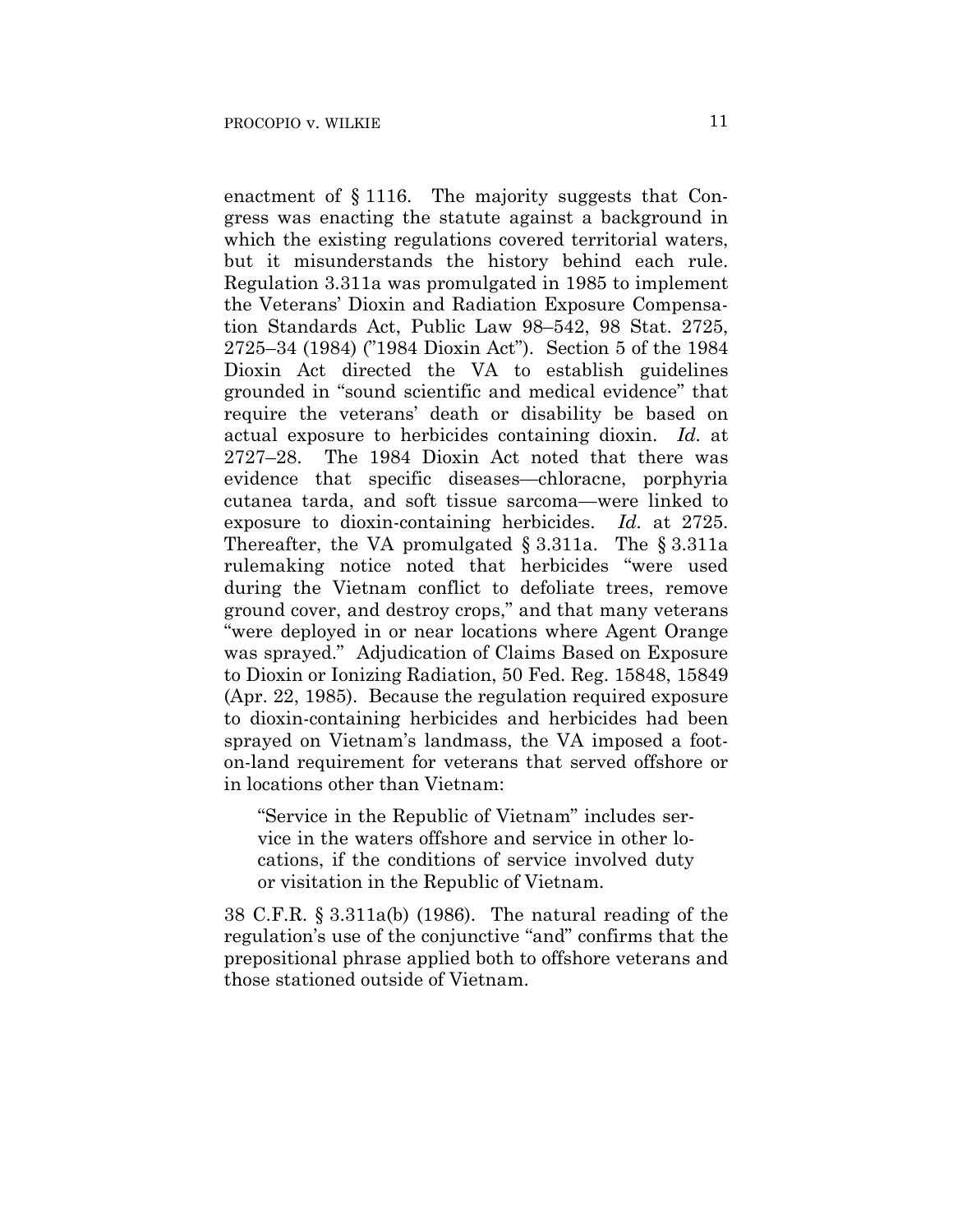The VA promulgated § 3.313 for an entirely different purpose. Contrary to § 3.311a, § 3.313 was not linked to herbicide exposure, but rather was based on a 1990 CDC study that determined that *all* Vietnam veterans including those that served on the landmass as well as those who served offshore—had a higher incidence rate of non-Hodgkin's lymphoma than non-Vietnam veterans. Claims Based on Service in Vietnam, 55 Fed. Reg. 43123– 01 (Oct. 26, 1990). The 1990 study further concluded that no correlation existed between non-Hodgkin's lymphoma and exposure to Agent Orange. *Id.* The VA therefore worded § 3.313 specifically to apply to all offshore veterans, without a foot-on-land requirement:

Service in Vietnam includes service in the waters offshore, or service in other locations if the conditions of service involved duty or visitation in Vietnam.

38 C.F.R. § 3.313(a) (1990). The natural reading of the regulation's use of the disjunctive "or" and movement of the comma to offset "offshore" from the rest of the sentence confirms that the offshore veterans were not subject to a foot-on-land requirement. While the grammatical differences between the two regulations may appear to be small, they set forth critical distinctions driven by the different purposes between the regulations.

When the VA promulgated these two regulations, their meanings were not ambiguous. The ambiguity arose when Congress appeared to codify both VA regulations in the Agent Orange Act, one regulation with a foot-on-land requirement and one without. 137 Cong. Rec. H719-01 (1991) ("[T]he bill would . . . codify decisions the Secretary of Veterans Affairs has announced to grant presumptions of service connection for non-Hodgkin's lymphoma and soft-tissue sarcoma in veterans who served in Vietnam . . . ."). The Agent Orange Act used the term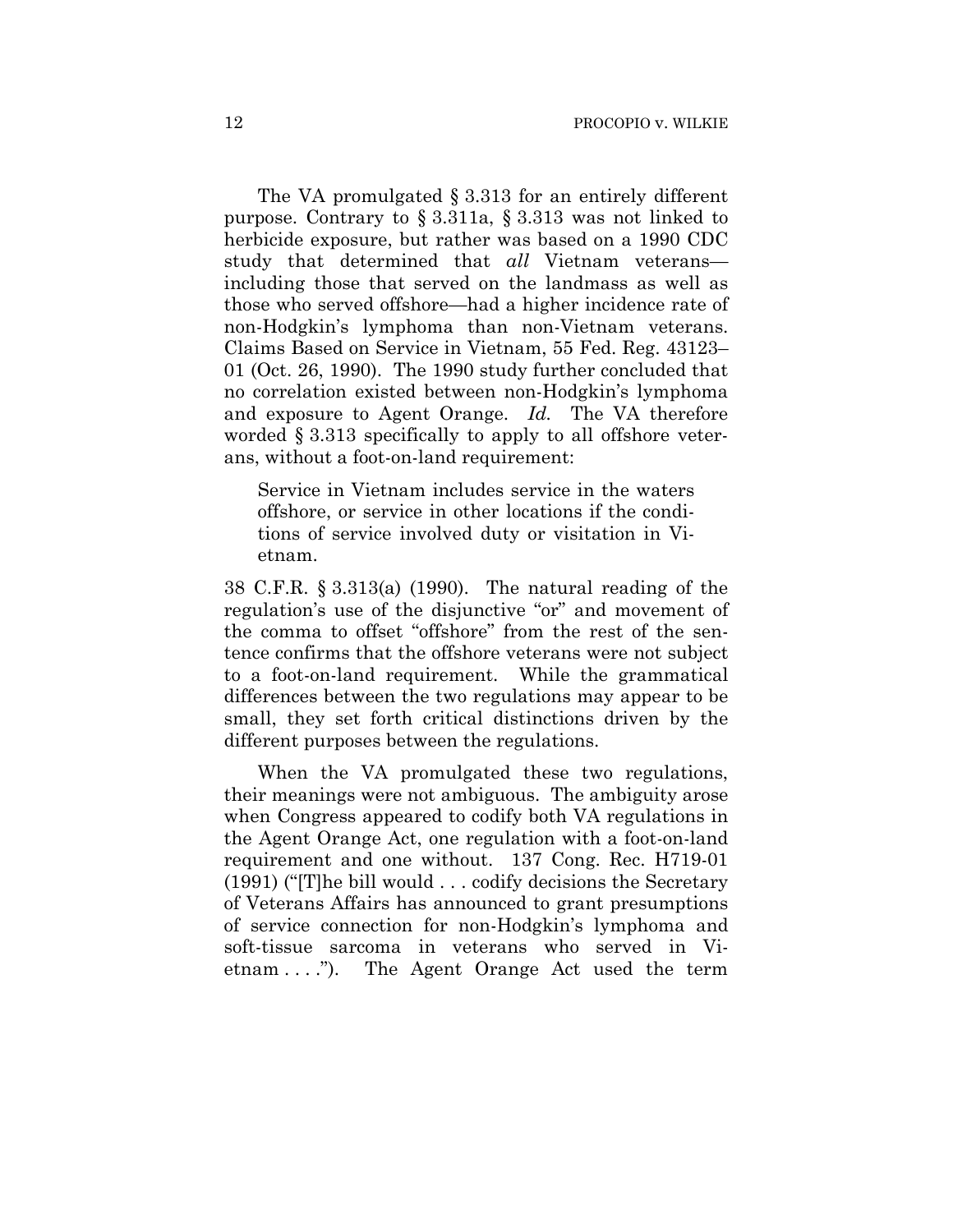"served in the Republic of Vietnam" without defining the term:

[A] disease specified in paragraph (2) of this subsection becoming manifest as specified in that paragraph in a veteran who, during active military, naval, or air service, served in the Republic of Vietnam during the period beginning on January 9, 1962, and ending on May 7, 1975;

38 U.S.C. § 1116(a)(1)(A).

As we concluded in *Haas*, § 1116's use of "Republic of Vietnam" rather than "Vietnam" counsels against the majority's reading of the statute because the language more closely tracks that used in § 3.311a, which imposed the foot-on-land requirement on offshore veterans. *Haas*, 525 F.3d at 1185–86. A congressional choice to codify the foot-on-land requirement from § 3.311a would have been a reasonable one, since both § 3.311a and the Agent Orange Act—unlike § 3.313—required that the service connection be based on actual exposure to herbicides during the war. Moreover, "Congress included non-Hodgkin's lymphoma [from  $\S 3.313(a)$ ] on the list of diseases specifically identified in the Agent Orange Act based on evidence that, contrary to the conclusion of the 1990 CDC study, non-Hodgkin's lymphoma was in fact associated with exposure to Agent Orange." *Id.* at 1179 n.1 (citing *Report to the Secretary of Veterans Affairs on the Association Between Adverse Health Effects and Exposure to Agent Orange, reprinted in Links Between Agent Orange, Herbicides, and Rare Diseases: Hearing before the Human Resources and Intergovernmental Relations Subcomm. of the Comm. on Gov't Relations*, 101st Cong., 2d Sess. 22, 41 (1990)). Against this regulatory backdrop prior to the codification of service connection presumption for certain diseases through the Agent Orange Act, it is far from clear that Congress intended § 1116 to encompass veterans who served in offshore waters up to 12 nautical miles away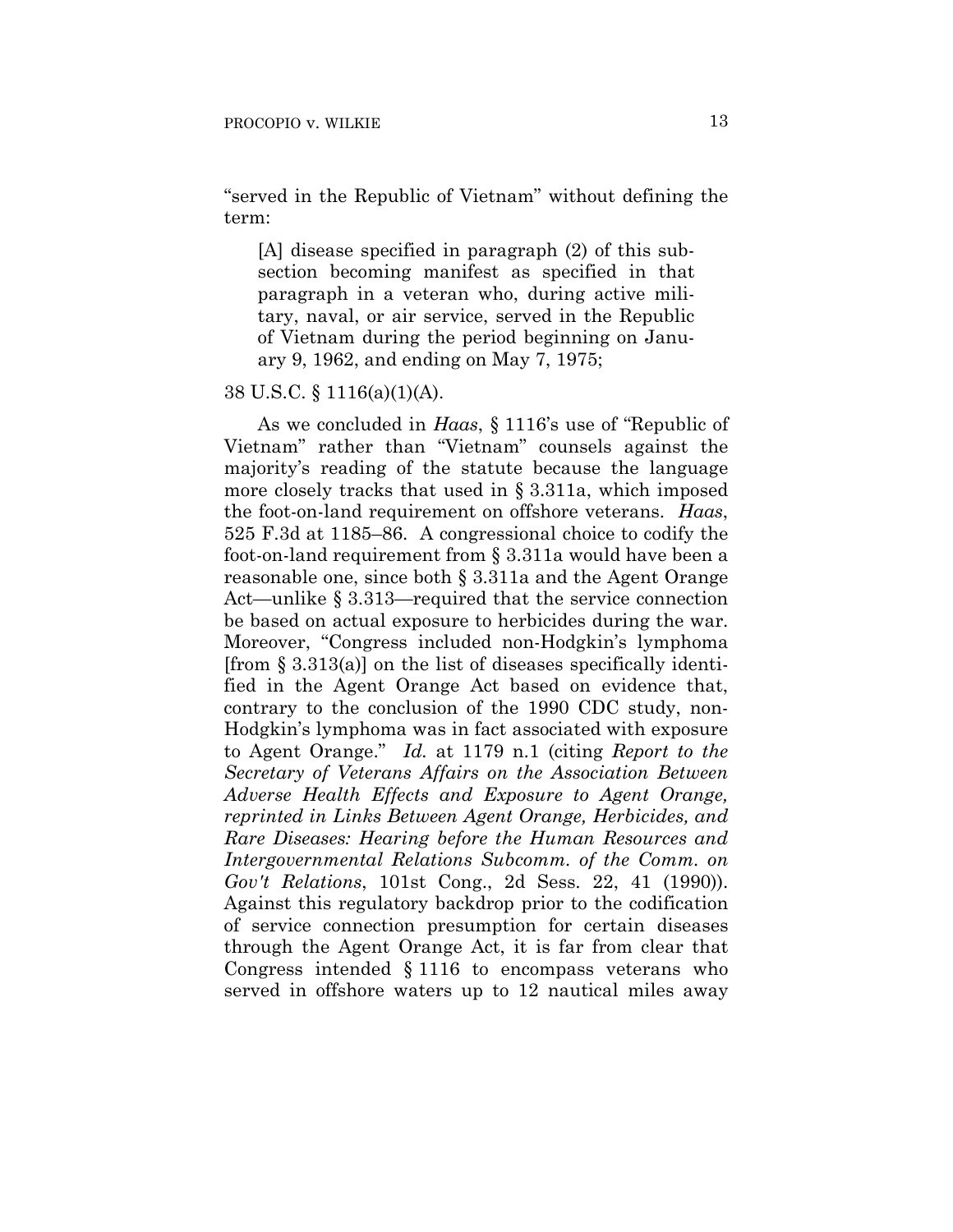from Vietnam. During that lead-up to the Agent Orange Act, the majority cites no evidence that Blue Water Navy veterans had been receiving service connection presumptions for any of these diseases listed in § 3.311a.

The majority's conclusion that "Republic of Vietnam" in § 3.311a "covers everyone whose service included duty or visitation 'in the Republic of Vietnam,' which, under background law, embraces the territorial sea" (Majority Op. at 12) is incorrect, because it assumes that the VA also bought into the majority's newly announced principle that reciting a sovereign's formal name in a statute or for purposes of § 3.311a—a regulation, necessarily includes the country's territorial seas. The majority cites no case law or other support for this assumption. Nor does the majority cite support for its subsequent conclusion that § 3.311a encompasses "only a subset" of offshore veterans—those that served on land, within the internal waterways, or within the territorial seas of Vietnam. *See id.* There is no evidence in the regulation or its history that the VA intended this interpretation.

I also disagree with the majority's conclusion that § 1116's language specifying that the presumption is applicable to veterans regardless of what military branch they served in (*i.e.*, "active military, naval, or air service in the Republic of Vietnam") has any bearing on whether offshore veterans are subject to a foot-on-land requirement. *See* Majority Op. at 10. A veteran who served in the Navy but spent time on the landmass of Vietnam is no less likely to have a service connection due to exposure to Agent Orange than a veteran who served on the land in Vietnam in the Army. Moreover, this statutory phrase is commonly used in other sections of Title 38, suggesting that Congress did not have something particular in mind as to how it repeated this phrase in § 1116. *See*, *e.g.*, 38 U.S.C. § 1110 (entitling certain veterans to compensation for disability, injury, or disease contracted or aggravated "in the active military, naval, or air service, during a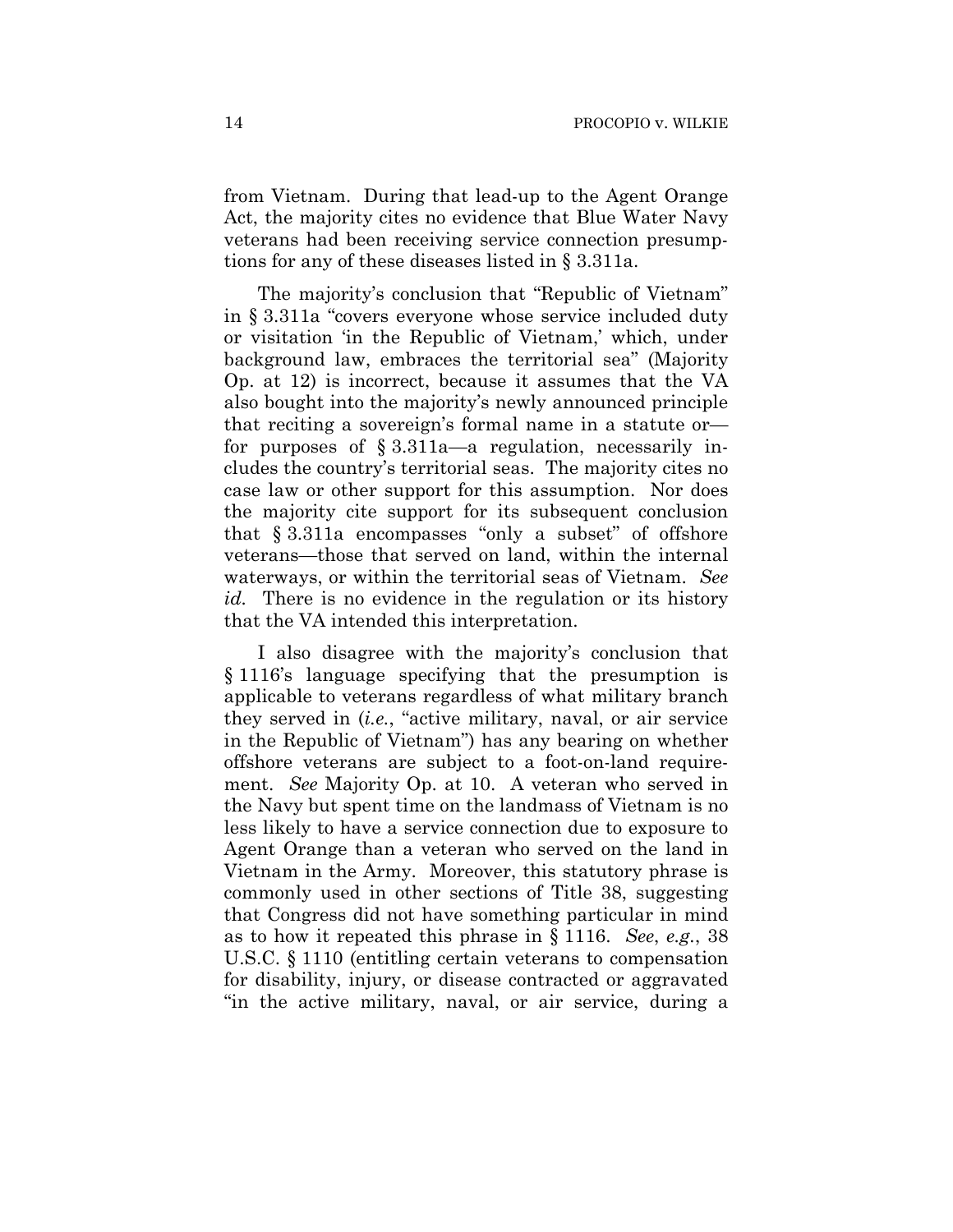period of war"); *id.* § 1112(b) (establishing presumption of service connection for prisoners of war where condition became manifest "after active military, naval, or air service").

After reviewing the applicable provisions, it is not clear to me that Congress unambiguously intended "served in the Republic of Vietnam" to include Blue Water veterans. Although international law establishes that sovereign nations have dominion and control over their territorial seas, a U.S. veterans' benefits statute has nothing to do with regulating interactions with a foreign sovereign. And the Agent Orange Act's legislative history provides no support for the majority's conclusion. I therefore believe, as this court concluded in *Haas*, that the statutory phrase "Republic of Vietnam" is ambiguous when applied to service in the waters adjoining the landmass of Vietnam. *See Haas*, 525 F.3d at 1184.

As for the liberal construction principle known as the pro-veteran canon, neither the Supreme Court nor this court has applied it at step one of *Chevron* as a means for deeming Congress's intent clear for an otherwise unclear statute. But even if it were relevant to the step one inquiry, I do not view this canon, given its indeterminate nature, as compelling the conversion of this ambiguous statute into an unambiguous one.

The significance of the policy choice and budget impact that the court makes today further underscores why more compelling indicia are required before concluding that Congress clearly intended the majority's statutory interpretation. Congress recently estimated that it would need to allocate an additional \$1.8 billion during fiscal year 2019, and \$5.7 billion over 10 years, to fund the Blue Water Navy Vietnam Veterans Act of 2018, a bill that would have explicitly expanded the presumption of Agent Orange exposure to Blue Water Navy veterans. *See* Blue Water Navy Vietnam Veterans Act of 2018: Hearing on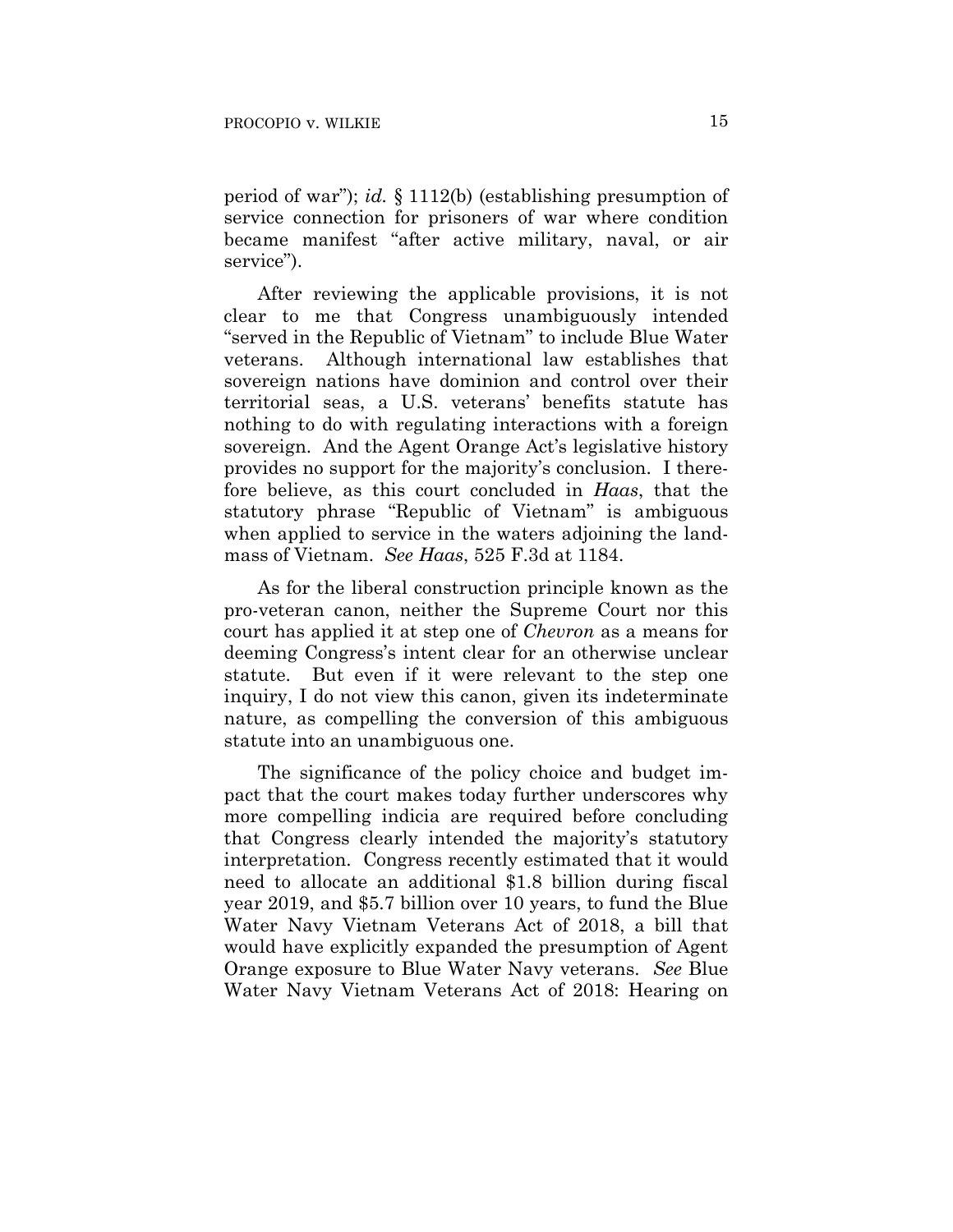H.R. 299 Before the S. Comm. on Veterans' Affairs, 115th Cong. 1, 4 (2018) (statement of Dr. Paul R. Lawrence, Under Secretary, Benefits Department, Veterans' Affairs). The bill passed the House unanimously in 2018 but failed to pass the Senate before the end of the 2018 session, due, in part, to concerns over the cost of expanding the presumption of service connection. It is not for the Judiciary to step in and redirect such a significant budget item rather, that policy choice should be left to Congress.

I do not reach the question of whether *Haas* should be reaffirmed insofar as it held that at step two of *Chevron*, deference was owed to the interpretation of the statute by the VA. *See id*. at 1184, 1192–93. Relying on principles of *Auer* deference, the *Haas* panel held that the VA had interpreted the statute to preclude coverage of Blue Water Navy veterans who had not set foot on the Vietnam landmass. *See id.* at 1186–90, 1197. The court also held that the interpretation was reasonable in the light of the evidence available to the VA at the time it made its interpretation. *Id.* at 1195, 1197. The court declined to consider other evidence not considered by the VA. *Id.* at 1194.

In ordering rehearing en banc we asked that the parties address the question of ambiguity.6 In accordance with our order the parties have not, in fact, fully ad-

<u>.</u>

<sup>6</sup> *See* Order Granting En Banc Rehearing at 2, *Procopio v. Wilkie*, No. 17-1821 (Fed. Cir. Aug. 16, 2018), ECF No. 63 (ordering the parties to brief the following issue: "Does the phrase 'served in the Republic of Vietnam' in 38 U.S.C. § 1116 unambiguously include service in offshore waters within the legally recognized territorial limits of the Republic of Vietnam, regardless of whether such service included presence on or within the landmass of the Republic of Vietnam?").